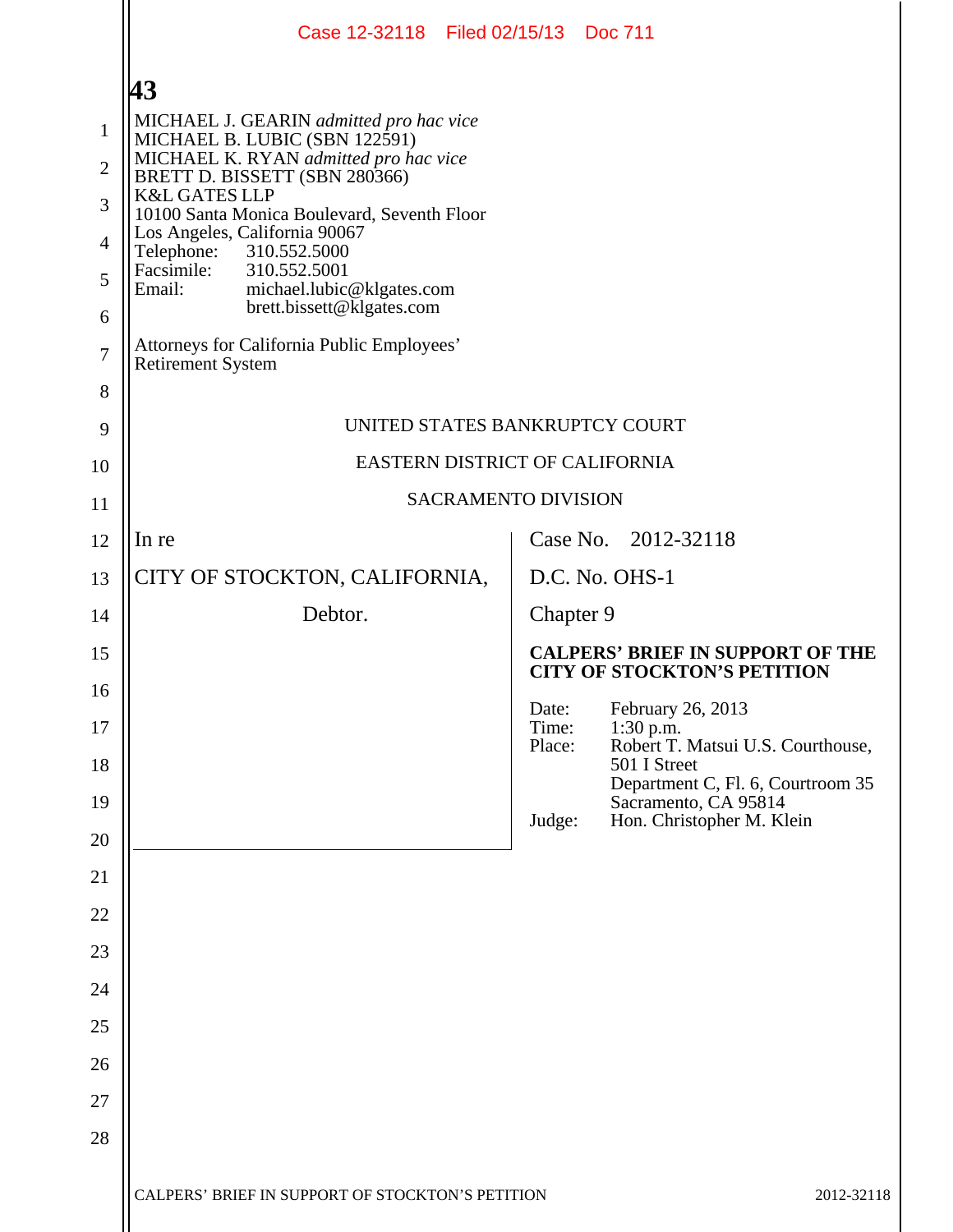|                |           | Case 12-32118 Filed 02/15/13 Doc 711                                                                                                     |             |
|----------------|-----------|------------------------------------------------------------------------------------------------------------------------------------------|-------------|
| 1              |           | <b>TABLE OF CONTENTS</b>                                                                                                                 |             |
| $\overline{2}$ |           |                                                                                                                                          | <b>Page</b> |
| 3              |           |                                                                                                                                          |             |
| $\overline{4}$ |           |                                                                                                                                          |             |
| 5              | A.        |                                                                                                                                          |             |
| 6              | <b>B.</b> | The Need for Preservation of the Integrity of the State's Public                                                                         |             |
| 7              |           | A Sound Public Pension System Benefits the State and its Citizens 7<br>1.                                                                |             |
| 8              |           | An Actuarially Sound Pension System is Essential for the Payment<br>2.                                                                   |             |
| 9              |           | 3.<br>California's Expressions of Priority for Wages and Benefits 8                                                                      |             |
| 10             | C.        |                                                                                                                                          |             |
| 11             | D.        |                                                                                                                                          |             |
| 12             | E.        |                                                                                                                                          |             |
| 13             |           | 1.                                                                                                                                       |             |
| 14             |           | 2.                                                                                                                                       |             |
| 15<br>16       |           | Funded Status of the Termination Pool and Availability of an<br>3.                                                                       |             |
| 17             | F.        | CalPERS Has Limited Flexibility in Setting Contribution Rates.  18                                                                       |             |
| 18             |           | 1.<br>The PERL Specifies Benefit Formulas Which Cannot Be Reduced                                                                        |             |
| 19             |           | 2.                                                                                                                                       |             |
| 20             |           | 3.                                                                                                                                       |             |
| 21<br>22       | G.        | The City Has Made Requests to Modify Its CalPERS Contract in                                                                             |             |
| 23             | H.        |                                                                                                                                          |             |
| 24             |           |                                                                                                                                          |             |
| 25             | A.        | The City Has Complied with the "Good Faith" Requirement of Both                                                                          |             |
| 26             |           |                                                                                                                                          |             |
| 27             |           | 1.<br>The Plain Language of Section $109(c)(5)(B)$ Requires Only That<br>the City Negotiate With Those Creditors It Intends to Impair 26 |             |
| 28             |           |                                                                                                                                          |             |
|                |           | CALPERS' BRIEF IN SUPPORT OF STOCKTON'S PETITION                                                                                         | 2012-32118  |

 $\mathbf{\mathsf{H}}$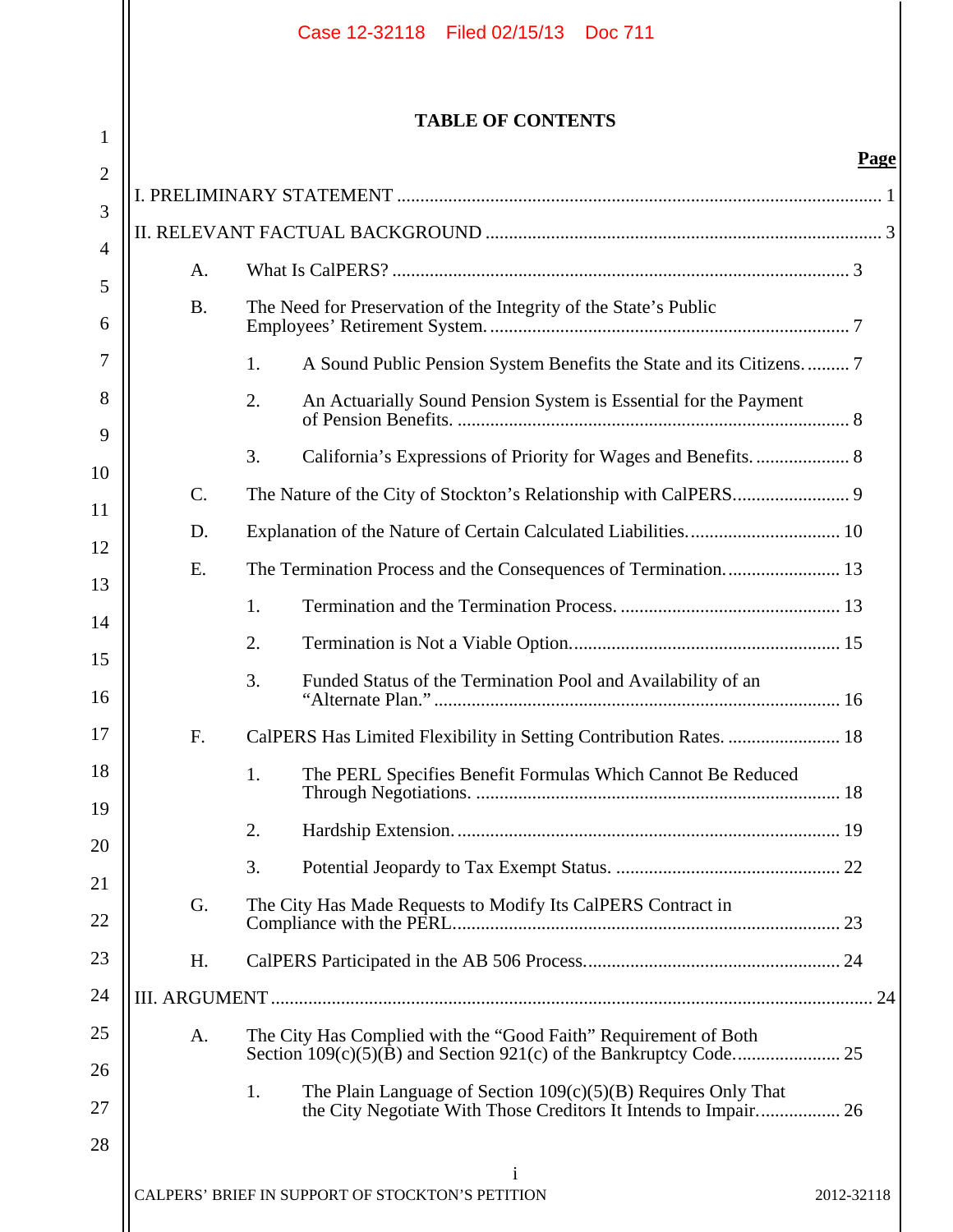|                |                  | Case 12-32118 Filed 02/15/13 Doc 711                                    |            |
|----------------|------------------|-------------------------------------------------------------------------|------------|
| 1              | 2.               | The Cases Relied Upon by the Capital Markets Creditors are              |            |
| $\overline{2}$ | 3.               | The Capital Markets Creditors' Argument Rests on a Faulty               |            |
| 3              |                  | Premise and is Merely a Test-Run for Their Opposition to the            |            |
| 4              | $\overline{4}$ . | The City Meets the "Good Faith" Requirement of Section 921(c) 33        |            |
| 5              | <b>B.</b>        | There is Nothing Unfair About Stockton Exercising Its Business Judgment |            |
| 6              |                  |                                                                         |            |
| 7              |                  |                                                                         |            |
| 8              |                  |                                                                         |            |
| 9              |                  |                                                                         |            |
| 10             |                  |                                                                         |            |
| <sup>11</sup>  |                  |                                                                         |            |
| 12             |                  |                                                                         |            |
| 13             |                  |                                                                         |            |
| 14             |                  |                                                                         |            |
| 15             |                  |                                                                         |            |
| 16             |                  |                                                                         |            |
| 17             |                  |                                                                         |            |
| 18             |                  |                                                                         |            |
| 19             |                  |                                                                         |            |
| 20             |                  |                                                                         |            |
| 21             |                  |                                                                         |            |
| 22             |                  |                                                                         |            |
| 23             |                  |                                                                         |            |
| 24             |                  |                                                                         |            |
| 25             |                  |                                                                         |            |
| 26             |                  |                                                                         |            |
| 27             |                  |                                                                         |            |
| 28             |                  | ii                                                                      |            |
|                |                  | CALPERS' BRIEF IN SUPPORT OF STOCKTON'S PETITION                        | 2012-32118 |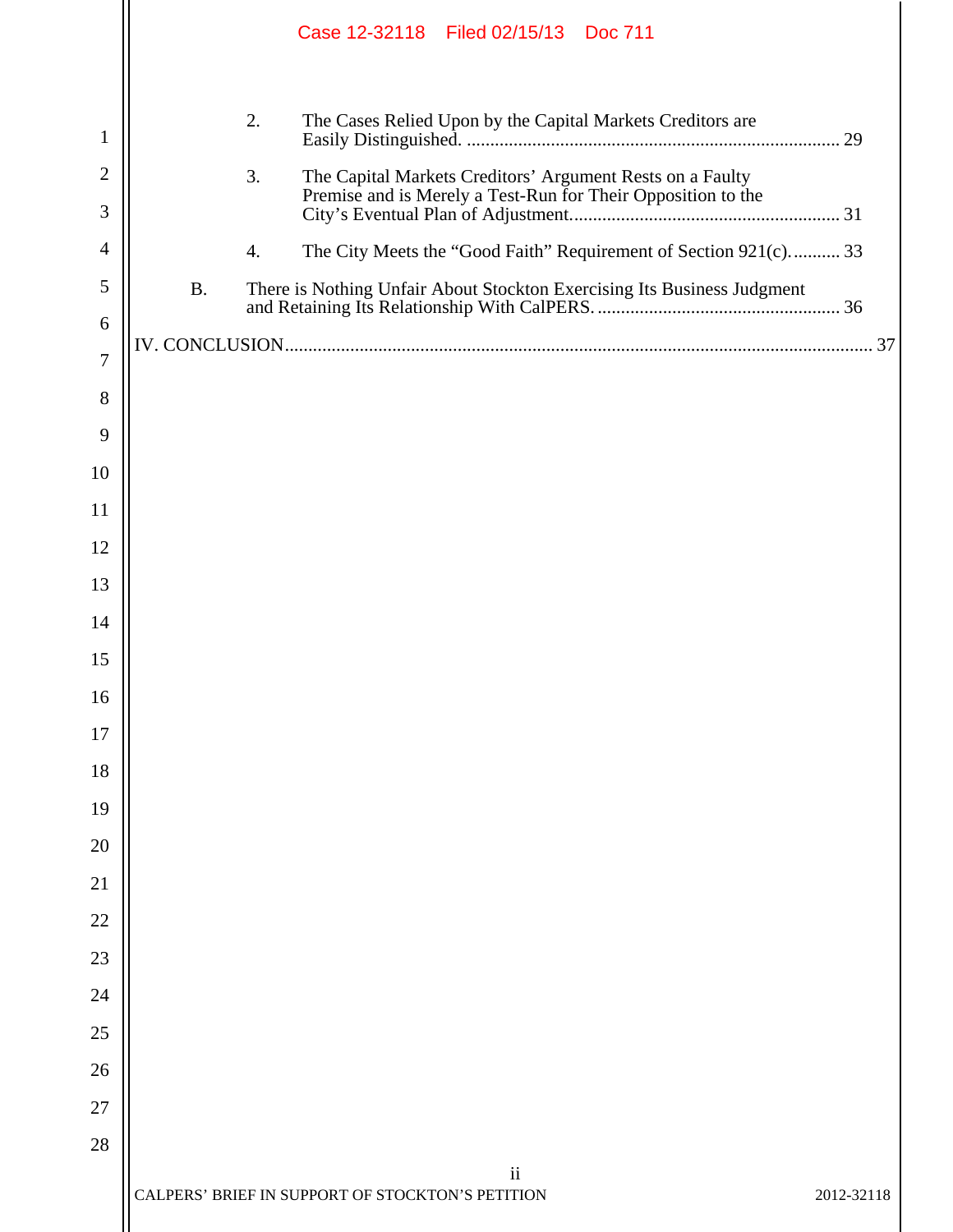|                | Case 12-32118 Filed 02/15/13 Doc 711                                                        |  |
|----------------|---------------------------------------------------------------------------------------------|--|
| 1              | <b>TABLE OF AUTHORITIES</b>                                                                 |  |
| 2              | Page                                                                                        |  |
|                | <b>Federal Cases</b>                                                                        |  |
| 3              | Alley v. Resolution Trust Corp.,                                                            |  |
| $\overline{4}$ | Barroga v. Bd. of Admin. of CalPERS,                                                        |  |
| 5              | CalPERS v. Moody's Corp.,                                                                   |  |
| 6              |                                                                                             |  |
| 7              | Caminetti v. United States,                                                                 |  |
| 8              | Feinstein v. Lewis,                                                                         |  |
| 9              | Fuqua Nat'l, Inc. v. United States,                                                         |  |
| 10             | Hightower v. Tex. Hosp. Ass'n,                                                              |  |
|                | In re Chilhowee R-IV School Dist.,                                                          |  |
| 11             | In re City of Vallejo,                                                                      |  |
| 12             | In re Cottonwood Water & Sanitation District,                                               |  |
| 13             | In re Ellicott School Building Authority,                                                   |  |
| 14             |                                                                                             |  |
| 15             | In re McCurtain Mun. Auth.,                                                                 |  |
| 16             | In re Pleasant View Utility Dist.,                                                          |  |
| 17             | In re Sullivan County Regional Refuse Disposal District                                     |  |
| 18             | In re Villages at Castle Rock Metro. Dist. No. 4,                                           |  |
| 19             | Marek v. Chesny,                                                                            |  |
|                | Rose v. Long Island R.R. Pension Plan,                                                      |  |
| 20             | United States v. Ron Pair Enters., Inc.,                                                    |  |
| 21             |                                                                                             |  |
| 22             | <b>State Cases</b>                                                                          |  |
| 23             | Bd. of Admin. v. Wilson,                                                                    |  |
| 24             | Bd. of Ret. of the Santa Barbara County Emps. Ret. Sys. v. Santa Barbara County Grand Jury, |  |
| 25             | Betts v. Bd. of Admin.,                                                                     |  |
| 26             | Cal. Ass'n of Prof'l Scientists v. Schwarzenegger,                                          |  |
| 27             | City of Oakland v. Pub. Emps. Ret. Sys.,                                                    |  |
| 28             |                                                                                             |  |
|                | iii                                                                                         |  |
|                | CALPERS' BRIEF IN SUPPORT OF STOCKTON'S PETITION<br>2012-32118                              |  |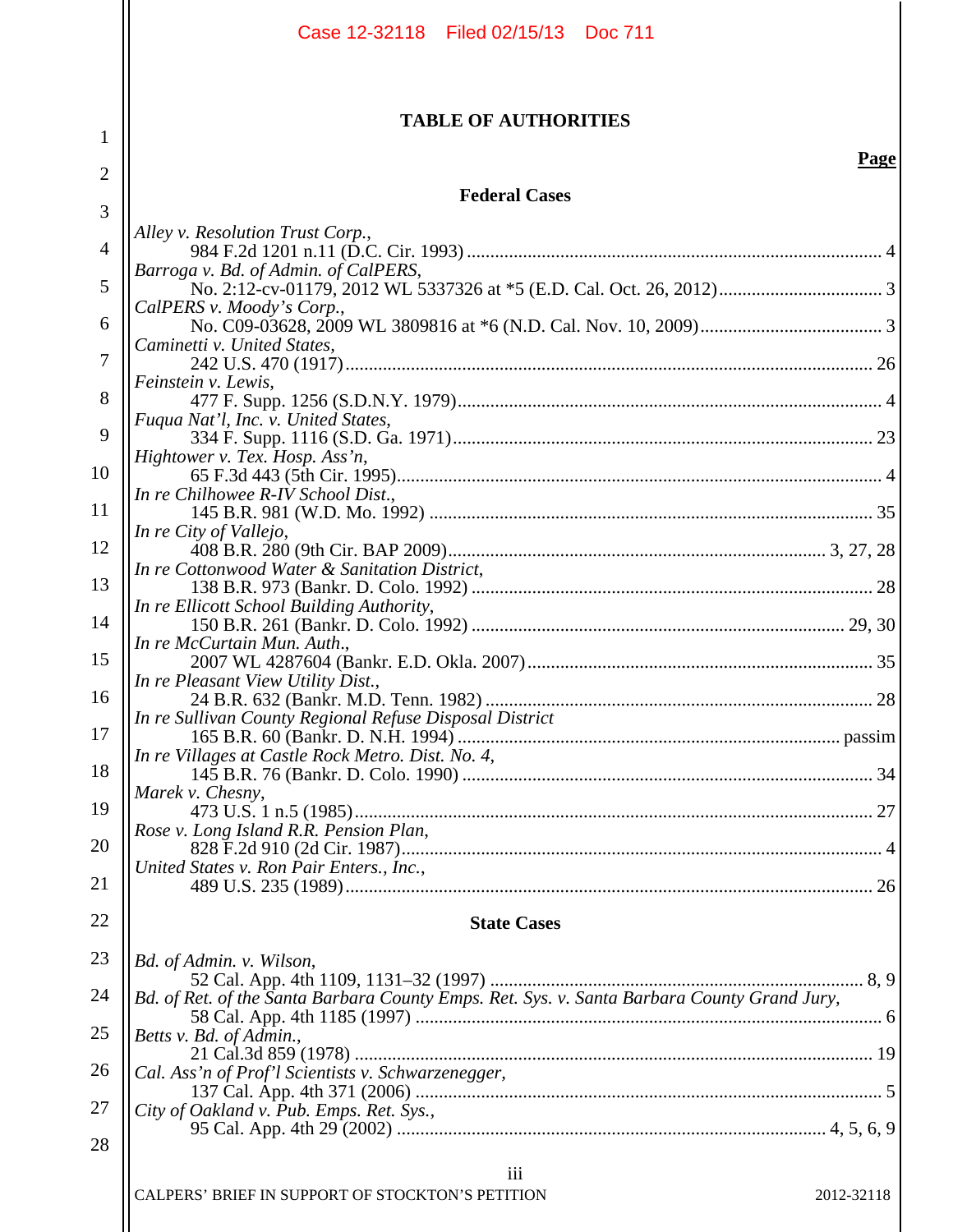| Case 12-32118 Filed 02/15/13 Doc 711                                               |            |
|------------------------------------------------------------------------------------|------------|
| City of Sacramento v. PERS,                                                        |            |
| $\mathbf{1}$<br>Fiscal v. City & County of San Francisco,                          |            |
| $\overline{2}$<br>Hittle v. Santa Barbara Country Employees Retirement Assn.,<br>3 |            |
| In re Shaw,<br>4                                                                   |            |
| Jasper v. Davis,<br>5                                                              |            |
| United Firefighters of LA v. City of LA,<br>6                                      |            |
| Valdes v. Cory,<br>7                                                               |            |
| Wheeler v. Bd. of Admin. of PERS,<br>8                                             |            |
| 9<br><b>Federal Regulations</b>                                                    |            |
| 10                                                                                 |            |
| 11                                                                                 |            |
| 12                                                                                 |            |
| 13                                                                                 |            |
| <b>State Statutes</b><br>14                                                        |            |
| 15                                                                                 |            |
| 16                                                                                 |            |
| 17                                                                                 |            |
| 18                                                                                 |            |
| 19                                                                                 |            |
| 20                                                                                 |            |
| 21                                                                                 |            |
| 22                                                                                 |            |
|                                                                                    |            |
| 23                                                                                 |            |
| 24                                                                                 |            |
| 25                                                                                 |            |
| 26                                                                                 |            |
| 27                                                                                 |            |
| 28                                                                                 |            |
| iv<br>CALPERS' BRIEF IN SUPPORT OF STOCKTON'S PETITION                             | 2012-32118 |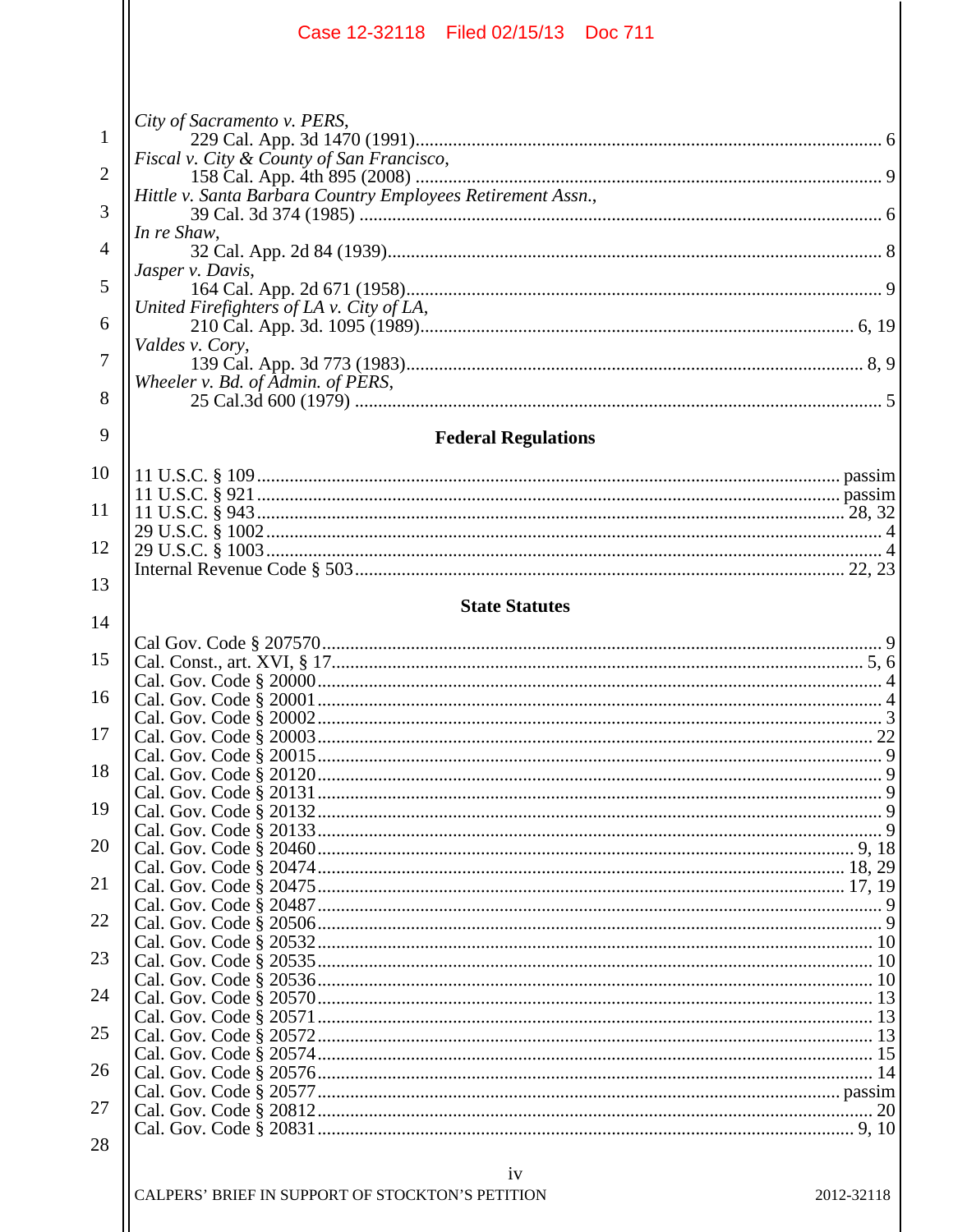|                | Case 12-32118 Filed 02/15/13 Doc 711                           |  |
|----------------|----------------------------------------------------------------|--|
|                |                                                                |  |
| 1              |                                                                |  |
| $\overline{2}$ |                                                                |  |
| 3              |                                                                |  |
| $\overline{4}$ | <b>Other Authorities</b>                                       |  |
| 5              |                                                                |  |
| 6              |                                                                |  |
| 7              |                                                                |  |
| 8              |                                                                |  |
| 9              |                                                                |  |
| 10             |                                                                |  |
| 11             |                                                                |  |
| 12             |                                                                |  |
| 13             |                                                                |  |
| 14             |                                                                |  |
| 15             |                                                                |  |
| 16             |                                                                |  |
| 17             |                                                                |  |
| 18             |                                                                |  |
| 19             |                                                                |  |
| 20             |                                                                |  |
| 21             |                                                                |  |
| 22             |                                                                |  |
| 23             |                                                                |  |
| 24             |                                                                |  |
| 25             |                                                                |  |
| 26             |                                                                |  |
| 27             |                                                                |  |
| 28             | V                                                              |  |
|                | CALPERS' BRIEF IN SUPPORT OF STOCKTON'S PETITION<br>2012-32118 |  |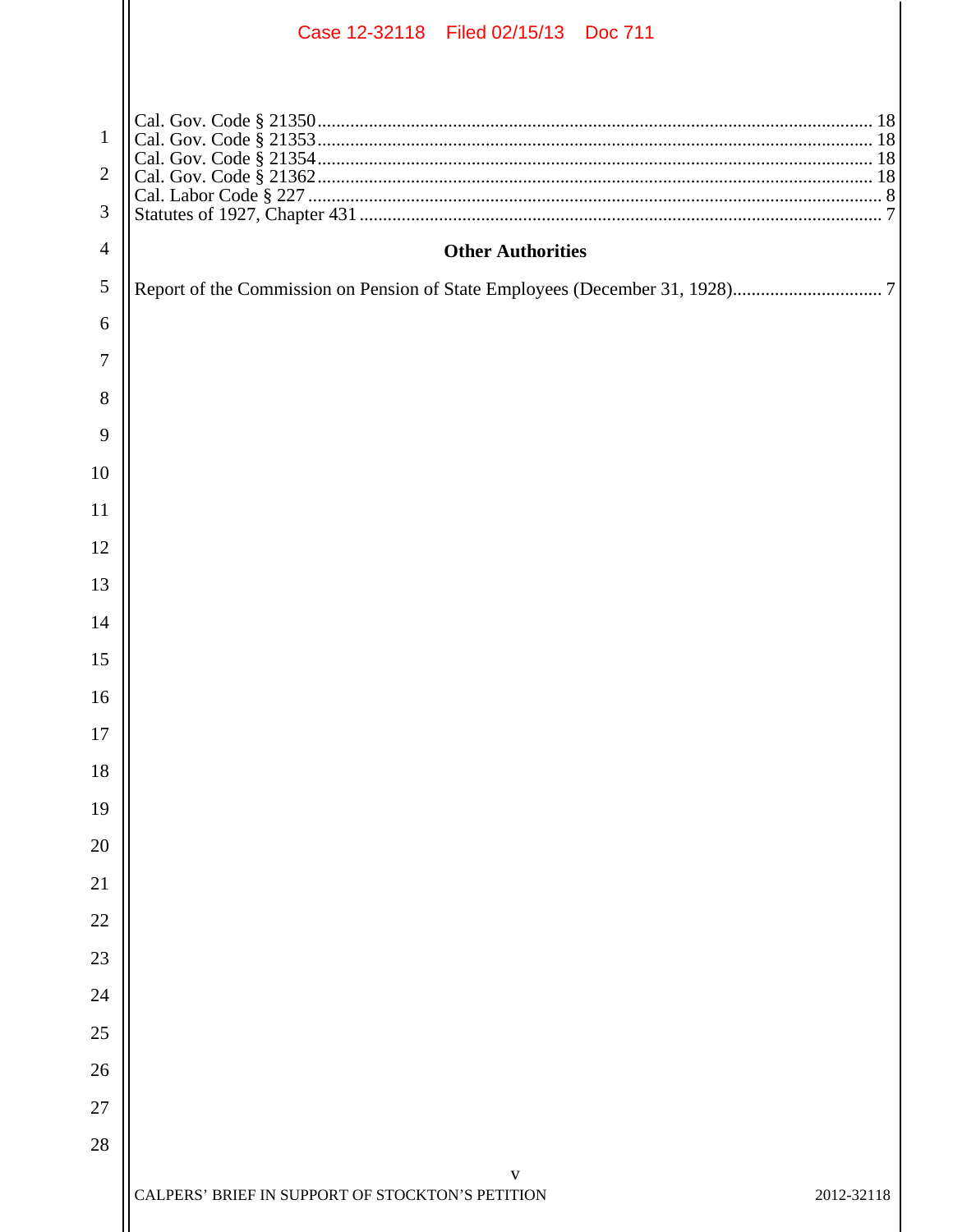7

8

9

1

The California Public Employees' Retirement System ("CalPERS") files this brief in support of the request of the City of Stockton (the "City" or "Stockton") that this Court determine it to be eligible for chapter 9 protection. This Court should (1) overrule the objections of the Capital Markets Creditors;<sup>1</sup> (2) determine that Stockton is eligible for protection under chapter 9; and (3) enter an order for relief. In addition to what the City argues, as explained below, the objections of the Capital Markets Creditors should be overruled because the City did not act in bad faith in making the legitimate business decision to continue to offer benefits to its employees and retirees through CalPERS.

#### **I. PRELIMINARY STATEMENT**

10 11 12 13 14 15 16 17 18 19 20 21 22 The Capital Markets Creditors have forced the City of Stockton and other parties in interest to spend millions of dollars and more than seven months litigating the City's eligibility for bankruptcy protection.<sup>2</sup> The Capital Markets Creditors' public relations efforts and their litigiousness are an effort to bully the City into abandoning its provision of retirement benefits to its employees and retirees through the CalPERS system. That this strategy is not really about eligibility is apparent in the statements made by the Capital Markets Creditors' counsel in Court just a few weeks ago "Lord help us," one counsel proclaimed, if this case gets dismissed and it has to be re-filed. Another stated that dismissal of this case "is in no one's interest." *See* Declaration of Michael B. Lubic ("Lubic Dec."), Exhibit 1 at 89, 75 (relevant portions of Transcript of Hearing Held January 30, 2013 Regarding Rule 9019 ("9019 Hearing")). On this score, the Capital Markets Creditors are absolutely correct: It is in no one's interest to continue to delay the City's access to the Bankruptcy Court for the purpose of proposing a plan of adjustment of its debts. Entry of an order of relief will allow the City to move forward with its necessary financial restructuring.

23

 $\overline{a}$ 

<sup>24</sup>  25 26 <sup>1</sup> The term "Capital Markets Creditors" refers to the following entities: (1) Assured Guaranty Corp. and Assured Guaranty Municipal Corp. (collectively "Assured"); (2) National Public Finance Guarantee Corporation ("National"); (3) Franklin High Yield Tax Free Income Fund and Franklin Corporation High Yield Municipal Fund ("Franklin"); and (4) Wells Fargo Bank, National Association, in its capacity as an indenture trustee.

<sup>27</sup>  28  $2^{\circ}$  CalPERS has itself spent hundreds of thousands of dollars responding to discovery requests of the Capital Markets Creditors and their eligibility litigation campaign.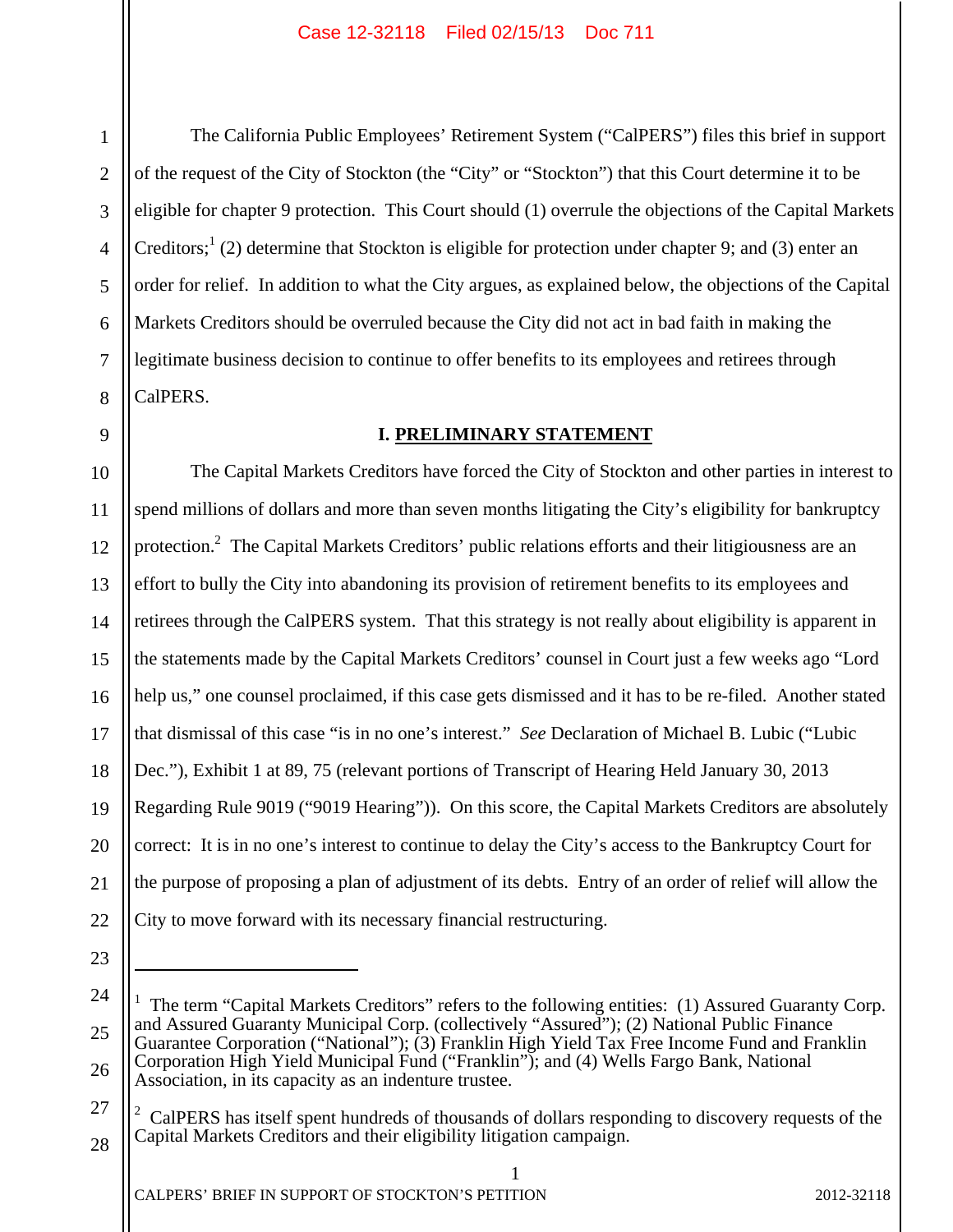1 2 3 4 5 6 7 8 9 10 11 The Capital Markets Creditors fundamental argument in opposition to the City's eligibility is that, as a matter of law, the City was required to "negotiate" with CalPERS for a modification of the debts that are owed to it in order to be eligible for bankruptcy relief. On this point, the Capital Markets Creditors are wrong. The Capital Markets Creditors misconstrue (perhaps intentionally) the nature of the relationship between CalPERS and the City to support a tortured argument that the City's relationship to CalPERS is the same as the City's relationship to its bondholders and bond insurers. CalPERS' relationship with the City is not remotely similar—CalPERS is an arm of the State of California which administers the State's public pension system. CalPERS acts as a trustee for the public employment retirement system and has fiduciary obligations to maintain the integrity of that system for benefit of its members and for the ultimate benefit of the citizens of the State of California.

12 13 14 15 16 17 18 19 20 21 22 The City is a participant in the public employment retirement system with legal obligations to comply with the State's laws in connection with the provision of benefits to CalPERS' members. The relationship between CalPERS and the City is executory in nature: CalPERS continues to provide benefits and the City continues to report, fund and otherwise comply with State law in connection with its participation in the system. The City's obligations to CalPERS are not negotiable. A well developed, substantial body of State law governs the obligations of the City to CalPERS. It is nonsensical to suggest that the City could or should negotiate with CalPERS regarding its ongoing legal obligations relating to provision of benefits through the system. CalPERS submits below an explanation of its role in providing benefits to the public employees of the State of California and other public agencies, as well as its relationships with employers like the City, to better inform the Court regarding the nature of the legal relationship between the City and CalPERS.

23 24 25 26 27 28 The Capital Markets Creditors also misconstrue the nature of the financial obligations that the City owes to CalPERS. So long as the City continues to participate in the system, it does not owe CalPERS unfunded liability amounts or termination obligations in the millions or billions of dollars. To that extent, it is inaccurate to state that CalPERS is presently the largest creditor of the City. The City has a continuing obligation to fund its payments to CalPERS as determined by CalPERS' actuaries. The City is in good standing with CalPERS and is current on its payments to the system.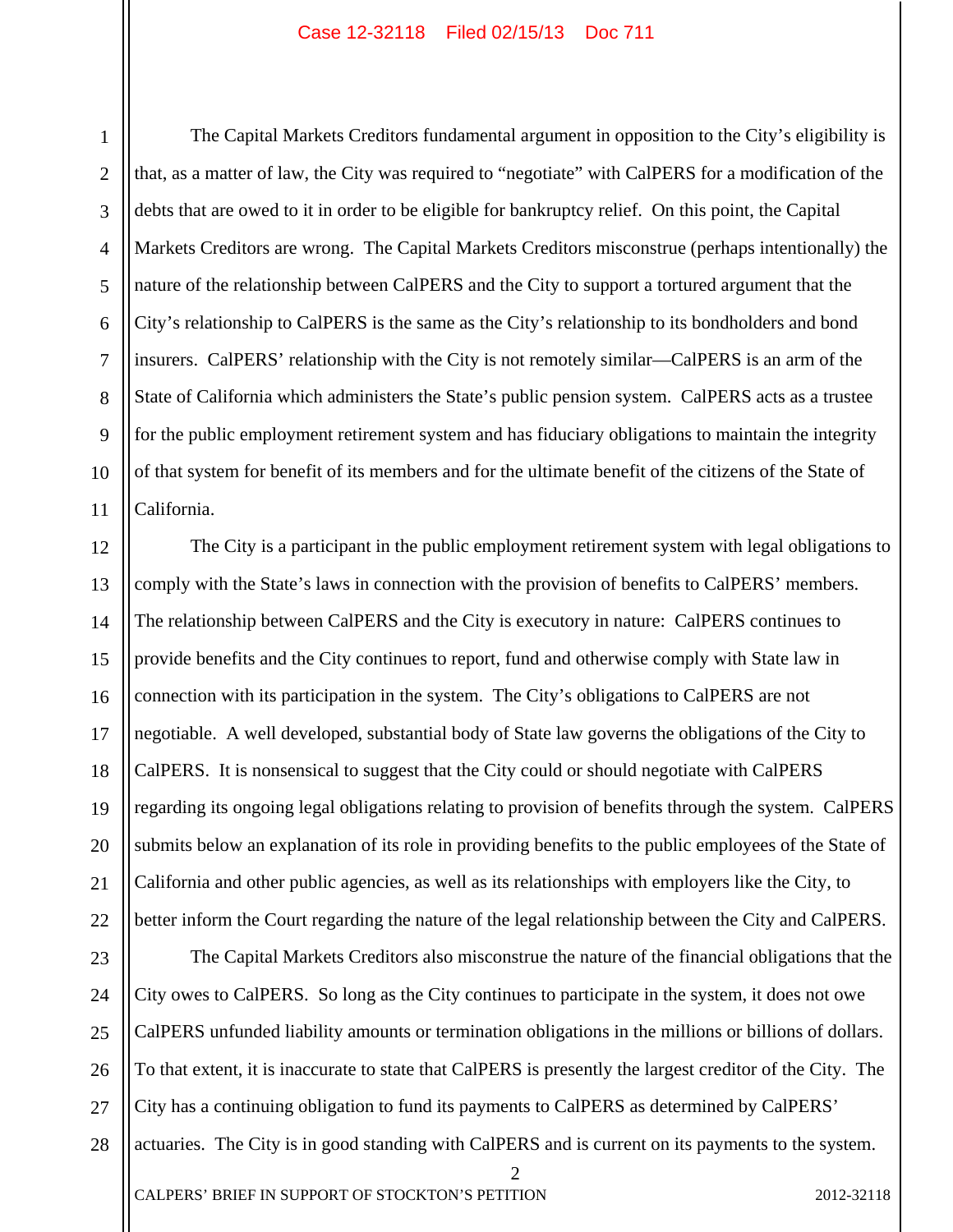1 2 3 4 5 6 7 Accordingly, there is no debt to CalPERS that will be adjusted in the City's plan. The City's pendency plan, which is the predicate for its eligibility, contemplates the continuation of its relationship with CalPERS. In connection with a plan that the City will ultimately propose, the Court will consider the legal right of the City to exercise its business judgment to continue the relationship and assume the obligations to CalPERS. The Court's determination of the merits of the City's decision to assume this important relationship is properly brought in the context of confirmation of a plan, but has no place in the consideration of the City's eligibility for relief.

8 9 10 11 12 13 14 15 16 17 18 Nothing in the Bankruptcy Code requires that a municipality seeking protection under chapter 9 impair, seek to impair, or request impairment from, counterparties to its executory relationships in order to be eligible. Indeed, the "good faith" requirement of section  $109(c)(5)(B)$ , by its plain terms, requires only that the City negotiate in good faith with those creditors that it intends to impair at the time of plan confirmation. This position is supported by the Bankruptcy Appellate Panel's decision in *In re City of Vallejo*, 408 B.R. 280 (9th Cir. BAP 2009) ("*Vallejo*"). Once Stockton made the business decision to remain in the CalPERS system, the necessity of negotiations with CalPERS—if it ever existed--ceased to exist. As demonstrated by the City's submissions and supported by this brief, the City has met its burden in support of its eligibility for relief. The Court should enter an order for relief and allow the City to move forward with the proposal of its plan and the restructuring of the City's financial affairs.

19

20

21

22

23

24

25

26

27

### **II. RELEVANT FACTUAL BACKGROUND**

#### **A. What Is CalPERS?**

CalPERS is an arm of the State of California, *i.e.* an agency that is an integral part of the State, through which the State acts. *See* Cal. Gov. Code § 20002 (stating CalPERS "is a unit of the State and Consumer Service Agency."); *see also Barroga v. Bd. of Admin. of CalPERS*, No. 2:12-cv-01179, 2012 WL 5337326 at \*5 (E.D. Cal. Oct. 26, 2012) (finding that CalPERS is an "arm of the state" for sovereign immunity purposes) (citing cases holding the same); *cf. CalPERS v. Moody's Corp.*, No. C09-03628, 2009 WL 3809816 at \*6 (N.D. Cal. Nov. 10, 2009) (concluding CalPERS is

3

28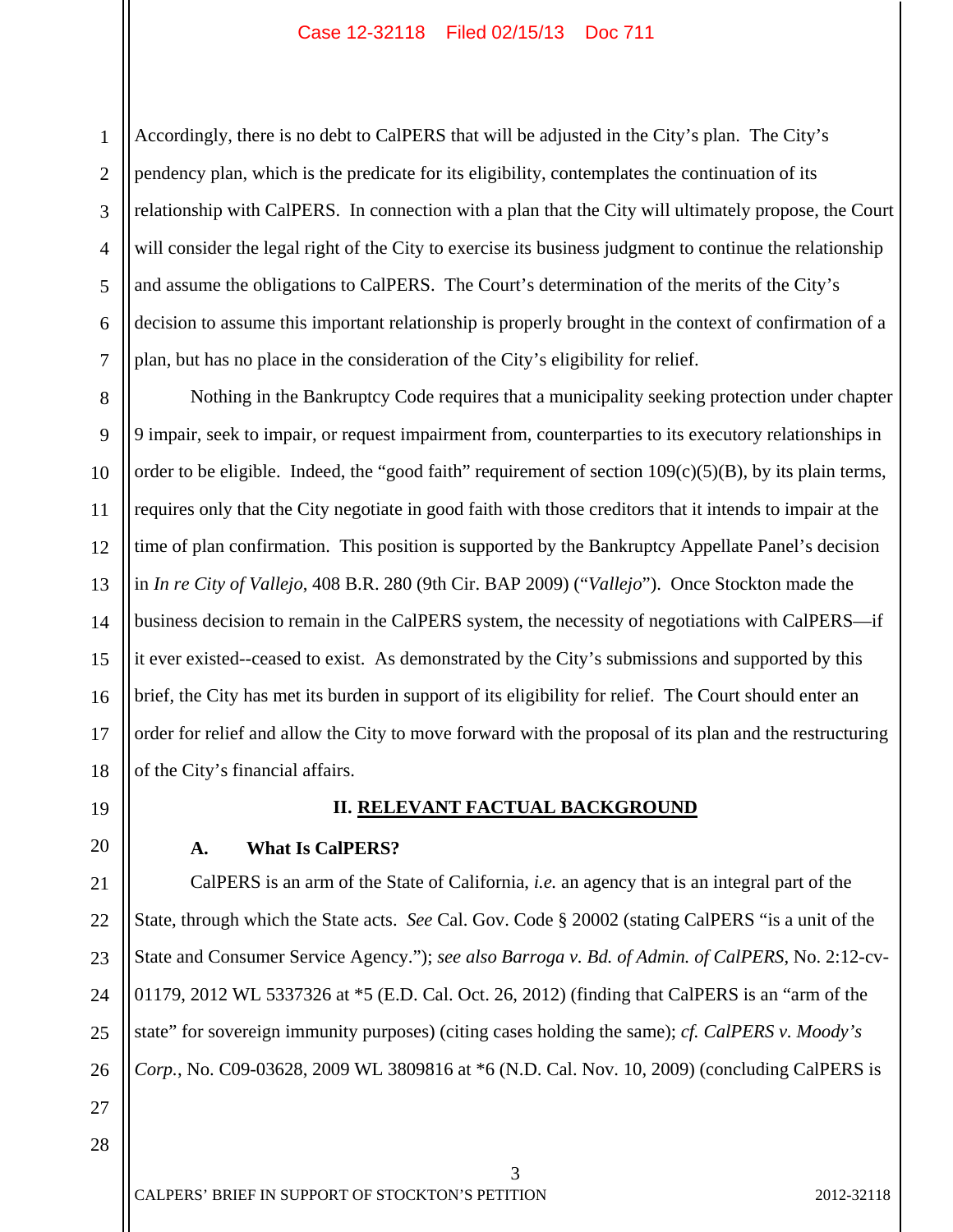1 2 3 4 5 6 7 8 9 10 11 12 13 14 15 16 17 18 "an arm of the state" for diversity jurisdiction purposes).<sup>3</sup> Courts have recognized that the creation and implementation of State pension systems, like the CalPERS system, is an aspect of State sovereignty. *See, e.g., Feinstein v. Lewis,* 477 F. Supp. 1256, 1261 (S.D.N.Y. 1979) (emphasis added), *aff'd* 622 F.2d 573 (2d Cir. 1980) (quoting legislative history of ERISA to state that "State and local governments must be allowed to make their own determination of the best method to protect pension rights of municipal and state employees. These are questions of state and local sovereignty and the Federal Government should not interfere."). As a result, the administration of California's public retirement system is exempt from ERISA based, in part, on principles of federalism, especially the fact that State public employee retirement systems are shaped, in part, by the legislative process of the individual States. *See, e.g.*, *Hightower v. Tex. Hosp. Ass'n*, 65 F.3d 443, 448 (5th Cir. 1995) (noting public pension plans are exempt from ERISA "due to the resulting federalism implications."); *Alley v. Resolution Trust Corp.*, 984 F.2d 1201, 1205 n.11 (D.C. Cir. 1993) (R.B. Ginsburg, J.) (noting "[c]oncern about protecting state authority over relations with state employees was one reason for" the ERISA exemption of public plans); *Rose v. Long Island R.R. Pension Plan*, 828 F.2d 910, 914 (2d Cir. 1987) ("This Congressional reluctance to interfere with the administration of public retirement plans is in part based on principles of federalism.").<sup>4</sup> The Public Employees' Retirement Law (Cal. Gov. Code, § 20000 *et seq.*) ("PERL") establishes a retirement system for certain State and local government employees. *City of Oakland v.* 

19 *Pub. Emps. Ret. Sys.,* 95 Cal. App. 4th 29, 33 (2002). The purpose of the PERL is to "effect

economy and efficiency in the public service" by providing a pension plan to pay retirement

21 compensation and death benefits. Cal. Gov. Code § 20001; *see also Wheeler v. Bd. of Admin. of* 

 $\overline{a}$ 

20

26 27 <sup>4</sup> The administration of California's public retirement system is exempt from the Employee Retirement Income Security Act (ERISA) based on principles of federalism, especially the fact that state public employee retirement systems are shaped, in part, by the legislative process. *See, e.g., Rose,* 828 F.2d 910 (2d Cir. 1987). This exemption of governmental plans from ERISA is codified in 29 U.S.C. §§ 1002(32),1003(b)(l).

4

<sup>22</sup> 

<sup>23</sup>  24 25  $3$  The California Attorney General recently affirmed its view that CalPERS is an "arm of the state." *See* Lubic Dec., Exhibit 2 (relevant portions of State of California's Complaint against Standard & Poor's, filed Feb. 5, 2013) ¶ 37 ("PERS and STRS are arms of the State of California, operating under the California Constitution and the California Government Code.").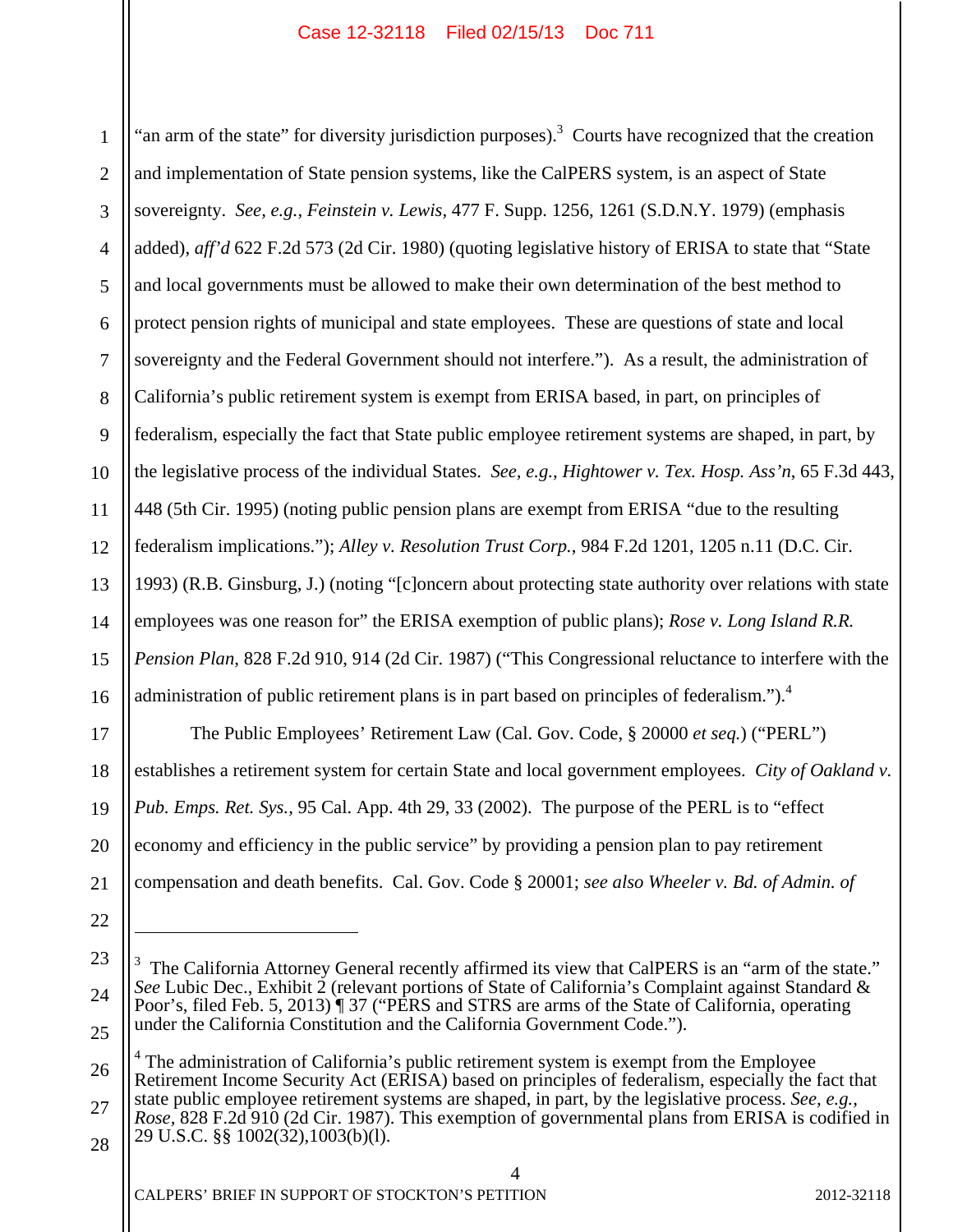1 2 3 4 5 6 7 8 9 10 11 12 *PERS*, 25 Cal.3d 600, 605 (1979) ("Pension programs for public employees serve two objectives: to induce persons to enter into and continue in public service, and to provide subsistence for disabled or retired employees and their dependants.") (quotation and citation omitted). The California Legislature established CalPERS in 1932 to provide retirement benefits to California State employees and, in 1939, public agencies were allowed to participate. *See* Lubic Dec., Exhibit 3 (California Public Employees' Retirement System, Office of Public Affairs, Facts at a Glance: General (June 2012)). CalPERS provides pension fund and healthcare services for approximately 1.6 million California public employees, retirees, and their families. *Id.* A "state employee generally becomes a member of the Public Employees' Retirement System ... 'upon his or her entry into employment.'" *Cal. Ass'n of Prof'l Scientists v. Schwarzenegger,* 137 Cal. App. 4th 371, 376 (2006). Local government employers may participate in the CalPERS system to provide pension and retirement benefits to their employees.

13 14 15 16 17 18 19 20 For public employees serving municipalities in California, CalPERS provides retirement benefits to employees through a three-way structure: (1) the municipality has a "contract" with CalPERS that triggers statutes and other laws governing the provision of pension benefits through CalPERS; (2) the public servant has an employment contract with the municipality that includes pension benefits; and (3) CalPERS has a fiduciary responsibility to provide and protect the pension benefits of its employee members. This three-way structure is the basis for the trust relationship between the parties where the municipality is the trustor, the members are the beneficiaries and CalPERS is the trustee.

 The CalPERS Board is governed by the California Constitution and statutes, such as Cal. Const., art. XVI, § 17 subd. (b), which mandates that the CalPERS Board ensure the rights of CalPERS members and retirees to their full earned benefits. *City of Oakland,* 95 Cal. App. 4th at 39- 40. In 1992, California voters approved Proposition 162, which gave the CalPERS Board exclusive

5

26 27 28

21

22

23

24

25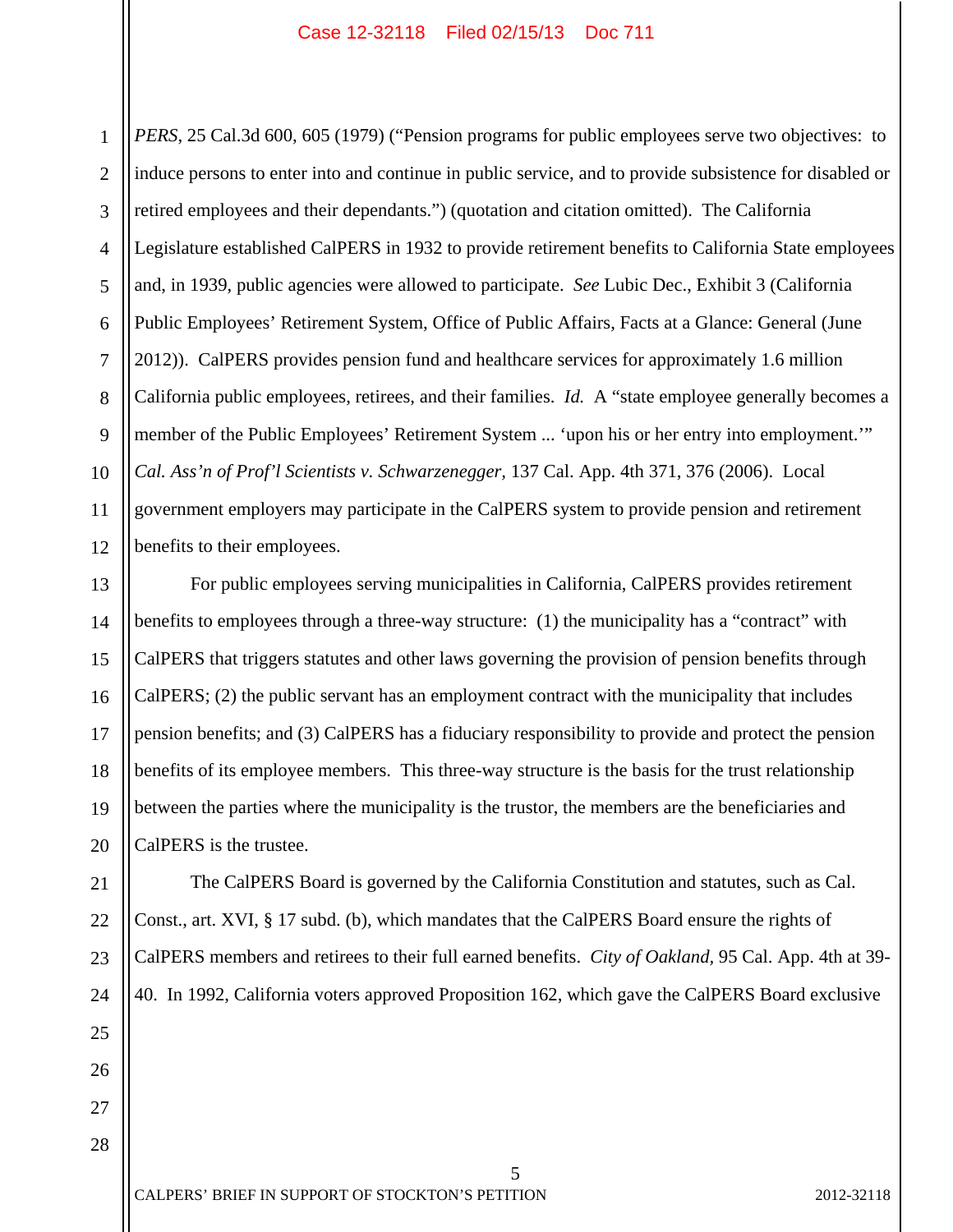1 2 3 4 5 6 7 8 9 10 11 12 13 14 15 16 17 18 19 20 21 22 23 24 25 authority over the administration and investment of pension funds.<sup>5</sup> In enacting Proposition 162, the electorate amended article XVI, section 17 of the California Constitution, to read in part as follows: Notwithstanding any other provisions of law or this Constitution to the contrary, the retirement board of a public pension or retirement system shall have **plenary authority and fiduciary responsibility** for investment of moneys and administration of the system, subject to ... the following: [¶] ... The retirement board shall ... have sole and exclusive responsibility to administer the system in a manner that will assure prompt delivery of benefits and related services to the participants and their beneficiaries. *Bd. of Ret. of the Santa Barbara County Emps. Ret. Sys. v. Santa Barbara County Grand Jury, 58* Cal. App. 4th 1185, 1192 (1997) (emphasis added).Proposition 162 amended the California Constitution to provide that the CalPERS Board has "the sole and exclusive power to provide for actuarial services in order to assure the competency of the assets" of the system. Cal. Const., art. XVI, sec. 17, subd. (e). The intent behind the measure was to protect public pension funds by vesting the authority to direct actuarial determinations solely with the governing board. *See* Lubic Dec., Exhibit 4 at 36 (Relevant Portions of Official Ballot Pamphlet (Nov. 3, 1992)). By granting the CalPERS Board sole authority to administer the system, Proposition 162 prevented the legislative and executive branches from "raiding" pension funds to balance the State budget. *Id.* at 38. Moreover, the courts have recognized that pension plans create a fiduciary relationship between the system's members (*i.e.*, employees) and the trustee of the funds. *Hittle v. Santa Barbara Country Employees Retirement Assn*., 39 Cal. 3d 374, 391-93 (1985). The trustee must exercise this fiduciary trust "in good faith and must deal fairly" with the participants and beneficiaries. *Id.* at 392. In addition, the California Constitution cannot be interpreted to require CalPERS to administer the system to the advantage of the employer and at the expense of the beneficiaries to whom it owes a fiduciary duty. *City of Sacramento v. PERS*, 229 Cal. App. 3d 1470, 1493 (1991). The underlying principle of a pension system is "affording retirees with a reasonable degree of economic security." *United Firefighters of LA v. City of LA*, 210 Cal. App. 3d. 1095, 1113 (1989).

26

 $\overline{a}$ 

<sup>27</sup>  28 6  $<sup>5</sup>$  The ballot pamphlet accompanying Proposition 162 explained that pension system boards should</sup> give "highest priority" to providing benefits to members and their beneficiaries. *City of Oakland,* 95 Cal. App. 4th at 54.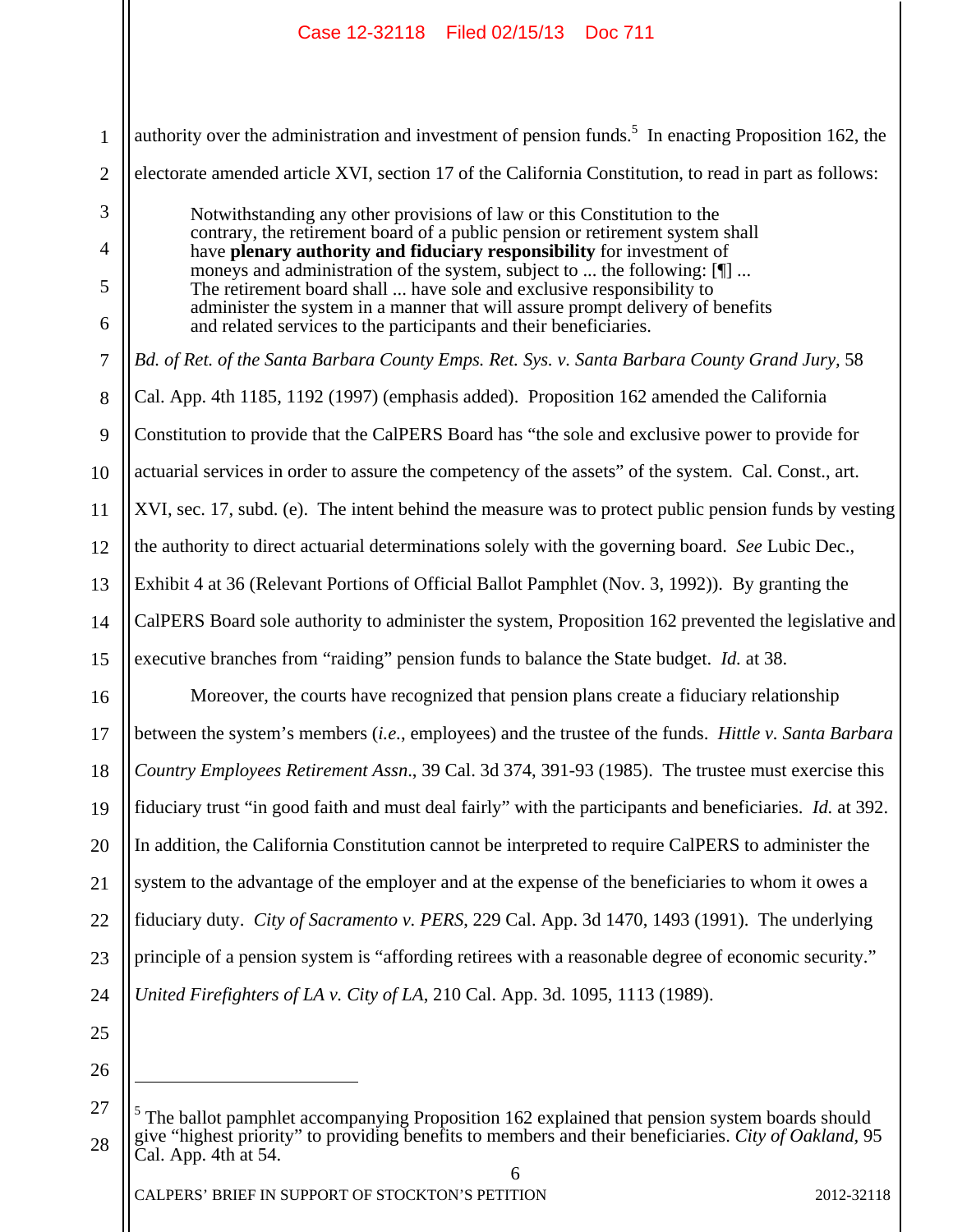# **B. The Need for Preservation of the Integrity of the State's Public Employees' Retirement System.**

*1. A Sound Public Pension System Benefits the State and its Citizens.* 

3 4 5 6 7 8 9 10 11 12 13 14 15 16 17 18 19 In the late 1920s, the State of California created a Commission on Pensions of State Employees to thoroughly investigate the establishment and structure of a statewide public retirement system. *See* Chapter 431 of the Statutes of 1927. The Commission engaged in a comprehensive process which included open meetings, study of other public retirement systems, analysis of existing State employee data and questionnaires to develop a proposed framework. *See* Lubic Dec., Exhibit 5 at 5-7 (Relevant Portions of Report of the Commission on Pension of State Employees (December 31, 1928)). The Commission Report described the State's public retirement system as a means "to secure the improvement of its working personnel [concluding that] [a] sound retirement system provides the state with a sure and just method of eliminating from its active force those employees who have become incapable of performing their best work because of disability or superannuation." *Id.* at 8. The Commission Report emphasized that, with the increasing complexity of governmental and regulatory functions, a sound retirement system helps recruit top-level talent for its workforce. *Id.* at 9. For the retirement system to be an effective tool, the report stressed the need for the system to have a "sound financial basis." *Id*. This sentiment is as true now as it was then. California and its citizens benefit when the State and its local municipalities are able to offer an overall competitive compensation and benefits package. CalPERS is an integral part of that benefits package and this only holds true only if the retirement system is able to fund the promised benefits.

20 21 22 23 24 25 26 Further, as Proposition 162 demonstrates, CalPERS and its authority are part of the State political process. By removing the fiduciary responsibility from those elected officials that may be presented with conflicting motives, California voters recognized the value of sustaining the soundness of the fund. Vesting "plenary authority and fiduciary responsibility" with the CalPERS Board is an expression of the political will of the people of California. Through the political process, the voters took this authority away from the Legislature and the Governor and shifted it to the CalPERS Board.

7

27 28

1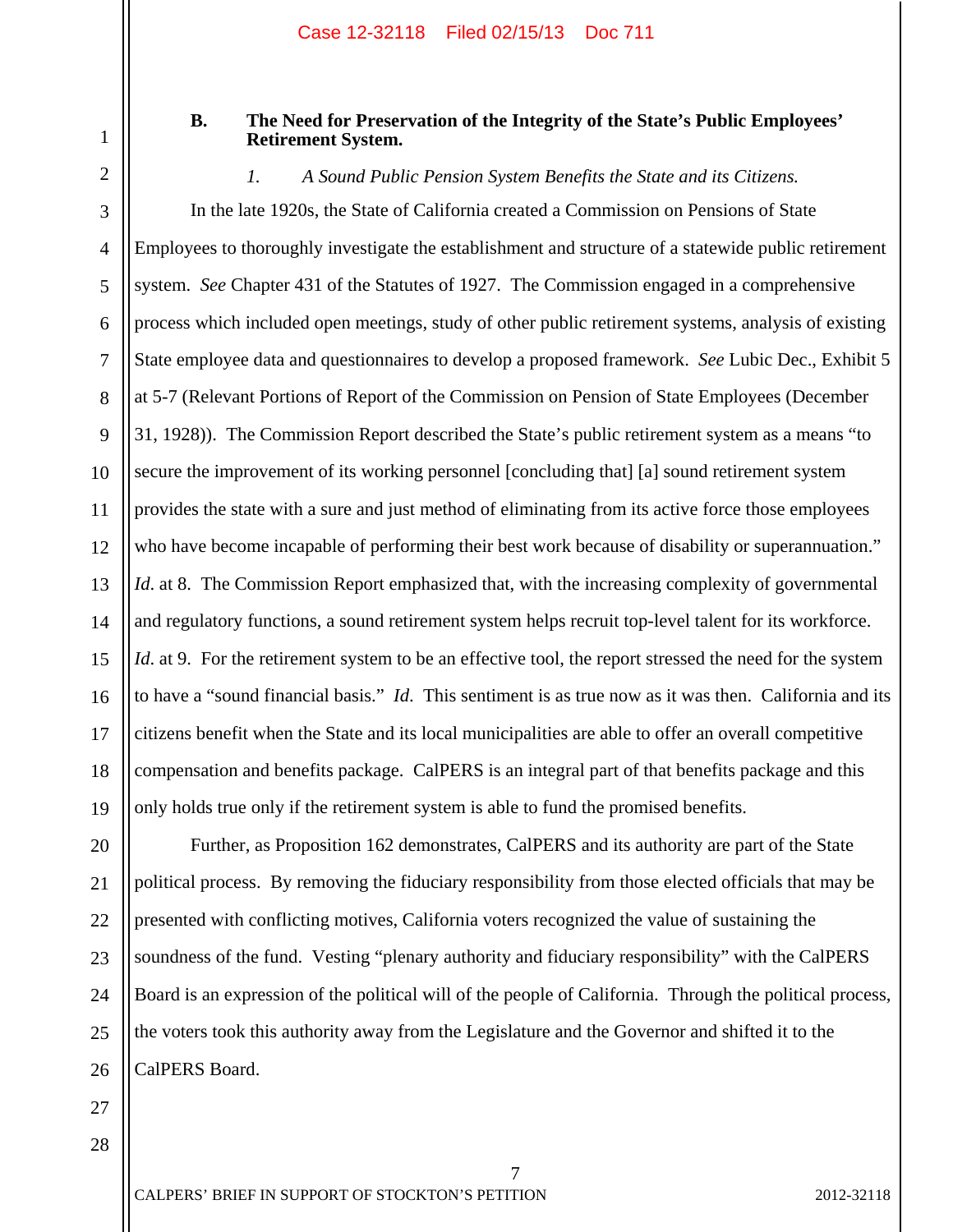1 2

3

4

5

6

7

8

9

10

11

12

13

14

15

16

17

18

19

20

21

22

23

24

25

26

27

*2. An Actuarially Sound Pension System is Essential for the Payment of Pension Benefits.*  California courts acknowledge the value of safeguarding the funding of pension assets. Specifically, it has been held that members have a right to an actuarially sound retirement system and courts have a strong preference for interpreting the statutory pension provisions as guaranteeing adequate funding for full payment to participants and beneficiaries. *Bd. of Admin. v. Wilson*, 52 Cal. App. 4th 1109, 1131–32 (1997); *see also Valdes v. Cory*, 139 Cal. App. 3d 773, 785-86 (1983). The right to an actuarially sound system is "necessarily implied" from a public employer's commitment to provide a pension benefit because otherwise the converse would impair the pension right. *Wilson*, 52 Cal. App. 4th at 1133. *3. California's Expressions of Priority for Wages and Benefits.*  California has prioritized the payment of wages and benefits. Section 227 of the California Labor Code provides: Whenever an employer has agreed with any employee to make payments to a health or welfare fund, pension fund or vacation plan, or other similar plan for the benefit of the employees, or a negotiated industrial promotion fund, or has entered into a collective bargaining agreement providing for these payments, it shall be unlawful for that employer willfully or with intent to defraud to fail to make the payments required by the terms of that agreement. A violation of any provision of this section where the amount the employer failed to pay into the fund or funds exceeds five hundred dollars (\$500) shall be punishable by imprisonment pursuant to subdivision (h) of Section 1170 of the Penal Code, or in a county jail for a period of not more than one year, by a fine of not more than one thousand dollars (\$1,000), or by both that imprisonment and fine. All other violations shall be punishable as a misdemeanor. Cal. Labor Code § 227. Section 227 makes the failure to pay agreed-upon pension contributions a felony, establishes the maximum period of imprisonment for the offense, and establishes the maximum monetary fine for the offense. Lesser violations are punishable as misdemeanors, but failures to pay that exceed five hundred dollars are subject to more severe imprisonment. The fact that a willful violation of section 227 constitutes a criminal offense demonstrates that section 227 is a matter of statewide concern. *See In re Shaw*, 32 Cal. App. 2d 84, 86 (1939) (finding that because acts constituting criminal offenses under the laws of the state it "cannot now be said that the commission of such acts is strictly and solely a municipal affair"); *Fiscal v. City & County of San Francisco*, 158

8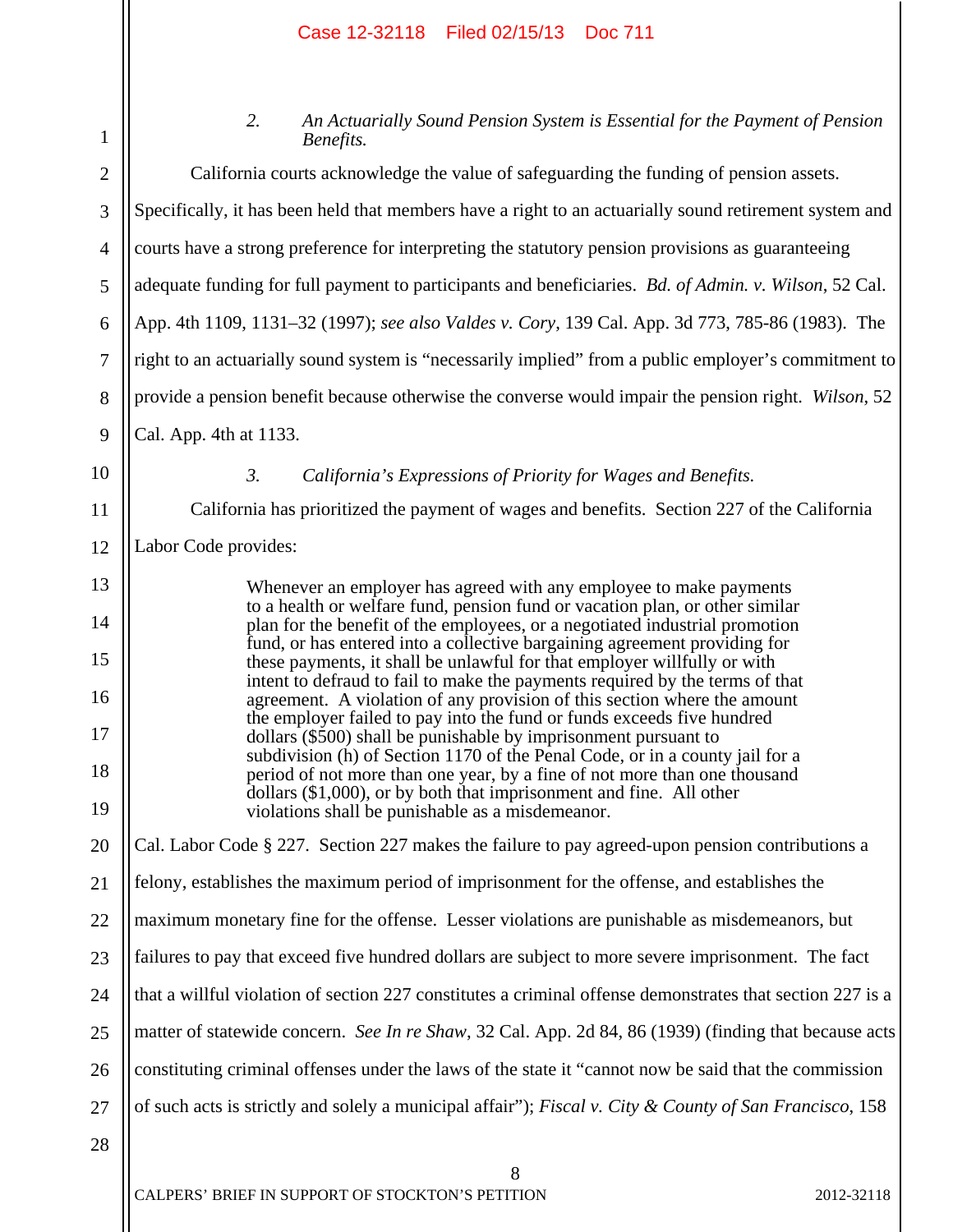1 2 Cal. App. 4th 895, 918-19 (2008) (finding comprehensive laws addressing firearm regulation in the Penal Code supported that the matter was a statewide concern).

3

#### **C. The Nature of the City of Stockton's Relationship with CalPERS.**

4 5 6 7 8 9 10 11 12 13 14 15 16 Under the PERL, a municipality may participate in the CalPERS system by entering into a contract with CalPERS that describes the benefits to its employees and contributions required by the municipality and its employees. Cal. Gov. Code § 20460. However, this "contract" is not of the same character as a commercial contract; rather, it is an election into a statutory system of deferred compensation. *See Jasper v. Davis*, 164 Cal. App. 2d 671, 675 (1958). Once a city makes this statutory election, it is bound by the statutory provisions governing the system and the decisions of the CalPERS Board. Cal. Gov. Code § 20506; *City of Oakland v. PERS*, 95 Cal. App. 4th 29, 55 (2002). Those provisions include prohibitions against failure to timely pay required employer contributions and rejection of a contract or agreement under the bankruptcy provisions of chapter 9. Cal. Gov. Code §§ 20831 & 20487. The courts view the statutory pension provisions as a fundamental part of the employment relationship, which should be read to require adequate funds to meet reasonable expectations of the employees. *Valdes*, 139 Cal. App. 3d at 786. Participating cities cannot alter their funding obligation to CalPERS. *Wilson*, 52 Cal. App. 4th at 1122.6

17 18 19 20 21 22 23 For this reason, the City's obligations to CalPERS are not defined by the language of its agreements with CalPERS; rather, they are defined by law. The CalPERS Board is solely responsible for "management and control of th[e] system." Cal. Gov. Code § 20120. The CalPERS Board must keep "data necessary for the actuarial valuation of the system," and in accordance with that data, adopt annual and actuarial interest rates. *Id.* §§ 20131–32. To make these calculations, the CalPERS Board may employ an actuary who will actuarially valuate the assets and liabilities of the system. *Id.* §§ 20015 & 20133.

 The PERL requires an agency participating in the CalPERS system to make timely contributions for employees in amounts recommended by CalPERS' actuary and approved by the

27 <sup>6</sup> As discussed more fully below, a participating agency may elect to terminate its participation in the retirement system prospectively, but such termination does not affect contribution obligations for benefits accrued prior to termination. *See* Cal Gov. Code § 20570.

9

28

 $\overline{a}$ 

24

25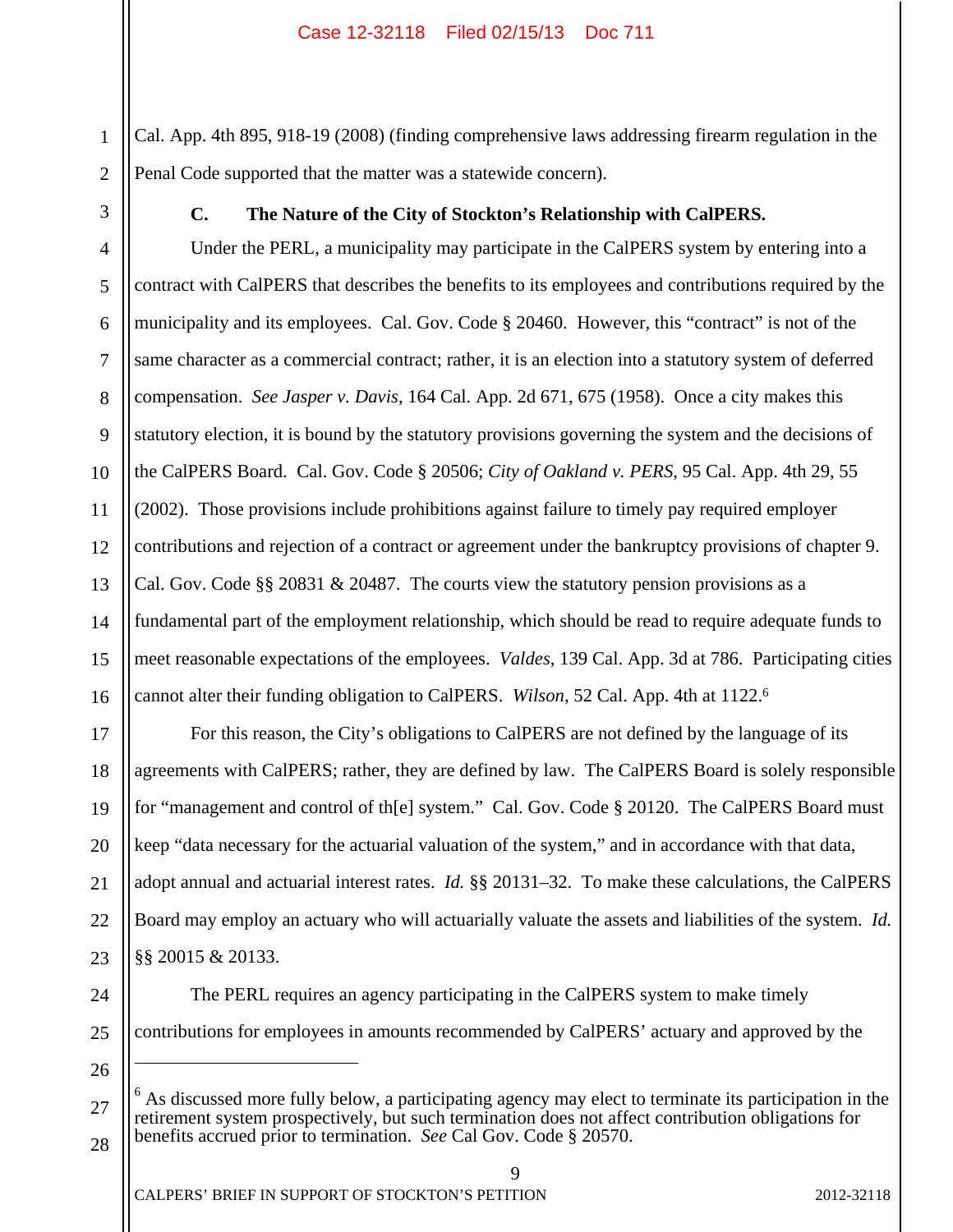1 2 3 4 5 CalPERS Board. Cal. Gov. Code §§ 20532 & 20831. The PERL explicitly provides that a participating agency may not refuse to pay the required contributions as determined by CalPERS within the prescribed deadlines. *Id.* at § 20831. A participating agency is also responsible to CalPERS for the expenses of determining the approximate and actual contributions, as well as of administering the CalPERS system. *Id.* at §§ 20535 & 20536.

6 7 8 9 10 11 12 13 In September 1944, the City of Stockton, through its City Council, elected to participate in the California State Retirement System, subject to the provisions of the State Employees' Retirement Act. *See, e.g.*, Exhibits 232, 233 & 234 (Stockton/CalPERS Original Contract & Amendments).<sup>7</sup> The City has two subplans with different benefit formulas—safety workers and miscellaneous employees. *See id*. & Exhibits 422 & 423 (Annual Valuation Report as of June 30, 2011 for the Miscellaneous and Safety Stockton Plans). All City employees who are not safety workers are part of the miscellaneous subplan and all contributions made to this subplan are allocated to this subplan as a whole. *See id*.

14

#### **D. Explanation of the Nature of Certain Calculated Liabilities.**

15 16 17 18 19 Throughout this bankruptcy case, the Court will hear numerous terms that relate to how Stockton's payments to CalPERS are calculated. While these terms may be common to those versed in actuarial science, CalPERS provides an explanation on how Stockton's contributions to the CalPERS system are calculated as this is important in order to understand the nature of the City's financial obligations to CalPERS relevant to the bankruptcy process.

20 21 22 23 24 The City's ongoing obligations to contribute to CalPERS are determined on an actuarial basis taking into account expected investment returns, employee life expectancy, projected retirement date and projected compensation. All actuarial calculations are based on a number of assumptions about the future: (a) demographic assumptions include the percentage of employees that will terminate, die, become disabled, and retire in each future year and (b) economic assumptions include future salary

25 26

 $\overline{a}$ 

<sup>27</sup>  28 7 CalPERS will seek to coordinate with Assured on the assembly and delivery of a joint exhibit binder related to exhibits referenced in this brief and that of Assured or will in the alternative provide copies of the exhibits referenced in this brief to the Court, the Debtor and the Capital Markets Creditors in advance of the eligibility status conference.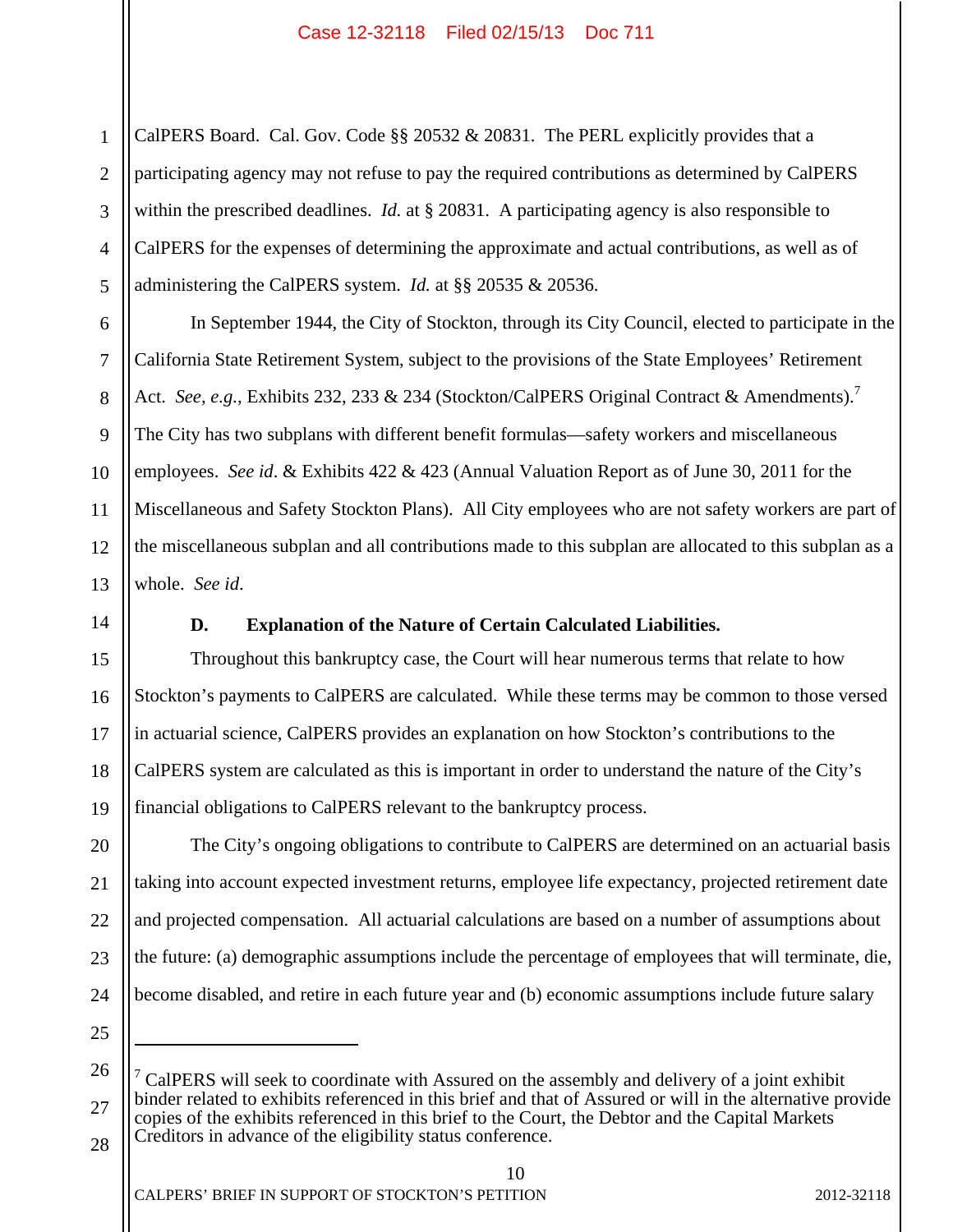1 2 3 4 5 6 increases for each active employee and future investment returns. *See* Declaration of David Lamoureux ("Lamoureux Dec."), ¶ 5. The basic premise of a defined benefit pension plan is that the payments are determined based on actuarial assumptions and calculations and the risk is pooled among the participants in the plan. For a homogeneous population, predictions for larger groups are more accurate than for smaller groups. Accordingly, as a pool is made larger and larger, the volatility of the cost per member decreases because the risk is pooled among a larger group. *Id.* at ¶ 6.

7 8 9 10 11 12 13 14 The term "Employee Contribution," which is also known as a "Member Contribution," is an amount set by a California statute and refers to the amount of money an individual employee must contribute through each paycheck to be in the CalPERS system. Lamoureux Dep. 39:16-25 & 40:1.<sup>8</sup> The term "Employer Contribution Rate" is an amount that is set by the CalPERS actuarial staff on an annual basis. Because each employee member is guaranteed a certain level of benefits, the Employer Contribution Rate can vary from year to year based on investment performance. *Id.* at 40:2-7 & 41:12-16. An Employer's Contribution Rate is annually calculated and is based on a percentage of payroll. Lamoureux Dec., ¶ 8.

The most recent Annual Valuation Reports for the City of Stockton, *see* Exhibits 422 & 423, which cover the valuations as of June 30, 2011, are prepared by CalPERS' actuaries to:

(1) Set forth the actuarial assets and accrued liabilities of each plan as of June 30, 2011;

- (2) Determine the required Employer Contribution Rate for each plan for the fiscal year July 1, 2013 – June 30, 2014;
- (3) Provide actuarial information as of June 30, 2011 to the CalPERS Board of Administration and other interested parties; and
- (4) Provide pension information as of June 30, 2011 to be used in financial reports subject to Governmental Accounting Standards Board Statement 27 for a single employer defined benefit pension plan.

Lamoureux Dec., ¶ 9. In these Reports, the actuarial valuations provide the following funding and rate information for fiscal years 2010 and 2011:

- (1) The actuarial and market value of the assets;
- 27

 $\overline{a}$ 

28

15

16

17

18

19

20

21

22

23

24

25

26

8 Cited portions of the deposition of David Lamoureux are attached as Exhibit 6 to the Lubic Dec.

11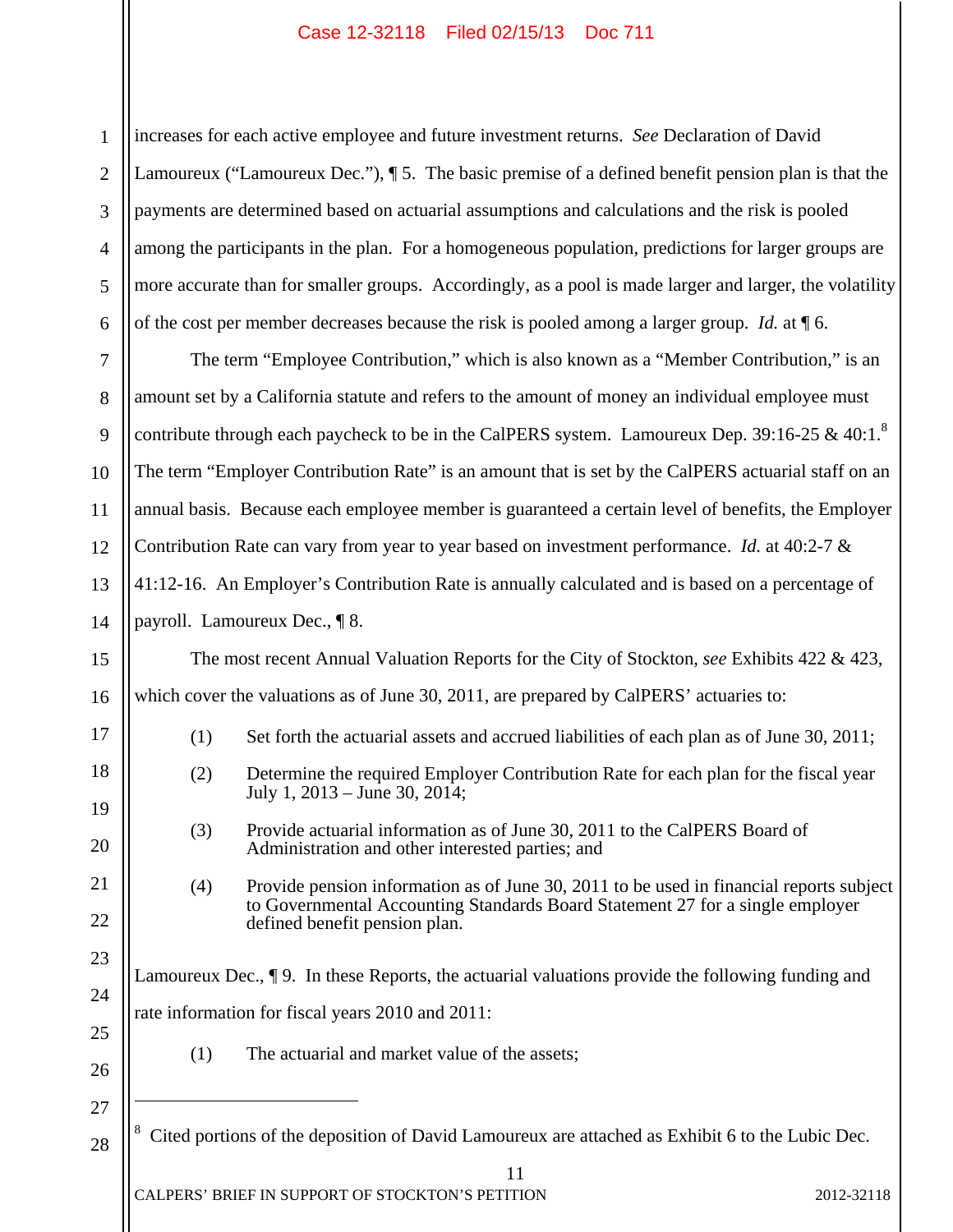- (2) The current unfunded liability; and
- (3) The funded ratio.

For fiscal years 2012 and 2013, the reports provide projected Employer and Employee Contribution Rates for service credit earned during the applicable periods. Lamoureux Dec., ¶ 10.

 For any given year, contribution amounts are calculated by adding together two different elements: (1) The "Normal Cost," which means "the cost of providing one year of benefits to the current employees." Lamoureux Dep. 44:3-5. In other words, it is the plan's annual premium for service earned in the upcoming year in the absence of any unfunded or overfunded liability to be amortized. It is expressed as a percentage of payroll. Lamoureux Dec., ¶ 11; and (2) Payment toward any "Unfunded Accrued Liability," which is obtained by comparing the assets of the plan to the actuarial accrued liability of the plan (*i.e.* the present value of the benefit for all credited past service of current members). *Id.* at 11. Unfunded Accrued Liability is expressed as a lump sum dollar amount. *Id.* at ¶ 11.

 The Unfunded Accrued Liability calculations as described in the Annual Valuation Reports are not a reflection of any amounts that are currently owed by an employer. Unfunded Accrued Liability is simply a component of the actuarial calculation used to determine the employer contribution rate for upcoming fiscal year. *Id.* at  $\P$  12.<sup>9</sup> The annual contribution is borne by both the employer and the employees and the future benefits for current employees will be assured only if all contributions of both employer and employees are made timely and in full. *Id.* at ¶¶ 13-14.

Finally, in the event of termination,  $10<sup>10</sup>$  a terminated agency is required to make a payment to CalPERS in an amount determined by the CalPERS Board (based on actuarial information) to be sufficient to ensure payment of all vested pension rights of the terminated agency's employees accrued through the termination date. This is referred to as the "Termination Payment." Lamoureux Dec., ¶ 15. The Termination Payment is due immediately and is subject to interest and is more fully discussed below. Cal. Gov. Code § 20577 & Lamoureux Dep. 191:17-23.

CALPERS' BRIEF IN SUPPORT OF STOCKTON'S PETITION 2012-32118

 $\overline{a}$ 

<sup>9</sup> According to the most recent Annual Valuation Reports, the City must pay CalPERS approximately \$29.5 million during the 2012-13 fiscal year in order to remain current on its payments to CalPERS. *See* Exhibits 422 at 5 & 423 at 5 ("Total Employer Contribution" line item).

<sup>10</sup> *See infra* Section II.E (discussing termination).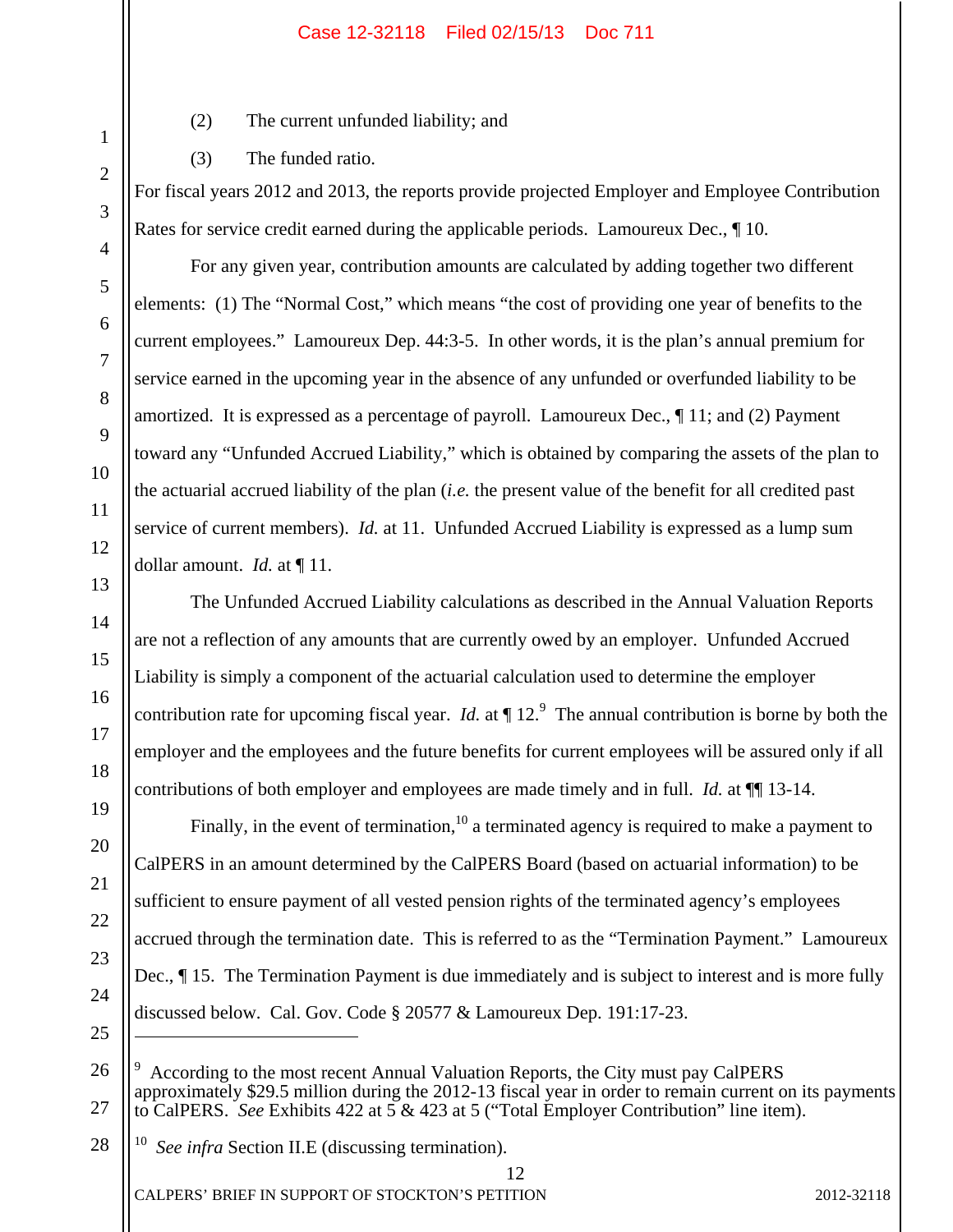#### **E. The Termination Process and the Consequences of Termination.**

 Throughout their objections, the Capital Markets Creditors repeatedly refer to the fact that Stockton has the ability to terminate its relationship with CalPERS. This argument is a red herring. While it may be technically correct that Stockton can terminate its relationship with CalPERS, the Capital Markets Creditors are laboring under a misconception that somehow Stockton or CalPERS had the ability to negotiate the terms and conditions of termination, including the amount of the Termination Payment. *See, e.g.*, National Objection [Dkt. No. 477] at 13, ¶ 48 ("Given that the PERL permits CalPERS to terminate the City's contracts and transfer its plan assets and liabilities to the terminated agency pool . . . the City could have, at a minimum, requested CalPERS to do so and attempted to negotiate reduced contribution rates for existing and future retirees."). The required payment upon termination is not, however, subject to negotiation.

1

2

3

4

5

6

7

8

9

10

11

12

13

14

15

16

17

18

19

20

21

22

23

24

25

26

 $\overline{a}$ 

### *1. Termination and the Termination Process.*

As set forth in the PERL, some circumstances allow for the termination of the relationship, or a portion thereof, between a contracting agency<sup>11</sup> and CalPERS. For instance, contracts which have been in effect for at least five years can be terminated through approval of an ordinance or resolution of the contracting agency's governing body, or through an ordinance adopted by the electorate, with one year's notice to CalPERS. Cal. Gov. Code §§ 20570 & 20571. Also, if a contracting agency fails to pay its required periodic contributions within 30 days after demand by the CalPERS Board, or fails to file any information required in the administration of the system, or if the CalPERS Board determines the contracting agency no longer exists, the CalPERS Board may terminate the contract by resolution. Cal. Gov. Code § 20572.

In the event of termination, a terminated agency is required by law to make a payment to CalPERS in an amount determined by the CalPERS Board (based on actuarial calculations) to be sufficient to ensure payment of all pension benefits of the terminated agency's employees accrued through the termination date. Cal. Gov. Code § 20577. The Termination Payment is due immediately and subject to interest. *Id.* ("The amount of difference shall be subject to interest at the

27 28 11 "Contracting agency" means, among other entities, any public agency that has elected to have all or any part of its employees become members of this system and that has contracted with the board for that purpose. *See* Cal. Gov. Code § 20022.

13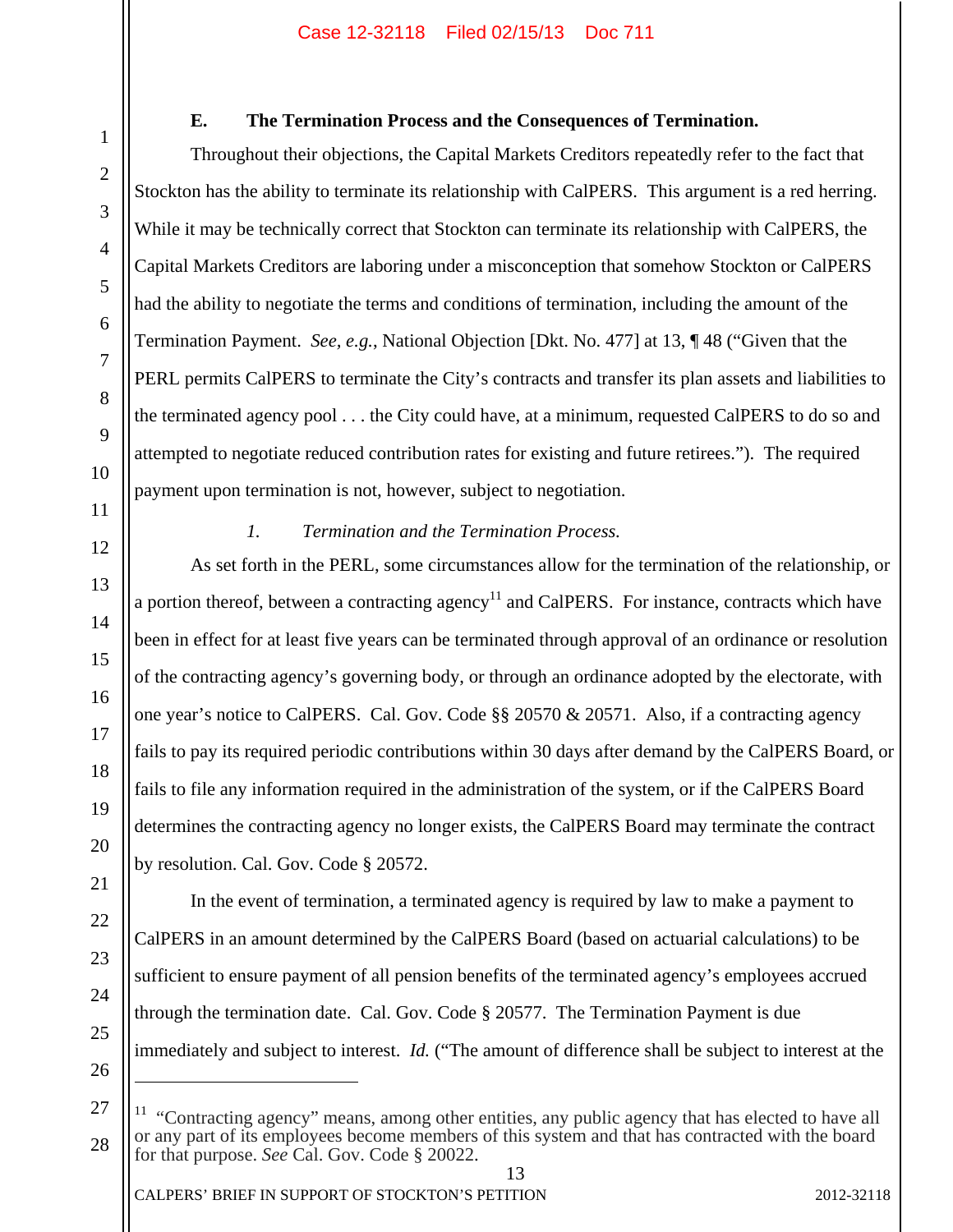1 2 actuarial rate from the date of contract termination to the date the agency pays this system."). The Termination Payment goes into the "Terminated Agency Pool." Cal. Gov. Code § 20577.5.

3 4 5 6 7 8 9 10 11 12 13 14 15 16 17 18 In making this calculation, CalPERS is subject to investment risk, longevity risk and wage fluctuation risk associated with the future payment of the terminated agency's benefits. Unlike in an ongoing plan, these risks cannot be addressed by adjusting contribution rates in future years. Because there is no mechanism for receiving additional payments should the actuarial assumptions not be met, the investments in the Terminated Agency Pool, and the assumptions to determine the Termination Payment, must be more conservative. To address the longevity risk, the Termination Payment calculation includes an increase to the liabilities to address mortality fluctuations. Cal. Gov. Code § 20576. In addition, the CalPERS Board has adopted a policy to determine the discount rate, inflation assumption and wage growth assumption for termination calculations aimed at protecting the pension system from investment risk, inflation and wage growth changes. *See* Lubic Dec., Exhibit 11 (CalPERS Circular Letter No. 200-058-11 (August 19, 2011)) & Exhibit 12 (Aug. 2011 Agenda Item). In addition, the CalPERS Board recently adopted a conservative asset allocation for the Terminated Agency Pool, which helps the pool's funds given that CalPERS has no further recourse to a terminating employer once the Termination Payment is made and contributed to the pool. *See* Lubic Decl., Exhibit 13 (Dec. 2012 Agenda Item) & Lamoureux Dep. 110:6-25, 111:1-25 & 113:3- 24.

19 20 21 22 23 24 25 A primary driver in determining the amount of the Termination Payment is the setting of the discount rate, which is "a reflection of the asset policy or how the assets are invested." *Id.* at 190:15- 17. Given the conservative nature of the investments in the Terminated Agency Pool, the discount rate related to a Termination Payment is low when compared with the actuarial rate for the portfolio for ongoing participating agencies. *Id.* at 190:15-25 & 191 1-15. The cumulative effect of these policies is that a terminated agency's actuarial liability upon termination is significantly larger than the actuarial liability on an ongoing basis.

26 27 28 Stockton's 2011 Annual Valuation Reports each provide a line item for "unfunded termination liability," which is an estimate as to how much Stockton would owe to CalPERS if its contracts had been terminated as of *June 30, 2011*. The Miscellaneous Plan lists this liability at

14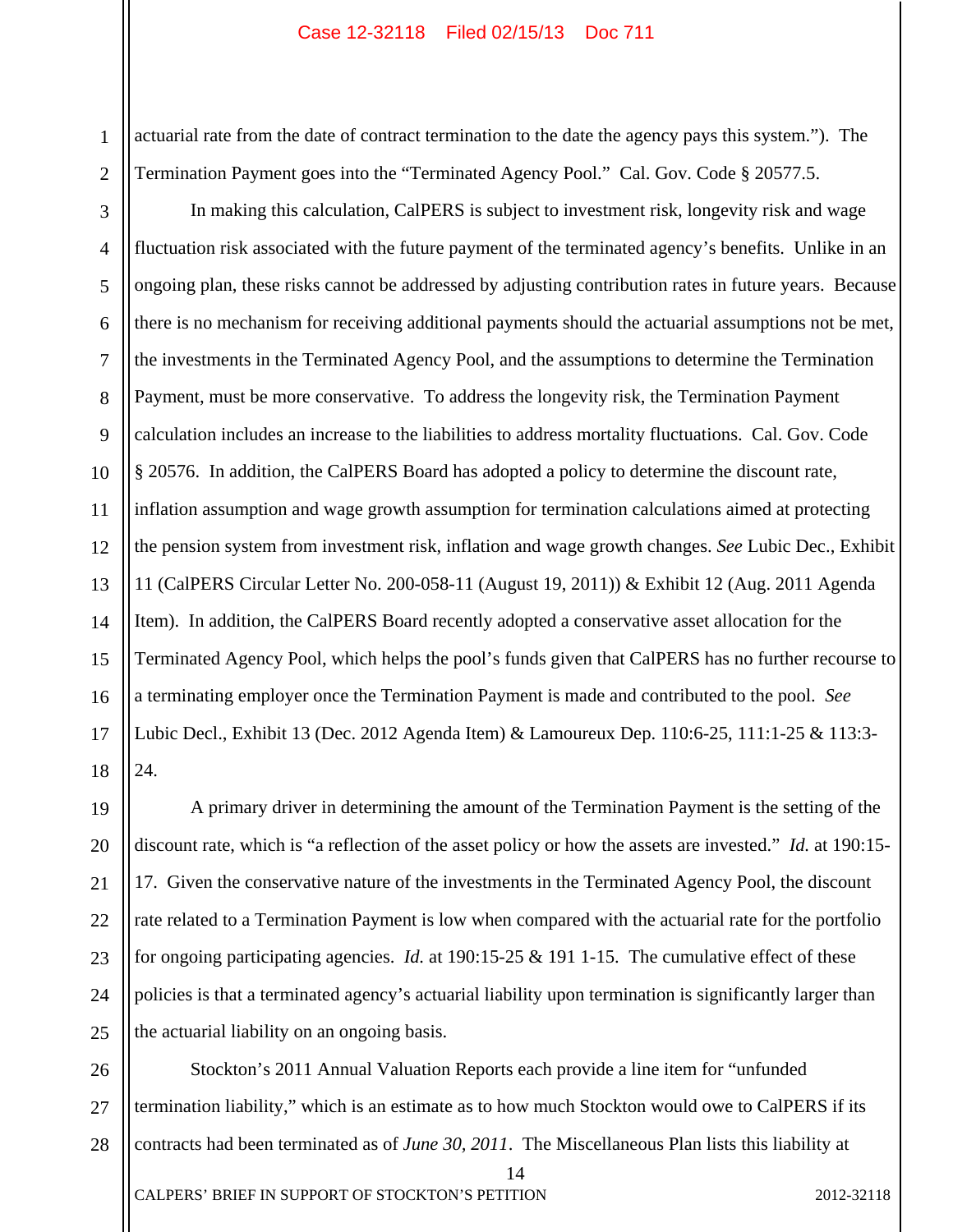1 2 3 4 5 6 7 8 9 10 11 \$357,707,135 and the Safety Plan lists this liability at \$588,422,928, which totals almost \$950 million. *See* Exhibit 422 at p. 15 & Exhibit 423 at p. 15.<sup>12</sup> If a terminated agency fails to pay the Termination Payment, benefits under the contract must be reduced pro rata based on the amount of the Termination Payment that is not funded.<sup>13</sup> Cal. Gov. Code  $\S 20577$ . This is a one-time opportunity for CalPERS to reduce the benefits payable under the terminated contract. *Id*. Once the terminated agency's assets and liabilities have been merged into the Terminated Agency Pool account, no further benefit adjustments are permitted under the PERL. Ultimately, it is probable that the CalPERS general pool—all of the funds of all the participating employers—bears the risk if there are not enough assets to pay the benefits under the terminated contract. Accordingly, a shortfall shifts the burden not only to Stockton members, but also to other municipalities and the State, together with all of their members.

12

13

14

15

16

17

### *2. Termination is Not a Viable Option.*

Given that Stockton could not have negotiated the amount of any Termination Payment with CalPERS, it is irrelevant to this Court's eligibility determination what the actual consequences of termination would have been. Nevertheless, given the dogged focus of the Capital Markets Creditors on termination, it is useful to understand the consequences of termination to underscore the weakness inherent in the Capital Markets Creditors' argument.

 $\overline{a}$ 

<sup>18</sup> 

<sup>19</sup>  20 21 22 23 24 25 26  $12$  When a contracting agency terminates its relationship with the retirement system, the PERL specifically provides that the terminated agency is liable to CalPERS for the Termination Payment and costs of collection, including attorney's fees. Cal. Gov. Code § 20574. This section of the PERL also grants a lien in favor CalPERS "on the assets of a terminated contracting agency, subject only to a prior lien for wages." *Id.* Based on the legislative history, the intent of this section (adopted in 1982) was to elevate CalPERS' rights from that of a general unsecured creditor to that of a senior secured creditor as a matter of law. The legislative history contains discussion of the intent to "grant PERS a lien against the assets of public agencies who have terminated their membership in the system, usually as a result of agency dissolution and bankruptcy who have unfunded liabilities owed to PERS for vested employee benefits and have no ability to pay such liabilities." The legislative history goes on to indicate that under then existing law, CalPERS was only an unsecured creditor. *See* Lubic Dec., Exhibit 7 at 35 (Relevant Portions of Legislative History to Cal. Gov. Code § 20574). <sup>13</sup> CalPERS may choose to make no reduction or a lesser reduction if the CalPERS Board has made

<sup>27</sup>  reasonable efforts to the collect the payment and the CalPERS Board determines that failure to make a reduction will not impact the actuarial soundness of the Terminated Agency Pool account. Cal. Gov. Code § 20577.5.

<sup>28</sup>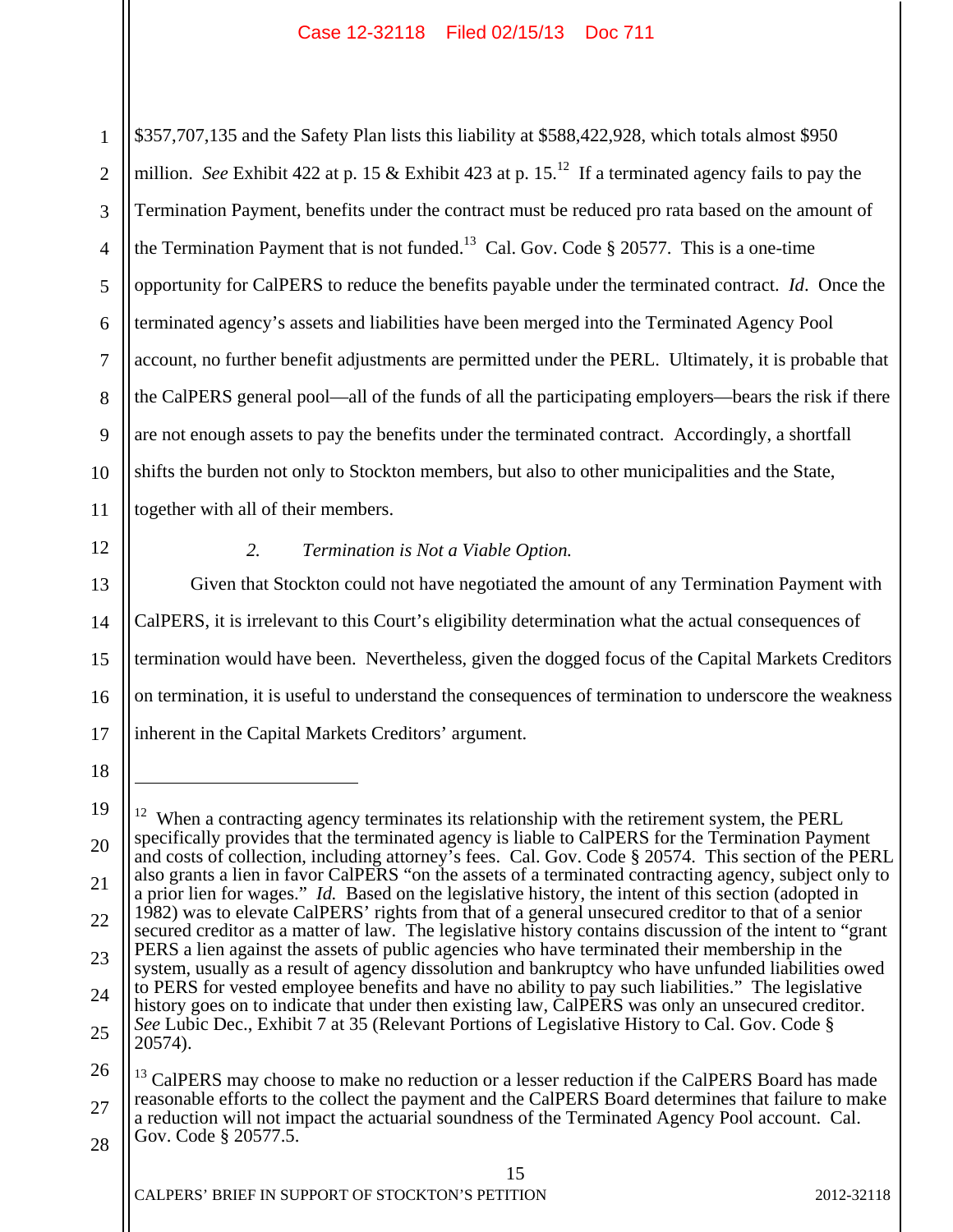1 2 3 4 5 6 7 8 9 10 11 12 13 14 15 Because the City has continued to make its monthly payments to CalPERS, the only way the City's contract with CalPERS can be terminated is if the City itself chooses to request termination. If Stockton chose to terminate its relationship with CalPERS, the City would be faced with an immediately due and owing massive termination liability. Based on the City's most recent Actuarial Valuation Reports, the City would face an immediately due liability of approximately \$950 million upon termination of its CalPERS contract. Given that this calculation was made based on a hypothetical termination date of June 30, 2011, due to the subsequent decrease in market interest rates, the amount of Stockton's termination payment would likely have been even greater if it terminated during the AB 506 process. *See* Lamoureux Dep. 110:6-25 & 111:1-25. Obviously, the almost \$950 million figure (or some larger amount) is far larger than the City's current ongoing payment obligations and would cause a far more significant adverse impact to its financial condition.<sup>14</sup> Consequently, termination provides no advantage, either to the City itself or to its various creditors, including the Capital Markets Creditors, and this is particularly so because under the PERL not only is a terminating agency liable for various fees and costs but also is subject to a senior priority secured lien in the amount of the Termination Payment.

 Put simply, the actuarial calculation that makes up the Termination Payment is not negotiable because it is based on statutorily required Board policies which are necessarily guided by CalPERS' statutory and constitutional mandates to act as a fiduciary of the system as a whole.

19

20

21

22

23

24

25

16

17

18

### *3. Funded Status of the Termination Pool and Availability of an "Alternate Plan."*

National makes much of the fact that (1) the Terminated Agency Pool is currently approximately 200% funded; and (2) that Stockton's pension plans can simply be "replaced by new affordable defined benefit plans." *See* National Supplemental Objection [Dkt. No. 635] at 13. Both of these assertions are misleading.

26 27 <sup>14</sup> Indeed, the almost \$950 million (or some larger figure) would be more than double than the estimated \$350 million (excluding the amounts the City attributes to CalPERS) owed to other creditors listed on the City's List of Creditors Holding 20 Largest Unsecured Claims [Dkt. No. 4] making the termination liability claim approximately 73% of the unsecured pool. As noted earlier, however, the termination claim is secured, not unsecured.

16

28

 $\overline{a}$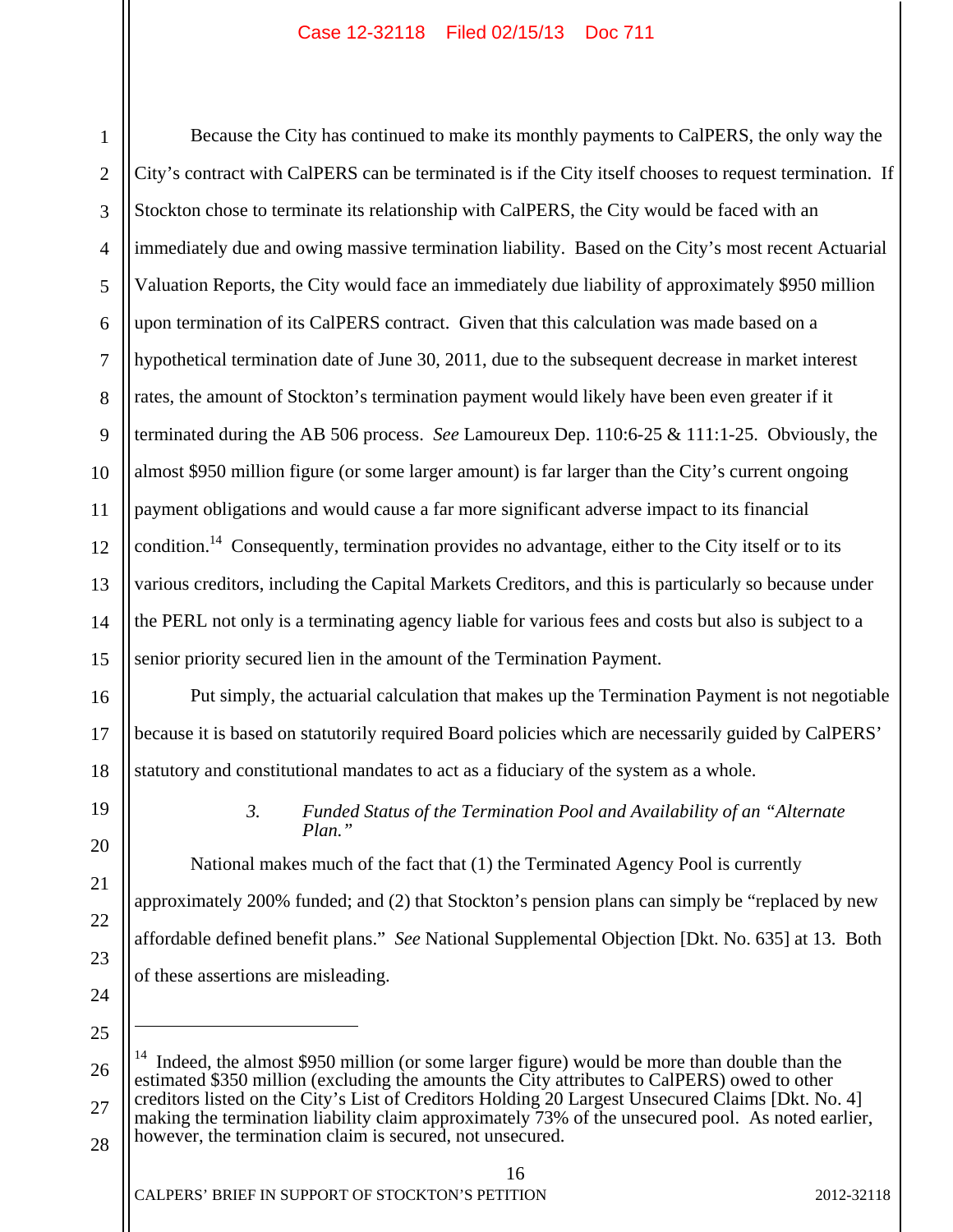1 2 3 4 5 6 7 8 9 10 11 First, although the Terminated Agency Pool is currently superfunded, it is funded by termination payments of a number of small employers such that the total assets of the pool are relatively small. *See, e.g.*, Lamoureux Dep. 97:6-23. Indeed, the total assets currently in the Terminated Agency Pool are dwarfed by the payment Stockton would be required to make if it terminated its relationship with CalPERS. Stockton's size as a large employer, and the magnitude of its unfunded termination liabilities, would overwhelm whatever surplus the pool now enjoys. This result would provide no benefit to the City's employees and could prevent employees of other agencies in the pool from collecting their full share of accrued benefits. Obviously, Stockton does not currently have almost \$950 million (or more) to pay its Termination Payment. Placing Stockton's employees into the Terminated Agency Pool would no doubt materially adversely alter the funding level of the pool based on the hypothetical Termination Payment as of June 30, 2011.

12 13 14 15 16 17 18 19 20 21 CalPERS cannot simply choose to reduce benefits as a means to reduce the City's obligations under its CalPERS contract. *See, e.g.*, Cal. Gov. Code § 20475. CalPERS has no statutory authority to impose a benefit reduction unilaterally; instead, CalPERS may reduce benefits only upon the termination of an agency's contract. Cal. Gov. Code § 20577.5. Moreover, in a termination, CalPERS may maintain benefits without reduction only if the Board finds that this will not impact the actuarial soundness of the Terminated Agency Pool. *Id.* In this case, however, as described above, merger of the City's plan into the pool would significantly impact the actuarial soundness of the pool, given the size of the plan and its unfunded status. As a result, if Stockton cannot fund its shortfall, CalPERS would be required to reduce benefits accordingly before merging Stockton's assets into the Terminated Agency Pool.

Second, with respect to "new affordable defined benefits plans," the capital markets parties

22 23 24

25

 $\overline{a}$ 

offer absolutely no evidence that any such plans actually exist.<sup>15</sup> Surely, if such plans existed, the

Capital Markets Creditors would have provided evidence of such plans to the Court. Further, if the

<sup>26</sup>  27 28  $15$  Even if such an alternative plan were to exist, query how much value an employee would place on the benefits of such an alternative system, given that the City had terminated its plan with CalPERS causing massive retroactive reductions in benefits. Wouldn't an employee suspect that the alternative system could also be arbitrarily terminated?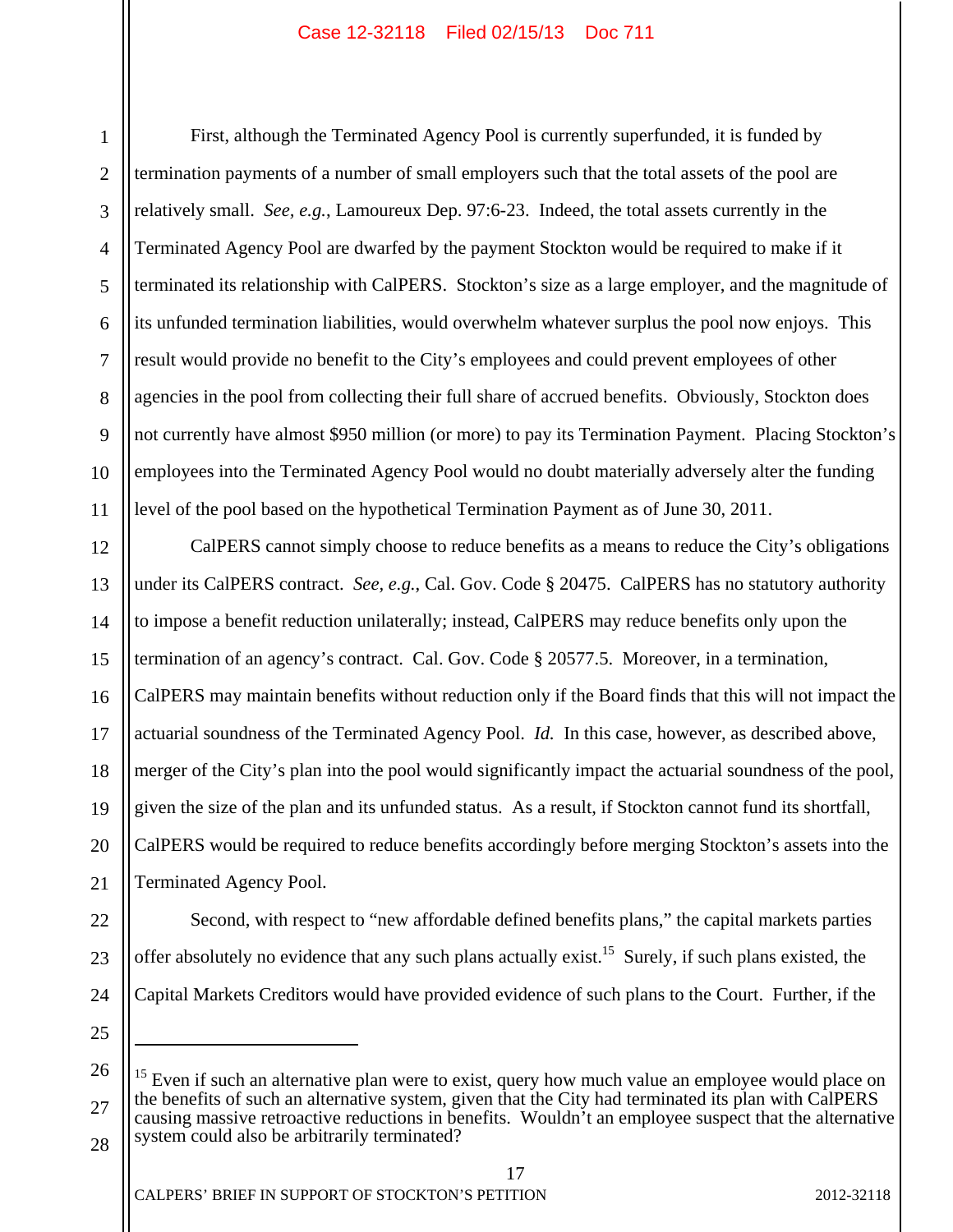1 2 3 4 5 6 7 8 City chooses to terminate its relationship with CalPERS, the City could not renew its relationship with CalPERS for at least three years from the date of termination. Cal. Gov. Code § 20460. During this time, the City would have no viable alternative for providing benefits to its employees. Although the City's existing employees that had benefits accrued as of the termination date in CalPERS would retain their benefits (albeit likely reduced dramatically), they would earn no additional benefits, and new employees would have no retirement system in which to participate. Such a situation would undoubtedly impact Stockton's ability to retain and hire new employees and further impair its ability to provide essential services to its residents.

Terminating its relationship with CalPERS during the AB 506 process was simply not a viable option for the City because it would have given rise to an enormous Termination Payment obligation, the amount of which is not subject to negotiation. As explained more fully below, once Stockton made the decision to remain in the CalPERS system, it was under no obligation to negotiate with CalPERS. The Capital Markets Creditors fixation on termination is a mere distraction to the ultimate question of whether Stockton is eligible for protection under chapter 9.

9

10

11

12

13

14

15

16

17

18

19

20

22

23

24

25

26

27

28

#### **F. CalPERS Has Limited Flexibility in Setting Contribution Rates.**

 CalPERS' relationship with its members, which include the City, is governed by both California statutes and the California Constitution. In essence, both the PERL and the California Constitution establish a set of rules that govern the relationship among CalPERS, contracting agencies (like the City), and employee members of the system. In addition, CalPERS is further constrained by federal tax law.

21

#### *1. The PERL Specifies Benefit Formulas Which Cannot Be Reduced Through Negotiations.*

 The PERL provides a finite array of benefit formulas for contracting agencies to elect for its employees. Cal. Gov. Code § 21350 *et seq*. Stockton has chosen the 2% at age 55 benefit and 2% at age 60 benefit for its miscellaneous employees and the 3% at age 50 benefit for its safety workers. Cal. Gov. Code §§ 21353, 21354 & 21362.2. Once a municipality makes an election, it is irrevocable and benefits provided by the election can only be increased. Cal. Gov. Code § 20474 ("Any election made by amendment to the contract shall be irrevocable until the contract is terminated. However,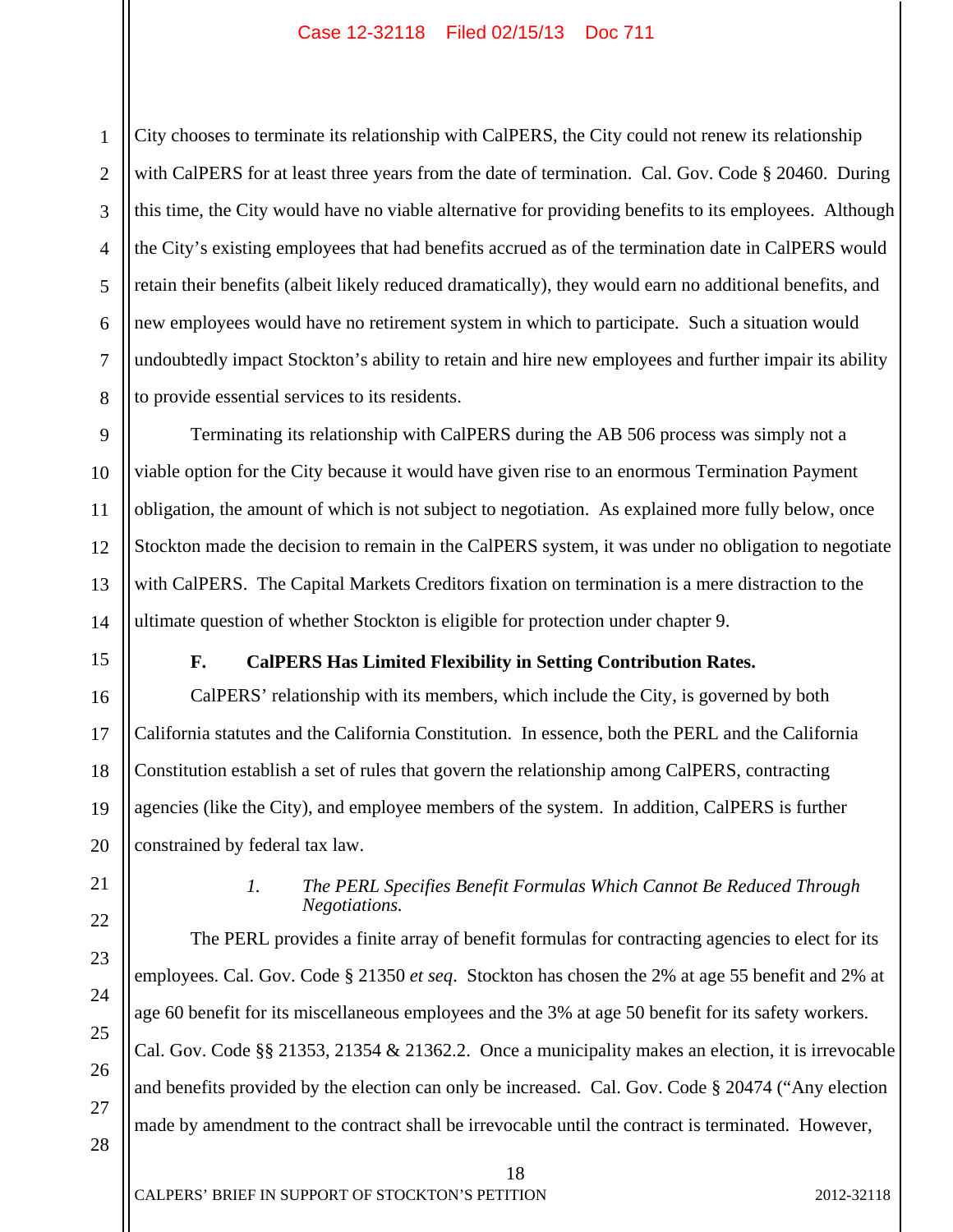1 2 3 4 5 6 7 8 benefits provided by the amendment may be increased or improved from time to time by further amendment to the contract."). A municipality, however, may amend its contract to reduce benefits, terminate provisions or provide for different benefits, but only for new employees and employees who switch classifications. Cal. Gov. Code § 20475(b) ("A member shall be subject to the contract as amended only if, after the effective date of the contract amendment, the member either (1) receives service credit for the first time within a classification, or (2) the member returns to service with a classification following termination of membership[.]"). As explained in detail above, CalPERS only has the ability to reduce benefits through the termination process.

9 10 11 12 13 14 15 16 In addition, under California law, pension benefits are considered "vested rights" and therefore neither Stockton nor CalPERS can unilaterally adjust those benefits because to do so may violate the Contracts Clause of the United States and the California Constitutions. *See Betts v. Bd. of Admin.*, 21 Cal.3d 859, 863, 867 (1978). In fact, under California law, promised benefits may not be decreased without a comparable new advantage. *See, e.g., United Firefighters of Los Angeles City v. City of Los Angeles*, 210 Cal.App.3d 1095, 1103 (1989). Given this, CalPERS lacks the authority, absent specific statutory provisions, to unilaterally decrease pension benefits, even if a request to do so comes from a financially distressed city like Stockton.

17 18 19 20 21 22 23 24 The Capital Markets Creditors argument that a "modest" reduction of pension benefits would be acceptable completely ignores this State law backdrop against which any modifications to benefits must be viewed. Put simply, any unilateral reduction in benefits, whether by the City or by CalPERS, would violate State law. Thus, even if Stockton had asked CalPERS for a "modest" reduction in pension benefits, CalPERS lacked the statutory authority to grant any such request, even if this request occurred within the process of pre-bankruptcy negotiations. This is a point that the Capital Markets Creditors refuse to accept, perhaps because it is fatal to their claim that the City did not negotiate in good faith.

#### *2. Hardship Extension.*

25

26 27 28 While CalPERS lacks the authority to unilaterally change pension benefits and must be cognizant of the federal tax rules, CalPERS does have the ability to provide the option for contracting agencies experiencing financial difficulties to request what is commonly referred to as a "hardship

19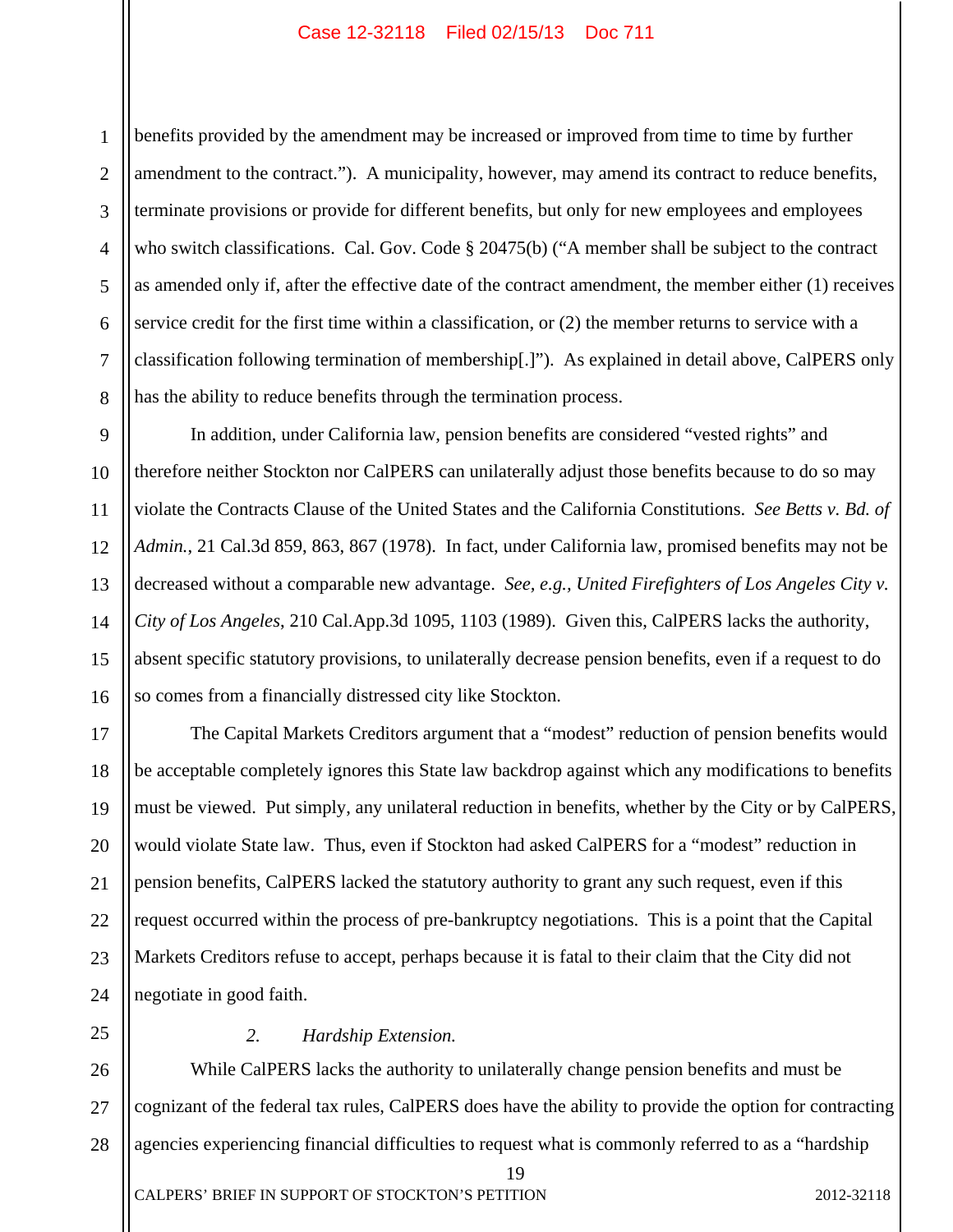| $\mathbf{1}$   | extension." A hardship extension allows an agency to re-amortize the agency's unfunded liability.       |                                                                                                                                                   |            |
|----------------|---------------------------------------------------------------------------------------------------------|---------------------------------------------------------------------------------------------------------------------------------------------------|------------|
| $\overline{2}$ | See Cal. Gov. Code § 20812. This hardship extension period is set by statute and limited to 30 years.   |                                                                                                                                                   |            |
| 3              |                                                                                                         | Id. Assured, in a footnote and without citation, claims that "CalPERS' governing statute gives its                                                |            |
| $\overline{4}$ |                                                                                                         | board broad discretion to work with municipalities, to adjust discount rates, and to stretch repayment                                            |            |
| 5              | horizons, and the City's failure to even request a hardship exemption from CalPERS indicates it was     |                                                                                                                                                   |            |
| 6              | not interested in even exploring any options CalPERS might be able to facilitate." Assured              |                                                                                                                                                   |            |
| $\tau$         | Supplemental Objection [Dkt. No. 638] at 27 n.18. This is not so and appears to be based on the         |                                                                                                                                                   |            |
| 8              | erroneous assumption that such requests are granted as a matter of course. As with termination, the     |                                                                                                                                                   |            |
| 9              | decision to deny or accept a hardship extension is not subject to negotiation. CalPERS' decision to     |                                                                                                                                                   |            |
| 10             | grant a hardship extension must be guided by its fundamental duty to maintain and protect the           |                                                                                                                                                   |            |
| 11             | actuarial soundness of the system and to preserve its members' benefit levels.                          |                                                                                                                                                   |            |
| 12             | The CalPERS Board intends that the amortization extension policy will eliminate unfunded                |                                                                                                                                                   |            |
| 13             | liabilities "in a manner that maintains benefit security for the members of the System while            |                                                                                                                                                   |            |
| 14             | minimizing substantial variations in employer contribution rates." See Exhibit 510 (30 Year             |                                                                                                                                                   |            |
| 15             | Amortization Extension Policy Guidelines, CalPERS (Sept. 14, 2010)). An agency requesting an            |                                                                                                                                                   |            |
| 16             | extension must demonstrate its need for financial relief by submitting the following:                   |                                                                                                                                                   |            |
| 17             | (1)                                                                                                     | A statement of hardship from the employer;                                                                                                        |            |
| 18             | (2)                                                                                                     | A statement that the employer has notified employees or employee groups                                                                           |            |
| 19             |                                                                                                         | of the request for an extension of the employer's amortization period; and                                                                        |            |
| 20             | (3)                                                                                                     | A statement that the employer is aware of the potential for a reduction in<br>benefits in the event that the employer terminates the plan without |            |
| 21             |                                                                                                         | providing continuation of funding adequate to fully fund the liabilities<br>upon termination.                                                     |            |
| 22             | Nevertheless, even if the agency is in genuine financial need, it also must demonstrate that the        |                                                                                                                                                   |            |
| 23             | extension will actually provide relief. Agencies unfunded liabilities are subject to varying rates of   |                                                                                                                                                   |            |
| 24             | amortization, depending on the cause of the unfunded status.                                            |                                                                                                                                                   |            |
| 25             | Agencies have multiple factors contributing to their overall unfunded liability, and each               |                                                                                                                                                   |            |
| 26             | portion attributable to a different factor also is likely subject to a different amortization rate. For |                                                                                                                                                   |            |
| 27             | example, an unfunded liability resulting from a change in plan provisions or actuarial assumptions is   |                                                                                                                                                   |            |
| 28             |                                                                                                         | subject to a 20-year amortization period, while a liability resulting from an investment gain or loss is                                          |            |
|                |                                                                                                         | 20<br>CALPERS' BRIEF IN SUPPORT OF STOCKTON'S PETITION                                                                                            | 2012-32118 |
|                |                                                                                                         |                                                                                                                                                   |            |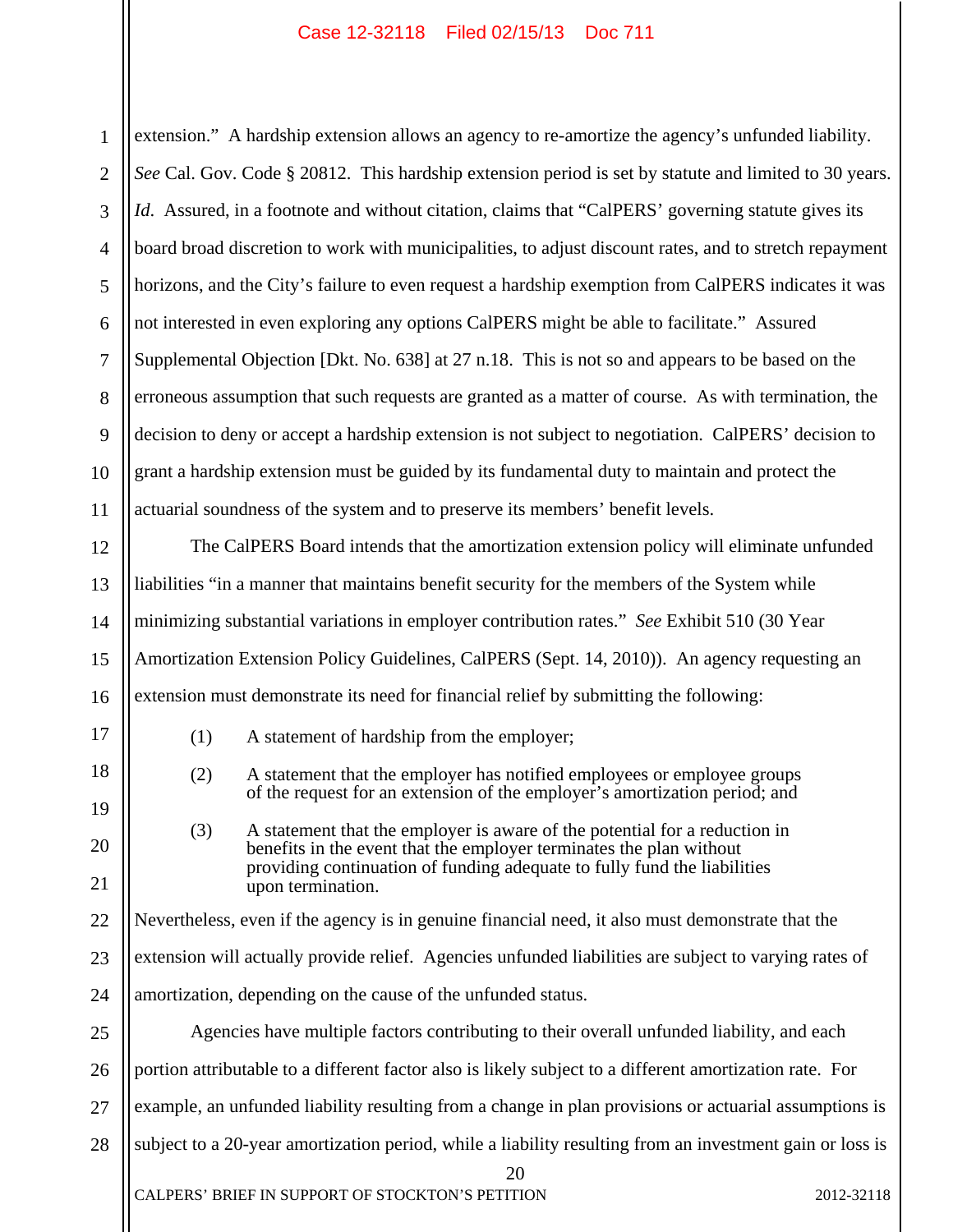1 2 3 4 5 subject to a 30-year period. *See* Exhibit 507 (CalPERS Board Resolution No. ACT-96-O5E, revised April 2005). To determine the agency's overall average amortization period, CalPERS averages the periods associated with the different sources on a pro rata basis. Only if an agency's average period is significantly less than 30 years is a hardship extension appropriate. According to CalPERS policy, "if the current net amortization period is already near 30 years, then extending to 30 years will not produce measurable rate relief and is unwarranted." *See* Exhibit 509 (CalPERS 30 Year Amortization Extension Policy Guidelines (Feb. 19, 2003)); *see also* Exhibit 510 (CalPERS Review of 30 Year Amortization Extension Policy Guidelines (Sep. 14, 2010)).

In addition to the degree of relief obtainable by an extension, the CalPERS Chief Actuary also must consider whether reducing the agency's contribution rate will produce long-term harm to the agency's plan. To make this determination, the CalPERS Chief Actuary likely will review estimates of the plan's future cash flows and its future funded status, and it will weigh these factors against the likelihood that the plan would be able to cover all liabilities in the event of plan termination without any benefit reductions. Historically, when denying a hardship extension request, the CalPERS Chief Actuary has done so due to concerns about the contracting agency's ability to pay its future contributions, even subject to the extended amortization period. In other words, the granting of a hardship extension is subject to credit analysis.

On December 4, 2012, Stockton made a formal request to CalPERS for a hardship extension. After reviewing Stockton's request, on January 2, 2013, CalPERS informed the City that the City's request, in its current form, did not meet the necessary criteria because "[t]he plans' assets were not sufficient to cover all plan liabilities on a termination basis as of June 30, 2011 as was shown in the hypothetical termination liability calculation included in the most recent actuarial valuation report." *See* Lubic Dec., Exhibit 8 (Jan. 2 email from CalPERS to Stockton). In so stating, CalPERS informed the City that it could provide additional information to support its current request. *See id.* In addition, CalPERS informed the City that an "exception" exists to the requirements Stockton initially failed to meet noting the exception's language:

If the plan's assets will not be sufficient, other factors will be considered on a case by case basis based on the specific facts and circumstances of each request, including without limitation, the likelihood of the employer terminating its

28

 $21$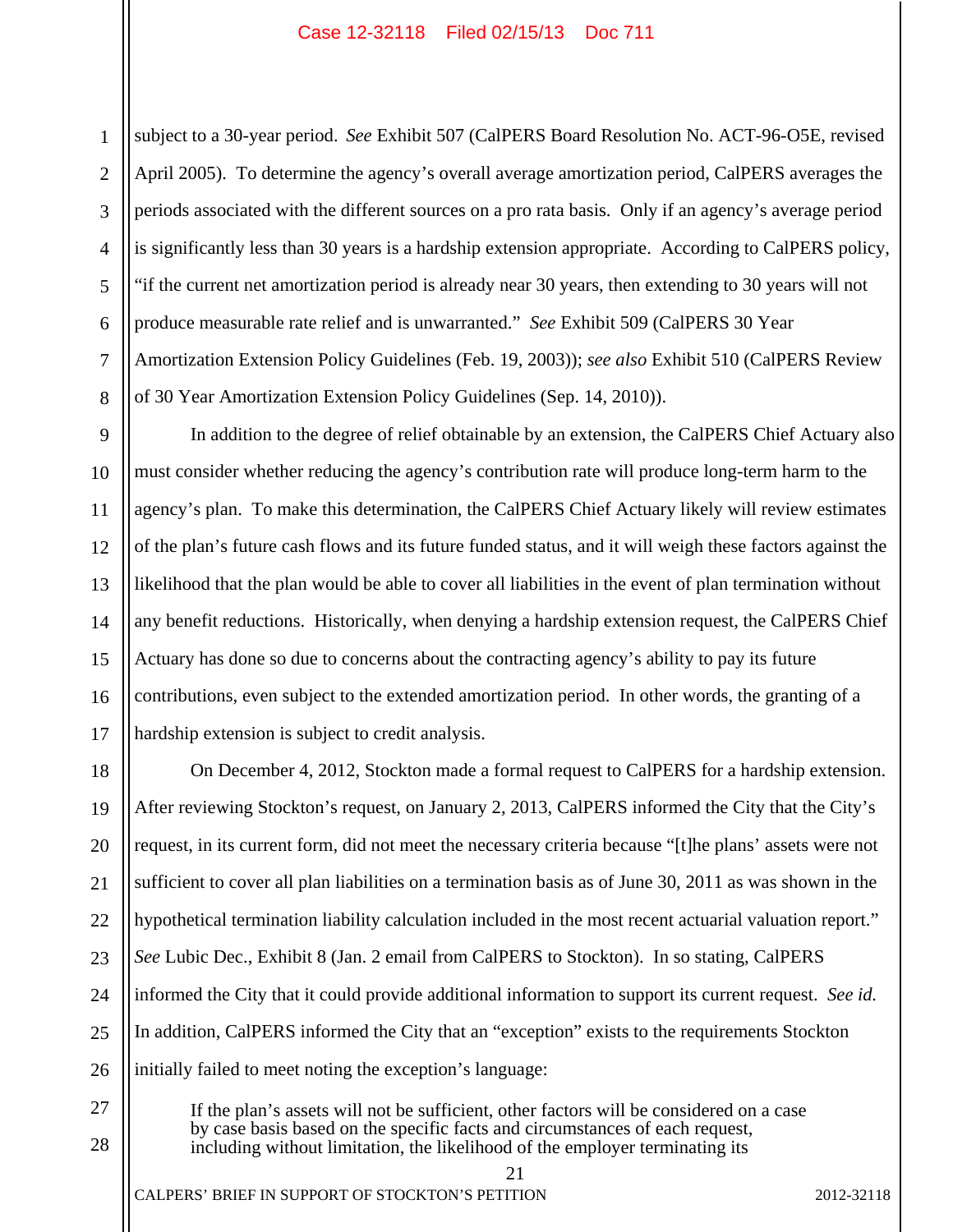contract, the employer's ability to provide continuation of funding at termination, whether annual contributions continue to and are projected to continue to exceed benefits paid to retirees and beneficiaries, and/or whether the rate of relief would have a material impact on the plan's funded status.

*Id.* After noting the exception, CalPERS invited the City to provide additional documentation to determine whether it qualified under the exception, noting that it "would be pleased to review any such submission." *Id.*

6

7

8

9

10

11

12

13

14

15

1

2

3

4

5

#### *3. Potential Jeopardy to Tax Exempt Status.*

 In addition to these State law constraints, any unilateral reduction of pension benefits by CalPERS may ultimately impact the federal tax treatment of CalPERS' members' benefits. A taxqualified pension plan must comply with its terms to maintain tax-qualified status. If a tax-qualified plan's operation does not comply with its terms, the plan has an operational failure that could jeopardize the plan's tax-qualified status. *See* Lubic Dec., Exhibit 9 (Rev. Proc. 2008-50, Section 5.01(2)(b), 2008-35 I.R.B. 464). In the case of CalPERS, the PERL and the relevant parts of the California Code of Regulations serve as the official plan document. *See, e.g.*, Cal. Gov. Code § 20003. Thus, CalPERS and its Board cannot take any action under the plan that is not authorized by the PERL without jeopardizing the tax-qualified status of the plan.

16 17 18 19 20 21 22 23 24 25 26 27 Further, a tax-qualified plan may not violate prohibited transaction rules. Governmental plans that are tax-qualified are subject to the prohibited transaction rules of Section 503 of the Internal Revenue Code of 1986, as amended (the "IRC") and, if violated, the plan may lose its tax-qualified status. IRC Section  $503(a)(1)(B)$ . This section of the IRC generally requires arm's-length dealings between the creator of the trust and the trustee. *See* Lubic Dec., Exhibit 10 (General Counsel Memorandum 38972 (Mar. 25, 1983) (citing S. Rep. No. 2375, 81st Cong., 2d Sess. 36-37, 1950-2 C.B. 483, 509-511)). The prohibited transactions include: (1) the lending of any part of the trust income or corpus without the receipt of adequate security and a reasonable rate of interest to the creator or contributor, (2) the substantial purchase of securities or other property for more than adequate consideration from the creator or contributor, and (3) the sale of a substantial part of its securities or property for less than adequate consideration to the creator or contributor. IRC Section 503(b)(1), (4) and (5).

22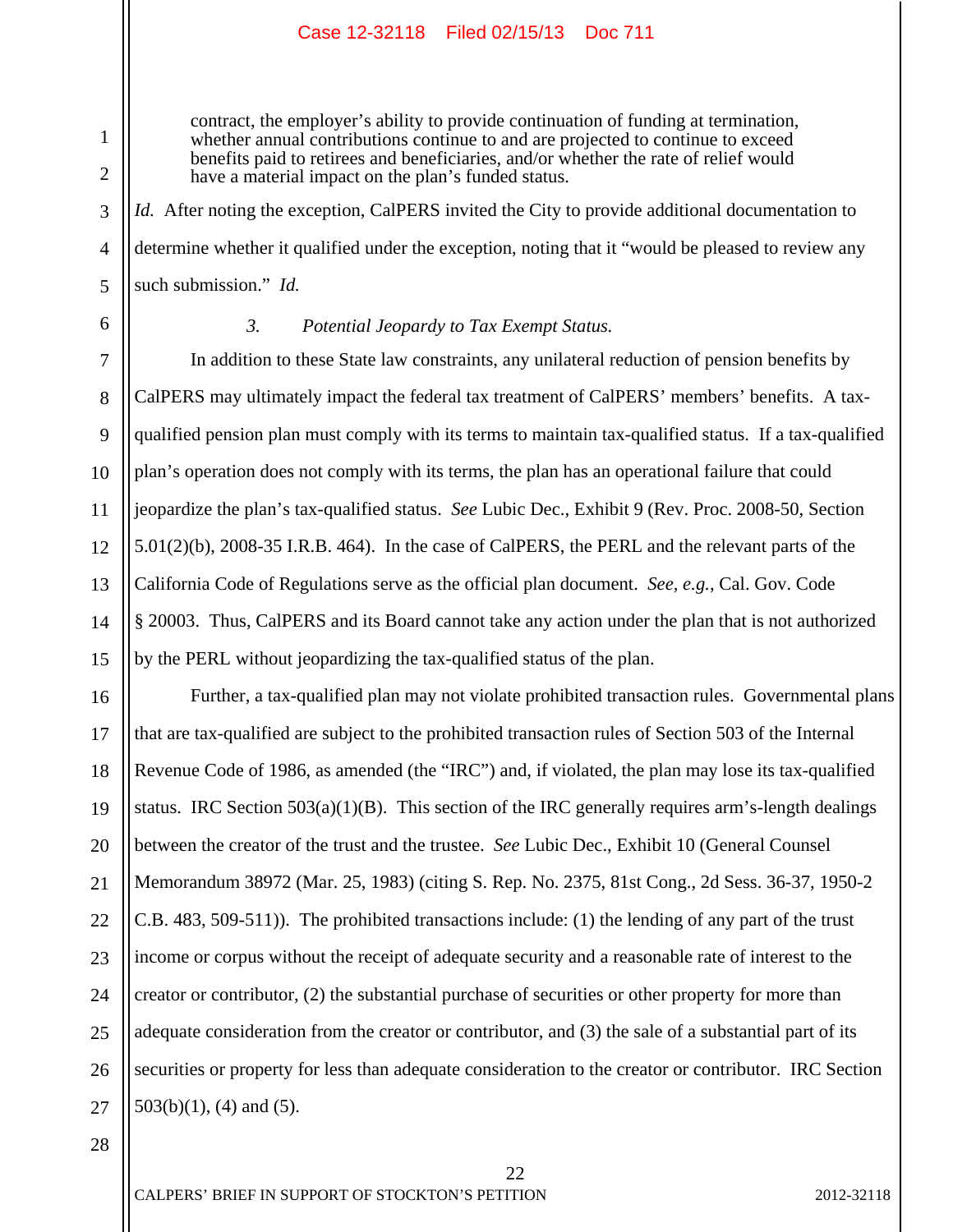1 2 3 4 5 6 7 8 9 10 11 12 13 Any restructuring of CalPERS' members' benefits could potentially violate the prohibited transaction rules of IRC Section 503 if the restructuring applies to contributions already owed. The IRS has issued guidance regarding a City's delay in making immediate cash contributions for which it was currently liable and held that "a loan may be implied and . . . transactions must be viewed according to their real nature rather than mere form." *See* Lubic Dec., Exhibit 10 (General Counsel Memorandum 38972 (Mar. 25, 1983) (citing *Fuqua Nat'l, Inc. v. United States*, 334 F. Supp. 1116 (S.D. Ga. 1971)). Loss of tax-qualified status would mean that all members would have immediate tax liability.16 The IRS treats a plan as disqualified for all plan years after an error has occurred until the error is corrected. Under this approach, a disqualification error that occurred prior to the open tax years (*i.e.*, occurred in years for which the statute of limitations has run) can cause the plan to be treated as disqualified in the open years if the IRS identifies the error. If a plan is disqualified for some or all open tax years, the employer, the plan participants, and the plan trust may suffer significant negative consequences.

14 15 16 In essence, any restructuring of CalPERS' members' benefits has the potential to cause great financial harm to the both the City and its employees and retirees, as well as the State of California itself, because it may jeopardize the tax-exempt status of CalPERS.

# 17

18

19

20

21

22

 $\overline{a}$ 

#### **G. The City Has Made Requests to Modify Its CalPERS Contract in Compliance with the PERL.**

As noted above, while the relationship between Stockton and CalPERS is initiated by a contract, the terms of the contract are enforced by applying the applicable provisions of the PERL. The PERL constitutes a set of ground rules that governs the relationship between CalPERS and participating cities, including the City. Deviation from this set of rules is not permissible under

<sup>23</sup>  24 25 26 27 28 <sup>16</sup> First, to the extent taxes were owed, the sponsoring employer may risk liability for failure to withhold and remit income, FICA, and FUTA taxes on vested contributions and earnings owned by the employees. Second, if a plan loses its qualified status, the plan trust might be required to pay taxes and penalties on the investment earnings earned during the disqualified years. Finally, to the extent that employees are vested or became vested in contributions made in (or with respect to) the disqualified years, they may owe income and FICA taxes on such contributions and associated investment earnings. In addition, plan participants may also owe penalties for failure to pay taxes on their income in a timely manner. Former employees who received distributions from the plan during the disqualified period must pay taxes on the entire amount of the distribution, even if they rolled the distribution over to another plan or IRA.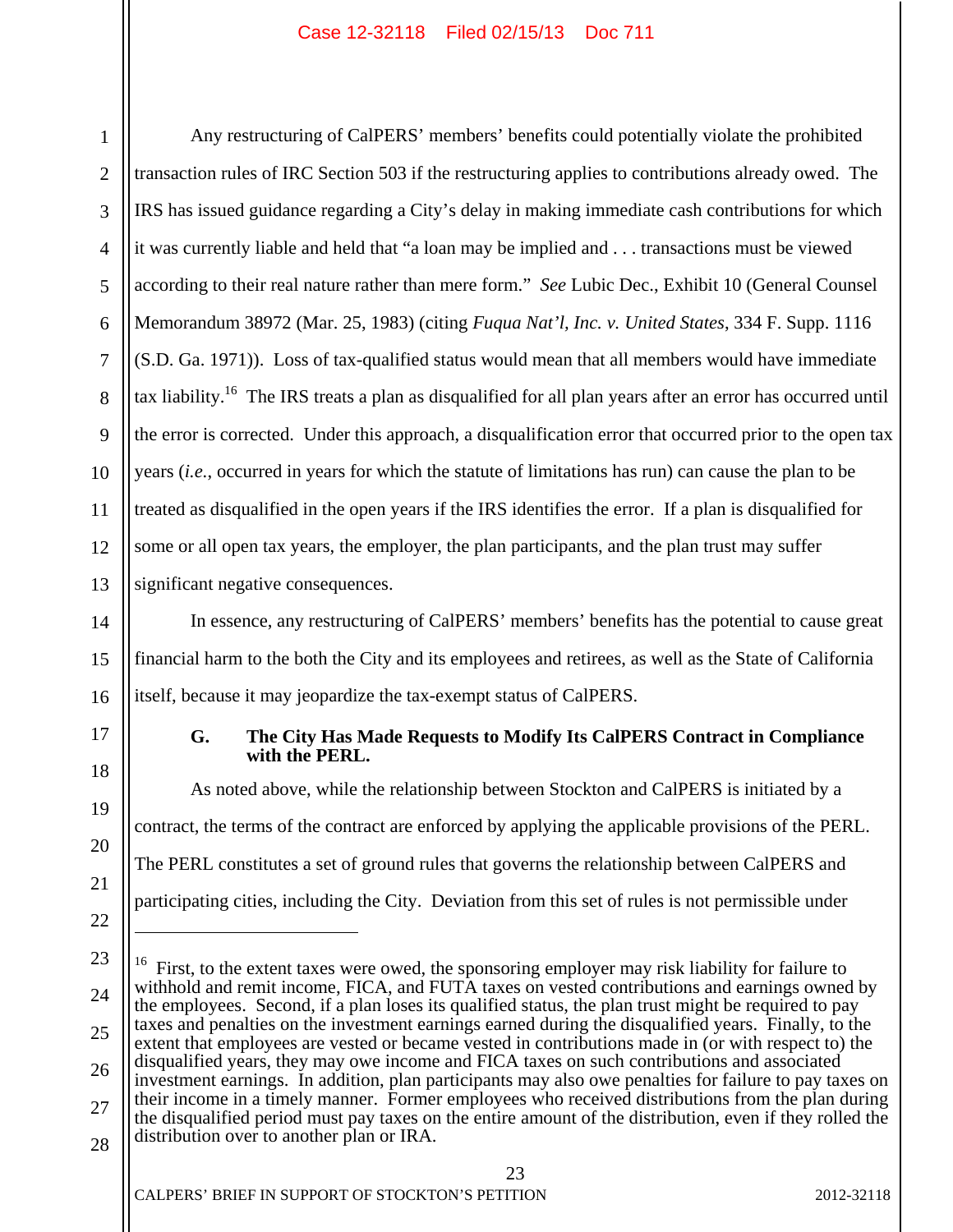1 2 3 4 California law and therefore not subject to negotiation. While the Capital Markets Creditors either fail to grasp this fact or simply fail to acknowledge it because it is an inconvenient truth that undercuts the entire premise of their "good faith" arguments, Stockton understands this reality as evidenced by actions it has taken over the past eight months.

5 6 7 8 9 10 11 12 13 14 15 16 17 18 19 Throughout this process, the City has complied with applicable rules when requesting an alteration in the benefits to its employees, both past and present. For example, prior to filing for chapter 9 relief, on June 7, 2012, the City made a request of CalPERS to initiate conversations to understand what the potential savings would be, and how the process would work, for the City to limit the annual Cost-of-Living Adjustment ("COLA") for its miscellaneous employees from five to two percent. *See* Exhibit 183 (June 7, 2012 letter from Stockton to CalPERS). On July 3, CalPERS responded to the City's request and noted that "[w]hile CalPERS wishes to be cooperative with the City as it seeks to address its fiscal difficulties, the System lacks the authority to grant the City's request on this issue." Exhibit 184 (July 3, 2012 letter from CalPERS to Stockton). In so doing, CalPERS pointed to various sections of the PERL, as well as the "vested rights" doctrine, as the basis for denying Stockton's pre-bankruptcy filing request. *See id.* Likewise, after this request, Stockton made a request to add an exclusion to the City's retirement contract, which sought to exclude elected officials from coverage. On September 21, 2012, CalPERS granted the amendment request and noted that the exclusion was "prospective only" and would not "apply to current elected officials who are already members of the system." Exhibit 424 (Sep. 21, 2012 letter from CalPERS to Stockton).

20

21

22

23

24

#### **H. CalPERS Participated in the AB 506 Process.**

 At the initiation of the AB 506 process, the City invited CalPERS, along with other creditors, to participate in the AB 506 process. CalPERS attended mediation sessions and meetings of creditors through its general counsel and outside counsel as requested by the mediator and the City.

#### **III. ARGUMENT**

25 26 27 28 The Capital Markets Creditors' arguments that the City lacks good faith, whether under section 109(c)(5)(B) or section 921(c) of the Bankruptcy Code, are without merit and constitute a premature attempt to litigate plan confirmation issues. CalPERS believes that the City is eligible for relief under chapter 9 of the Bankruptcy Code. Stockton engaged in extensive pre-filing negotiations

24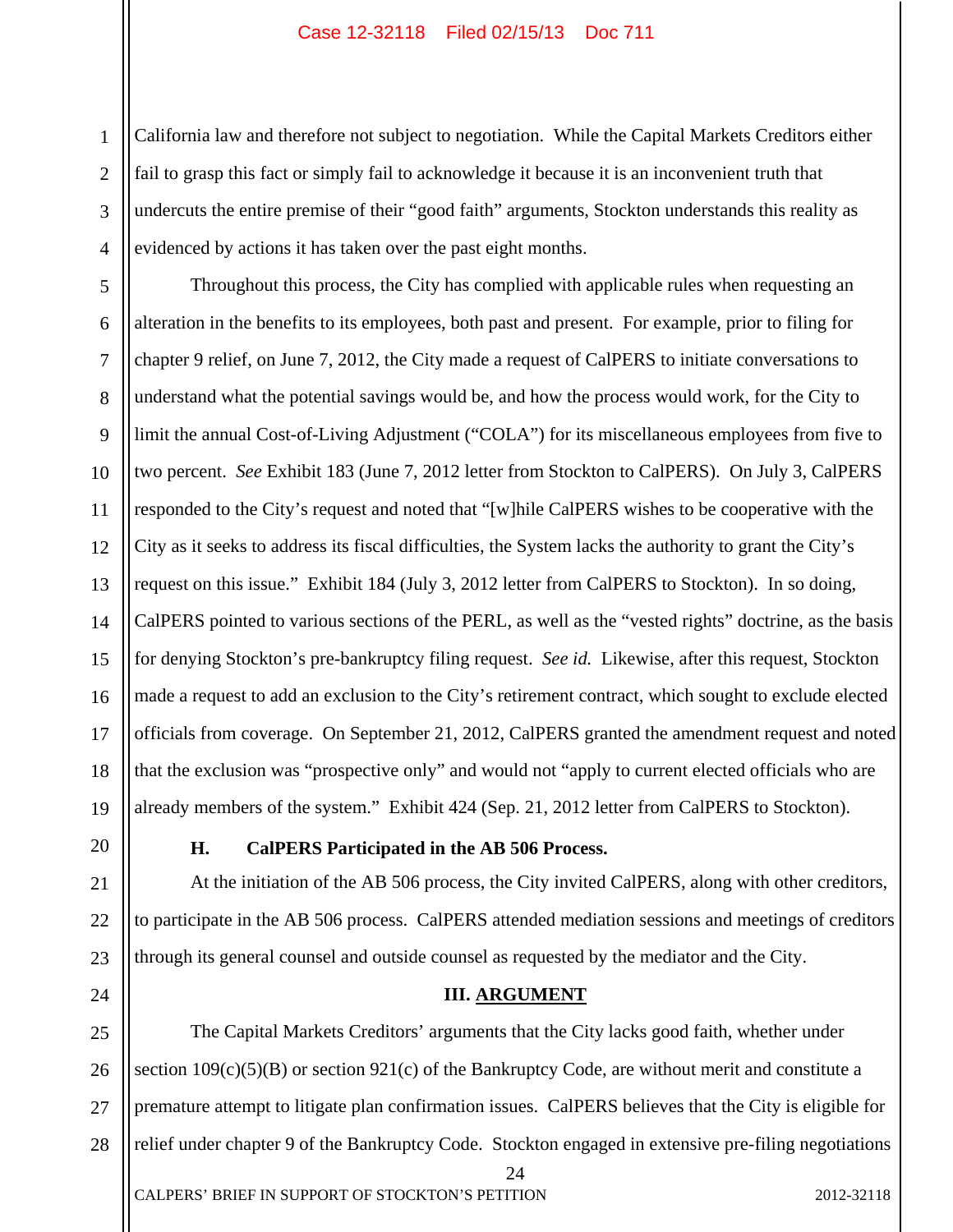1 2 3 4 with creditors holding a majority of the claims the City intends to impair in this bankruptcy case. The City's negotiations took place over the course of 90 days and all parties in interest were provided with the City's 790 page "Ask" that forms the basis for its eventual plan of adjustment. Furthermore, the City only filed its bankruptcy petition in the face of extreme financial distress and after enacting drastic cost-cutting measures over more than three years. The Capital Markets Creditors ignore the plain language of section  $109(c)(5)(B)$  to the extent that they insist that the City was required to negotiate with CalPERS notwithstanding the City's intent to maintain its relationship with CalPERS.

#### **A. The City Has Complied with the "Good Faith" Requirement of Both Section 109(c)(5)(B) and Section 921(c) of the Bankruptcy Code.**

Distilled to its essence, the Capital Markets Creditors argument is that, as a matter of law, a debtor cannot satisfy section 109(c)(5)(B)'s good faith requirement unless it attempts to negotiate an impairment of all of its significant executory relationships prior to filing a chapter 9 petition, even when that debtor does not intend to impair such parties in a plan of adjustment. *See, e.g.*, National Supplemental Objection [Dkt. No. 635] at 1 ("As a matter of law, a debtor fails to negotiate in good faith under section 109(c) when it shields its largest creditor while insisting the remaining similarlysituated creditors compensate by carrying a disproportionate burden of impairment.") and Assured Supplemental Objection [Dkt. No. 638] at 28 ("By failing to negotiate at all with CalPERS, the City cannot claim to have negotiated in good faith for purposes of 11 U.S.C. § 109(c)(5)."). This argument is contrary to the plain language of section  $109(c)(5)(B)$  and represents a premature attempt to contest whether the City's eventual plan of adjustment will unfairly discriminate against the Capital Markets Creditors. Stockton satisfies the requirements of section 109(c)(5)(B) because the City negotiated in good faith with those creditors it intended to impair based on the City's "Ask."

While the concept of "good faith" is not defined in the Bankruptcy Code, it is a fact-intensive inquiry that must be based on context. The Capital Markets Creditors seek to apply a one-size-fits-all approach to the good faith legal standard. That approach must be rejected. Once Stockton made the business decision to retain the benefits of its continued relationship with CalPERS and participation in the CalPERS system, it did not need to seek adjustments from CalPERS to reduce benefits because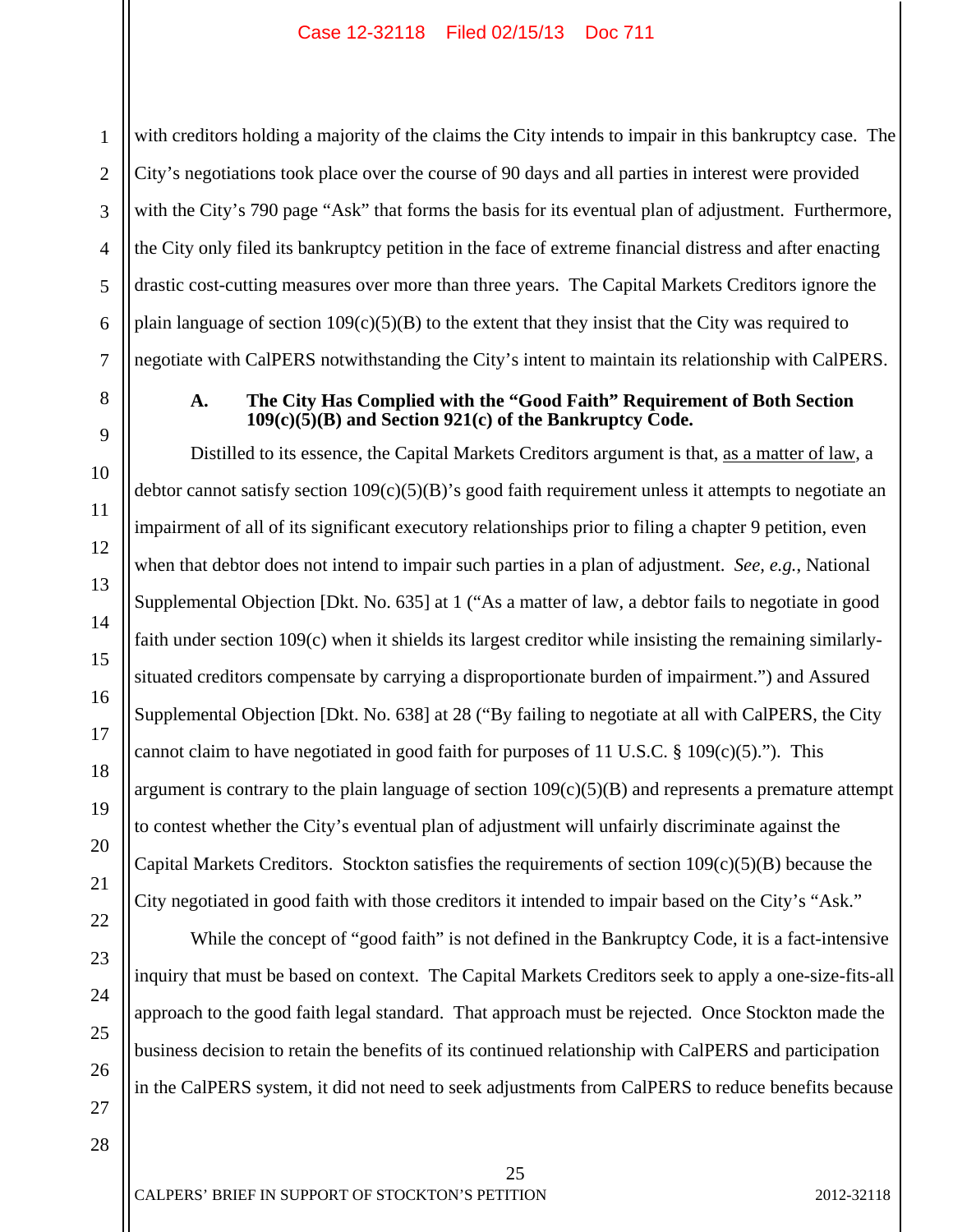nothing in the Bankruptcy Code requires that a municipality seeking protection under chapter 9, seek to adjust the terms of significant executory relationships in order to be eligible.

*1. The Plain Language of Section 109(c)(5)(B) Requires Only That the City Negotiate With Those Creditors It Intends to Impair.* 

The Capital Markets Creditors' argument is that, by not seeking to impair CalPERS, the City cannot, as a matter of law, satisfy the "good faith" requirement of section  $109(c)(5)(B)$ . This argument must be rejected because it ignores the plain language of the Bankruptcy Code and because it is not supported by the very cases upon which the Capital Markets Creditors rely. As shown below, under the plain language of section  $109(c)(5)(B)$ , the City was not required, in its prepetition negotiations, to seek impairment of each one of its creditors, no matter how large. Rather, the City was only required to negotiate with a majority of each class of creditors that it intends to impair. Of more relevance to the arguments raised here, section  $109(c)(5)(B)$  does not require a municipality to negotiate with parties to executory relationships which the municipality does not intend to impair. Because the City engaged in good faith negotiations with a majority of the creditors it seeks to impair under its "Ask," it has satisfied its burden under section  $109(c)(5)(B)$  of the Bankruptcy Code.

It is a cardinal principle of statutory construction that the interpretation of a statute must always begin with, and should most often end with, its text. *See, e.g.*, *United States v. Ron Pair Enters., Inc.*, 489 U.S. 235, 241 (1989) (noting that where a "statute's language is plain 'the sole function of the courts is to enforce it according to its terms.'") (quoting *Caminetti v. United States*, 242 U.S. 470, 485 (1917)). In pertinent part, the Bankruptcy Code provides that an entity may be a debtor under chapter 9 if the debtor, has among other things, "**negotiated in good faith with creditors** and has failed to obtain the agreement of creditors holding at least a majority in amount of the claims of each class **that such entity intends to impair under a plan** in a case under such chapter[.]" 11 U.S.C. § 109(c)(5)(B) (emphasis added). The emphasized language demonstrates that a debtor need only negotiate with those creditors it intends to impair under a plan. Prior to entering into the AB 506 negotiations, the City made the business decision to retain its relationship with CalPERS. Once that decision was made, the City was under no obligation under section 109(c)(5)(B)'s plain language to modify, impair, or even inquire about impairing, its ongoing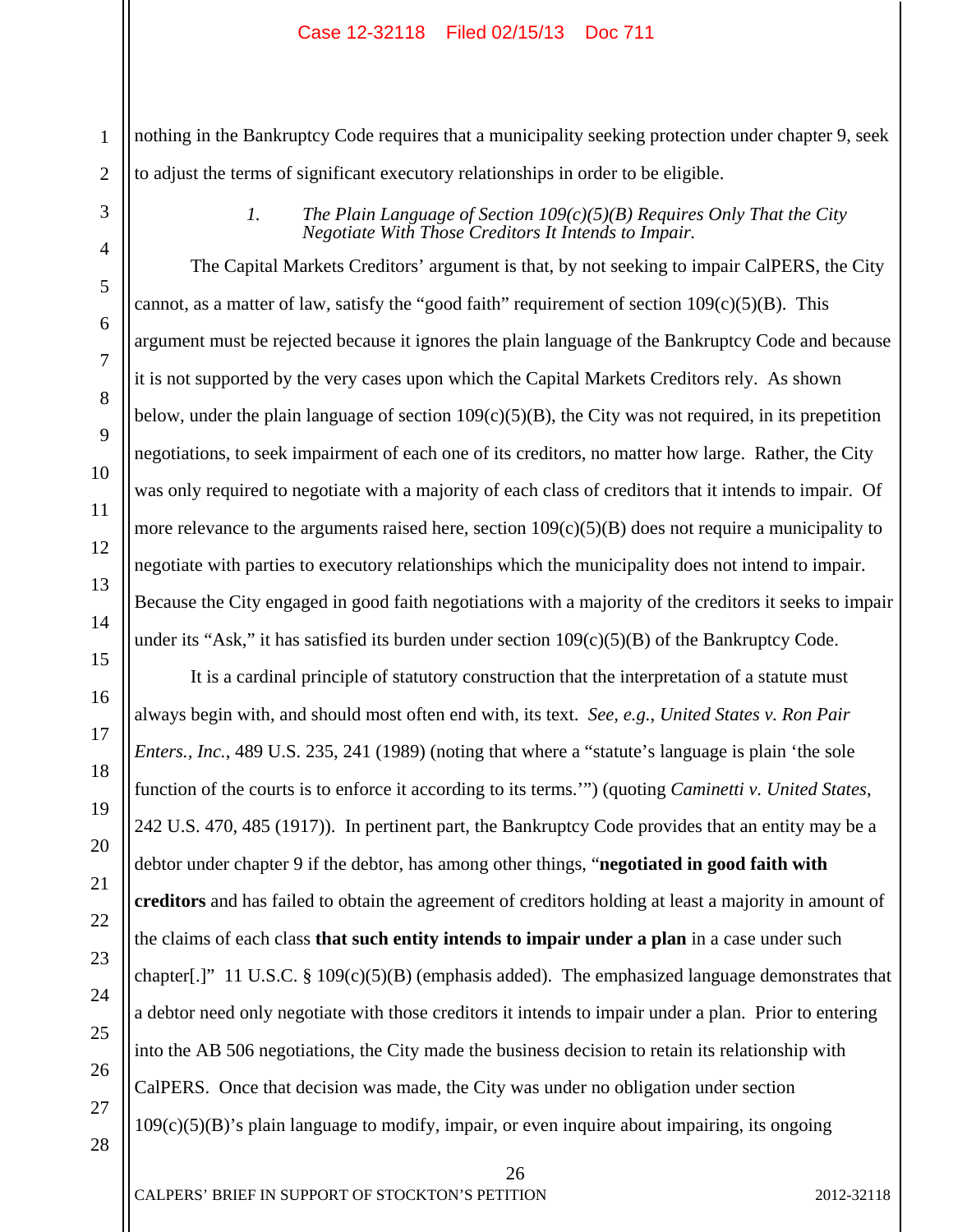1 2 3 4 5 6 7 8 statutory obligations to CalPERS. The Capital Markets Creditors' reading of the statute is nonsensical because it would require a financially distressed municipality to expend its scarce resources negotiating an impairment of an obligation it wished to assume and could not readily through negotiation. If Congress had intended that a debtor be required to seek concessions from parties to executory relationships, it would have written such requirement into the Bankruptcy Code. Instead, sections  $109(c)(5)(A)$  & (B) refer only to a majority of the class of creditors which the debtor seeks to impair. The plain terms of section  $109(c)(5)(B)$  must govern the determination of the City's good faith on this basis.

9 10 11 12 13 14 15 16 The Capital Markets Creditors' interpretation of section  $109(c)(5)(B)$  is inconsistent with the Ninth Circuit BAP's decision in *In re City of Vallejo*, 408 B.R. 280 (9th Cir. BAP 2009) ("*Vallejo*"). In *Vallejo*, the court considered whether under section  $109(c)(5)(B)$ , a municipality's good faith negotiations with creditors must concern the possible terms of a plan of adjustment. In interpreting that section, the court stated that the phrase "negotiated in good faith with creditors" must be given meaning consistent with the remaining language in the statute. *Vallejo*, 408 B.R. at 296 (citing *Marek v. Chesny*, 473 U.S. 1, 16 n.5 (1985) (Brennan, J., dissenting). The BAP, in concluding that the negotiations must revolve "around a proposed plan, at least in concept," stated the following:

The statute references adverse treatment ("impairment") to the interests of numerically important creditors ("majority … of each class") and specifically calls out creditors holding at least a majority in the amount of claims of each class that a petitioner intends to impair under a plan. . . . **In the end, the negotiations referred to in the statute cannot be separated from its context, which clearly and unambiguously refers to the treatment of impaired creditors under a plan**. The significance the Code places on the lack of agreement with creditors identified by  $\S$  109(c)(5)(B) bolsters our interpretation that the negotiations must cover their treatment under a plan. The creditors identified by  $\S$  109 $(c)(5)(B)$  are those necessary to confirm a **consensual plan of adjustment**.

*Vallejo*, 408 B.R. at 296-97 (emphasis added). Because the City made a business decision to assume its relationship with CalPERS in its "Ask," the CalPERS' relationship would not be classified or impaired under a plan. Accordingly, the City was not required to negotiate with CalPERS to become eligible for chapter 9 relief. The statute, as the BAP stated, "clearly and unambiguously refers to the treatment of impaired creditors under a plan." *Id.* It does not, as the Capital Markets Creditors would suggest, refer to all creditors. *See In re Pleasant View Utility Dist.*, 24 B.R. 632, 639 (Bankr. M.D.

28

17

18

19

20

21

22

23

24

25

26

27

27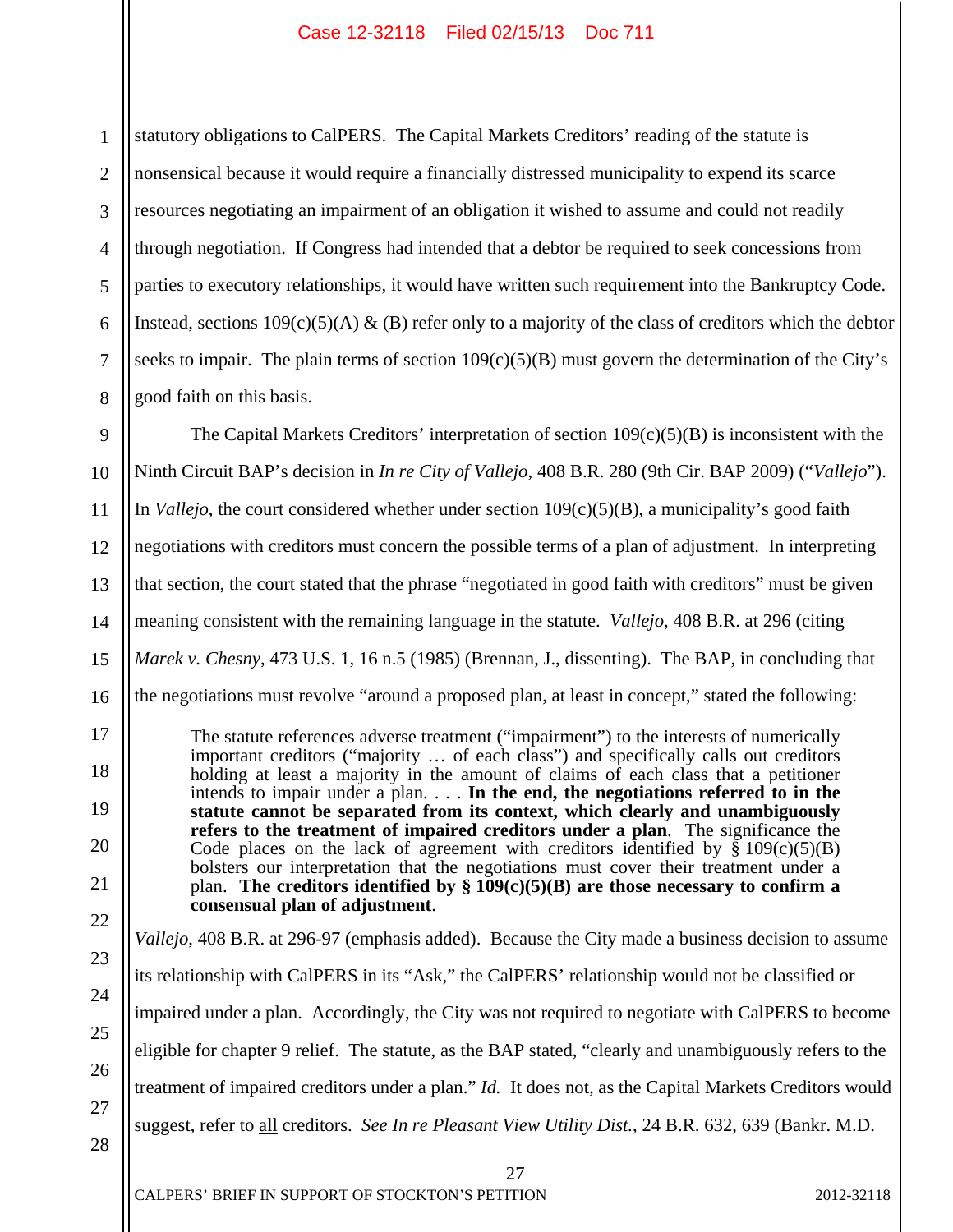1 2 3 4 5 6 Tenn. 1982) (concluding that section 109(c)(5)(B) was met where evidence demonstrated that debtor unsuccessfully negotiated in good faith with creditors who held more than 50% of the outstanding bonds of the District). Because the City negotiated in good faith with the creditors holding at least a majority in amount of the claims of each class that the City intended to impair under its plan, the City is eligible for relief under the plain terms of section 109(c)(5)(B) and *Vallejo*. Any arguments to the contrary must be rejected.

7 8 9 10 11 12 13 14 15 16 17 18 19 20 21 22 23 24 25 26 27 28 National argues at length in its initial objection to the City's eligibility that the City did not meet the requirements of section 109(c)(5)(B) "because the City did not present a feasible plan that is in the best interest of creditors in the AB 506 process negotiations." National Objection [Dkt. No. 477]  $\parallel$  54. Nothing in the plain language of section 109(c)(5)(B) requires the City to establish that it negotiated the terms of a plan that is feasible and in the best interests of creditors. These are requirements for a court's confirmation of a plan of adjustment. *See* 11 U.S.C. § 943(b)(7) ("The court shall confirm the plan if— . . . (7) the plan is in the best interests of creditors and is feasible."). The Capital Markets Creditors put the cart before the horse by prematurely objecting to the confirmation of a plan of adjustment based upon the City's "Ask." This is improper. All that is required of the City to gain entry into the gates of chapter 9 is that it negotiated with the creditors it intends to impair under a "proposed plan, at least in concept." *Vallejo*, 408 B.R. at 297 (also stating that "a complete plan is not required," but rather "some outline or term sheet of a plan . . . is necessary"). Even the court in *In re Sullivan County Regional Refuse Disposal District* ("*Sullivan County*"), a case upon which both National and Assured place great reliance, stated that no "formal plan" is required, but rather that a comprehensive workout plan is necessary to "avoid a too early and rapid resort to the bankruptcy courts by municipalities." 165 B.R. 60, 78 (Bankr. D. N.H. 1994). Nor does *In re Cottonwood Water & Sanitation District*, also cited by National, require the City to establish that it presented and negotiated a formal plan that meets the requirements of section 943 to creditors in negotiations prior to filing for bankruptcy. 138 B.R. 973, 979 (Bankr. D. Colo. 1992) (stating that the debtor "must be prepared to show that it engaged in good faith negotiations with its creditors concerning the **possible terms of a plan** to be effected pursuant to section 941") (emphasis added). Thus, neither the Bankruptcy Code, nor the decisional authority cited by the Capital Markets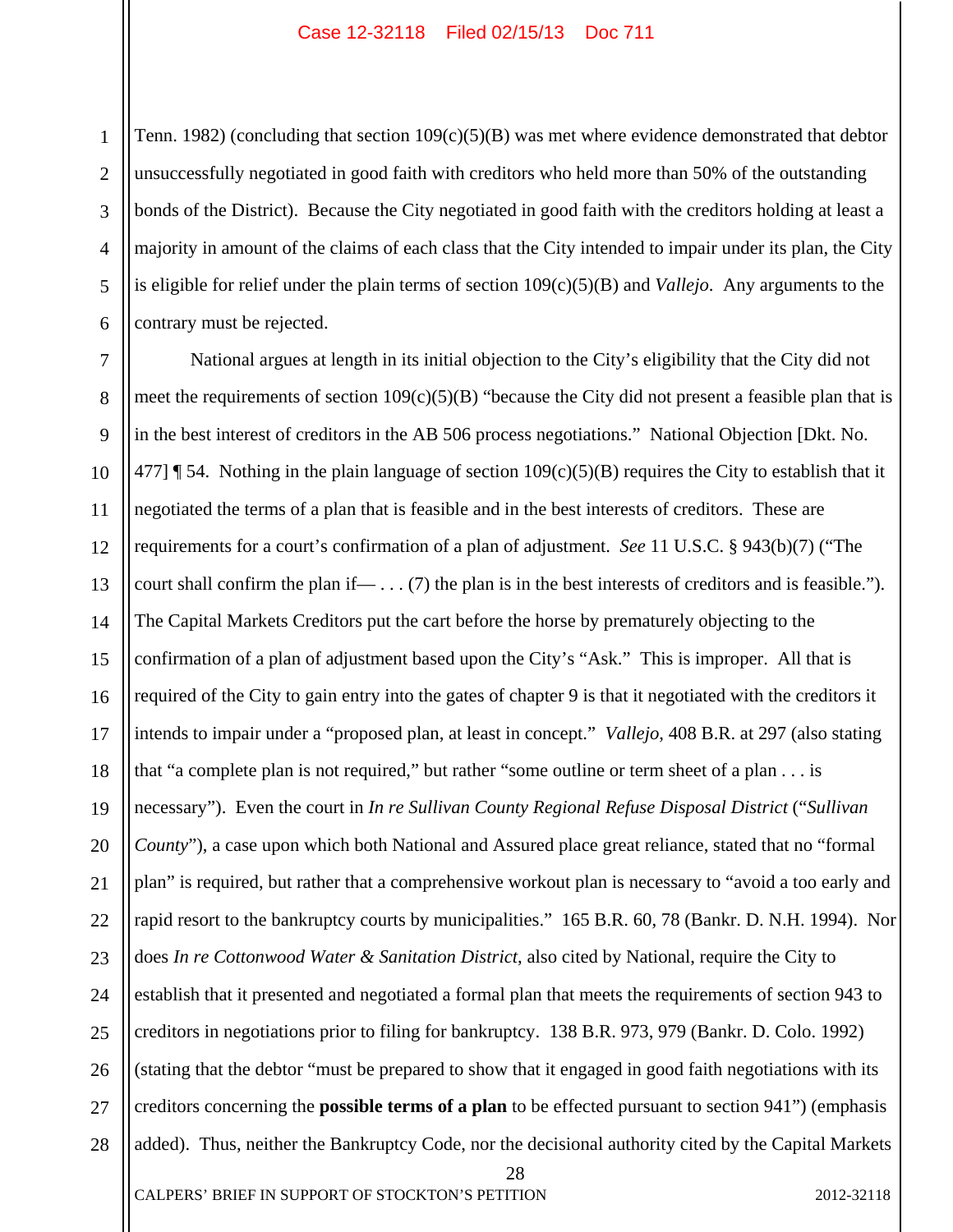1 2 3 4 Creditors, require the City to establish that the plan that formed the basis of the City's negotiations meet the confirmation requirements of section 943. If that were the case, than the separate requirements of eligibility and plan confirmation would be merged at the beginning of the case. That is not how Congress wrote the Bankruptcy Code nor can it be what Congress intended.

 Lastly, the Capital Markets Creditors' interpretation of section 109(c)(5)(B) makes little sense when one considers that a reduction of pension benefits administered by CalPERS for current and former employees of the City would be impermissible under State law. *See, e.g.*, Cal. Gov. Code § 20474 ("Any election made by amendment to the contract shall be irrevocable until the contract is terminated. However, benefits provided by the amendment may be increased or improved from time to time by further amendment to the contract."). It cannot be the case that the City is required to negotiate with creditors it does not intend to impair and for which negotiations would be futile because restructuring would be in violation of State law. Thus, the Capital Markets approach to good faith must be rejected.

#### *2. The Cases Relied Upon by the Capital Markets Creditors are Easily Distinguished.*

The Capital Markets Creditors primarily argue, based on *Sullivan County* and *In re Ellicott School Building Authority*, 150 B.R. 261, 266 (Bankr. D. Colo. 1992) ("*Ellicott*"), that the City did not negotiate in good faith because it "refus[ed] to negotiate an impairment to its single largest liability." National Supplemental Objection [Dkt. No. 635] ¶ 12. First, as explained, even if CalPERS were the City's largest creditor (which it is not) the Bankruptcy Code does not impose a requirement upon the City to negotiate with CalPERS prepetition given that the City does not seek to terminate its relationship with CalPERS under the terms of its "Ask." In addition, the cases relied upon by the Capital Markets Creditors are distinguishable from this case and neither creates the bright line rule that the Capital Markets Creditors advance.

In *Ellicott*, the court concluded that the debtor school authority did not meet the requirements of 11 U.S.C. § 109(c)(5)(B) where it merely held three public meetings at which it "explained" its proposed plan of adjustment but were advised that the "economic provisions" of the proposed plan were not negotiable. *Ellicott*, 150 B.R. at 266. Stockton's negotiations were vastly more involved

5

6

7

8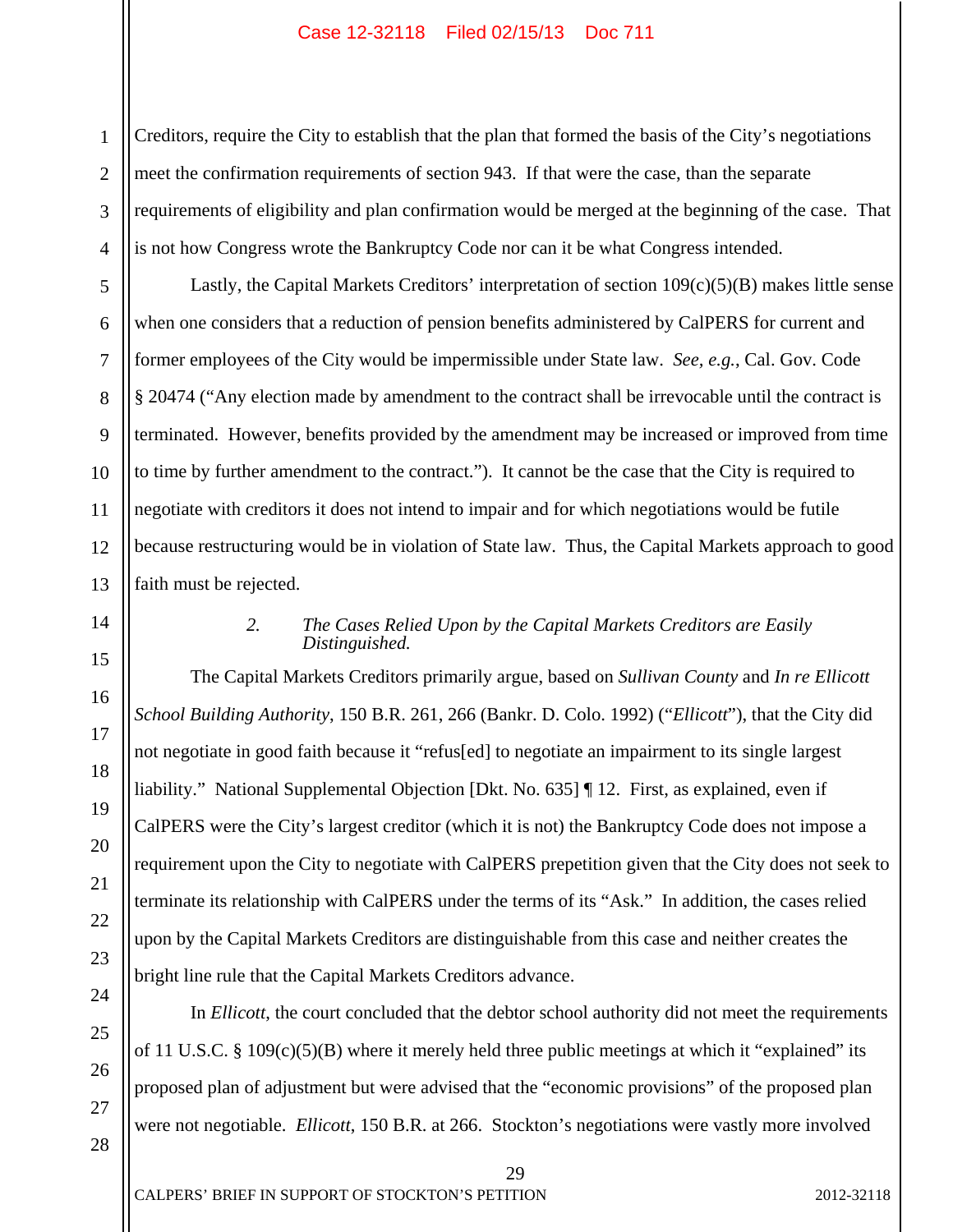1

2

3

5

7

8

9

4 6 than those which took place in *Ellicott*. Stockton's negotiations took place pursuant to AB 506 over the course of 90 days during which the City held numerous meetings with its creditors facilitated by a distinguished mediator, presented financial and other information, and provided its 790-page "Ask" to all interested parties. City of Stockton's Memorandum in Support of Eligibility [Dkt. No. 19] at 18-19. The fact that the City proposed, based on a business decision, to maintain its relationship with CalPERS does not negate the fact that it negotiated in good faith with those parties it may ultimately seek to impair in a plan of adjustment. In *Ellicott,* the entirety of the Authority's proposed plan was not open to discussion. Here, the City willingly negotiated with a majority of the impaired creditors of each class regarding the terms of the "Ask." Such was not the case in *Ellicott*.

10 11 12 13 14 15 16 17 18 19 20 21 22 23 24 25 26 Likewise, *Sullivan County* is also distinguishable from this case. In *Sullivan County*, the court ruled that the debtors failed to negotiate in good faith with regard to a plan where "at no time prior to the Chapter 9 filing did the [debtors] set out . . . a comprehensive workout plan dealing with all of their liabilities and all of their assets in terms comparable to a plan of adjustment that could be effectuated under Chapter 9 of the Bankruptcy Code." 165 B.R. at 78. The court also reasoned that a party cannot negotiate in good faith where it ignores the contractual rights of the other party and "refuses to acknowledge or throw into the negotiating equations a large and significant asset that it holds." *Id.* Here, the City provided a 790 page "Ask," which will form the basis for its plan of adjustment, to all parties in interest during the AB 506 process. Furthermore, the City did not ignore a large asset of the estate, because CalPERS is not an "asset" of the City in the sense that the ability to raise revenue through assessments was a significant asset in *Sullivan County*. *Id.* ("In the present case, the most significant asset held by the Districts was the power to assess the member municipalities for the unpaid service fees and thus in effect access the borrowing or taxing powers of those municipalities to meet the debtor's obligations."). Indeed, National acknowledges this. *See* National Objection [Dkt. No. 477] at 12 ("Similar to the debtor leaving out a major asset in the negotiations in *Sullivan County*, the City intentionally left out its single largest unsecured liability during the AB 506 process—its CalPERS liability.").

27 28 Thus, the Capital Markets Creditors' reliance on *Sullivan County* completely ignores the context of that case. When one considers the context of Stockton's prepetition negotiations, the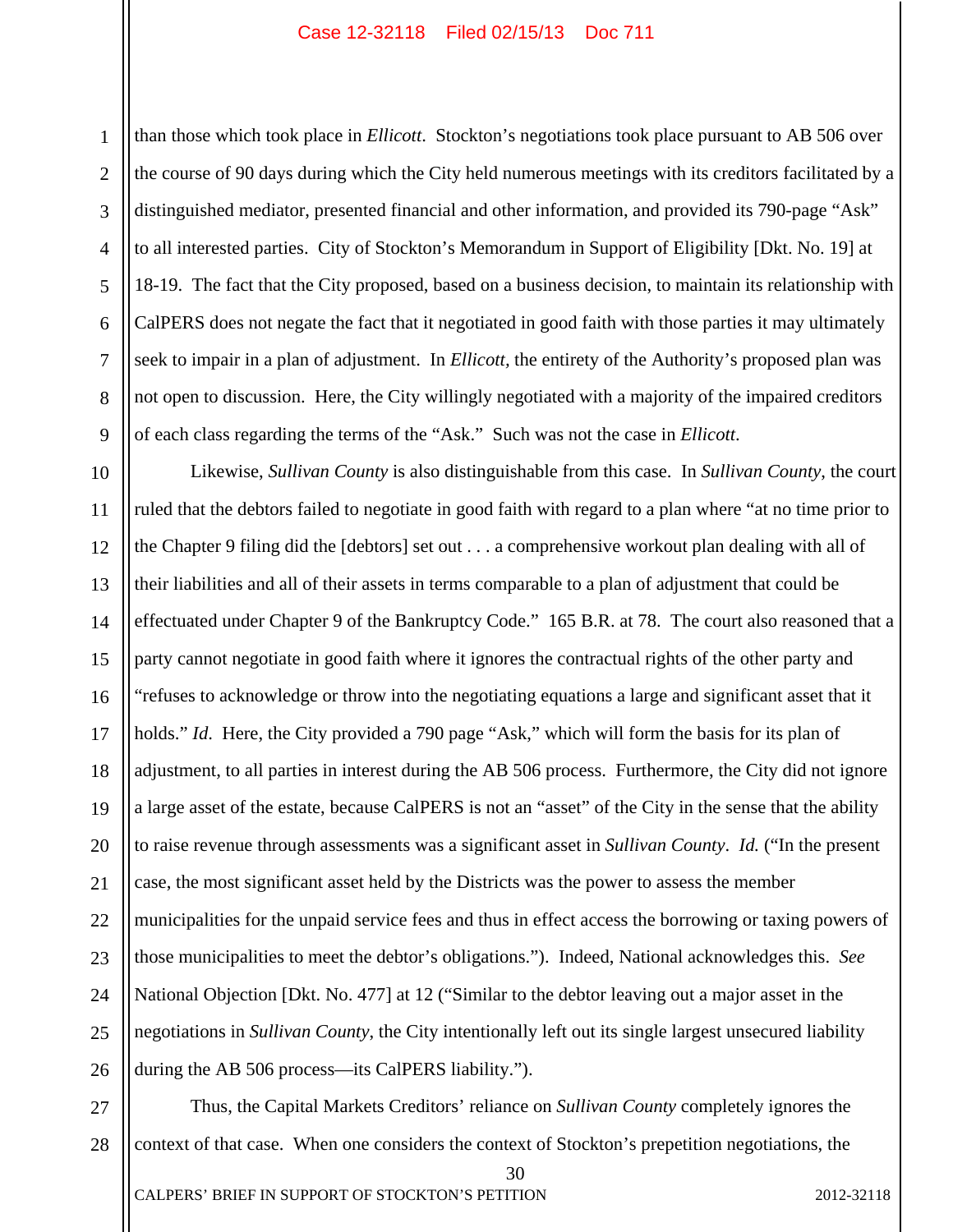1 2 3 4 5 6 7 8 misplacement of the Capital Markets Creditors' reliance on *Sullivan County* becomes apparent. It makes little sense for the Capital Markets Creditors to suggest that the City's sound business decision to maintain its relationship with CalPERS in order to preserve benefits for the employees of City is somehow equivalent to the City ignoring a large and significant asset in its pre-bankruptcy negotiations with creditors regarding its intended plan. This is especially apparent given the City's inability to unilaterally reduce its current and former employees' benefits because to do so would violate State law. Placed in its proper context, *Sullivan County*, and the bright line rule the Capital Markets Creditors try to extract from it, has no application to the facts of this case.

Finally, the Capital Markets Creditors and their experts make much of the fact that Stockton did not apply for a hardship extension until December 2012 and suggest that this somehow evinces a lack of good faith. Underlying this entire argument appears to be the assumption that such requests are granted by CalPERS as a matter of course. As the City's case demonstrates, this is not so. Given CalPERS' fiduciary obligations to the system as a whole, each hardship request must be reviewed on an individual basis. Thus, the Capital Markets Creditors reliance on the timing of Stockton's request as being an indicia of bad faith is specious because they can point to no facts that would establish that the City would have qualified for the hardship extension prior to its filing for chapter 9 protection.

# *3. The Capital Markets Creditors' Argument Rests on a Faulty Premise and is Merely a Test-Run for Their Opposition to the City's Eventual Plan of Adjustment.*

19 20 21 22 23 24 25 26 27 28 The Capital Markets Creditors argue that the Court should ignore the sound business decision of the City not to seek further concessions affecting City employees. They state that CalPERS is the "single largest liability" and construe the "Ask" as a take-it-or-leave it proposal. The Capital Markets Creditors' assertion is based on the incorrect assumption that the "Unfunded Accrued Liability" that CalPERS reflects in its Annual Valuation Reports is a current obligation of the City representing a prepetition unsecured claim. The City may have had the same misperception at the time it filed its bankruptcy petition. In its "List of Creditors Holding 20 Largest Unsecured Claims," [Dkt. No. 4], Stockton listed CalPERS as its largest unsecured creditor and claims that it owes CalPERS \$147.5 million. This is incorrect. This amount, and the amounts cited by the Capital Markets Creditors, are based on a fundamental misunderstanding of how the CalPERS systems works and what the term

31

CALPERS' BRIEF IN SUPPORT OF STOCKTON'S PETITION 2012-32118

9

10

11

12

13

14

15

16

17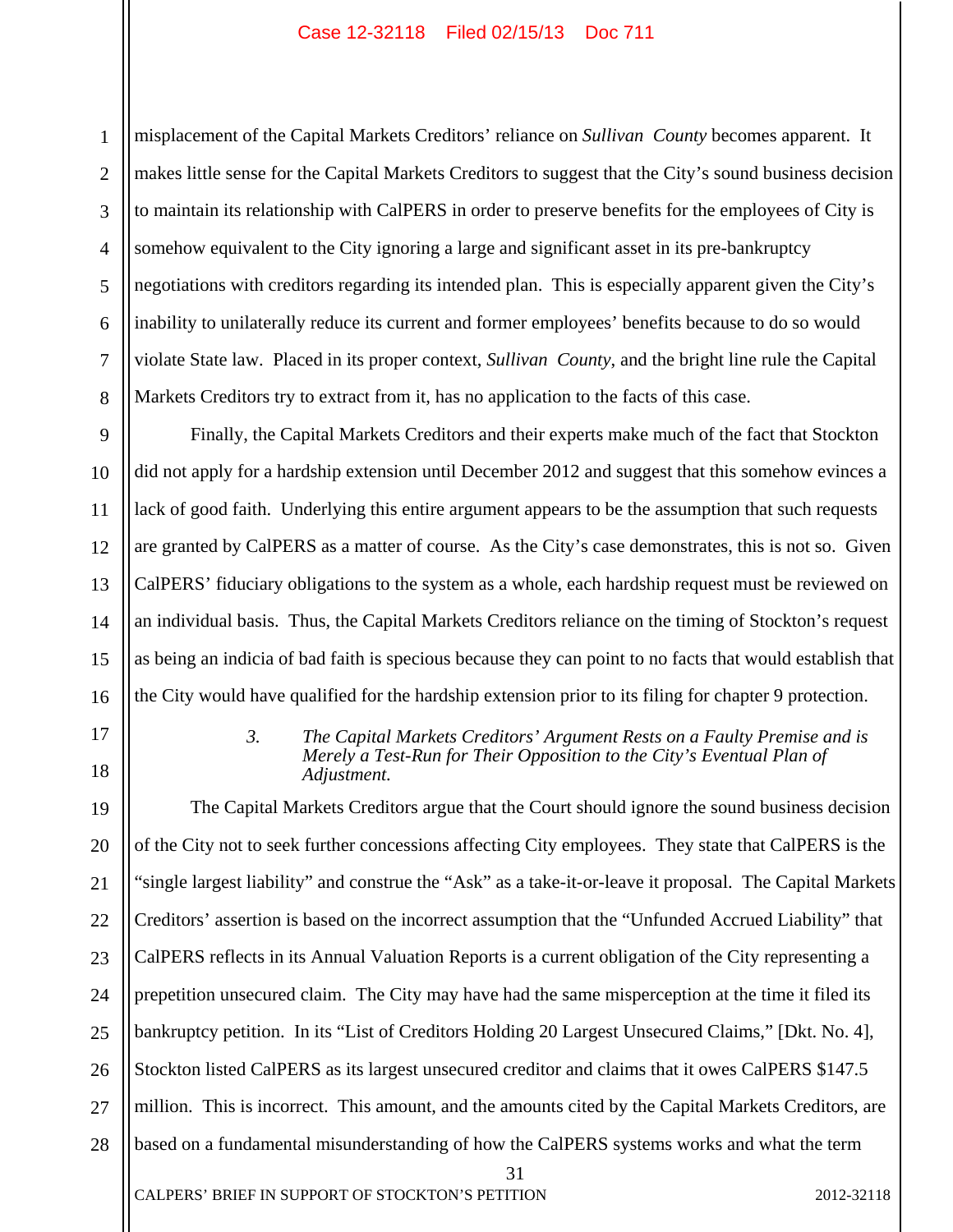1 2 3 4 5 6 7 8 9 10 11 12 13 14 "Unfunded Accrued Liability" means. In fact, even though the Capital Markets Creditors have already deposed CalPERS' Deputy Chief Actuary, and are therefore aware of the fact that this number does not represent what Stockton actually owed CalPERS as of the date of the City's filing, they repeatedly cite this figure (or more recent figures) as the cornerstone of their "lack of good faith" argument. As explained above, as of the date of its filing Stockton did not owe, nor did it have an obligation to pay, CalPERS \$147.5 million. Rather, according to the most recent Annual Valuation Reports, the City must pay CalPERS approximately \$29.5 million during the 2012-13 fiscal year in order to remain current on its payments to CalPERS. *See* Exhibits 422 at 5 & 423 at 5 ("Total Employer Contribution" line item). The City has a continuing obligation to comply with State law with respect to its participation in CalPERS to include funding its ongoing payment obligations. Should the City fail to fulfill its payment obligations to CalPERS during the course of the chapter 9 case, CalPERS would hold an administrative claim for any unpaid obligations and other statutorily required amounts to be paid under the PERL, which claim would have to be paid in full in order for a plan to go effective.  $11$  U.S.C.  $\S$  943(b)(5).

15 16 17 18 19 20 21 22 23 24 25 26 Once the faulty premise regarding the nature of CalPERS' relationship with the City is clarified, the true purpose of the Capital Markets Creditors' arguments on bad faith is obvious. The Capital Markets Creditors are using this costly and protracted eligibility litigation to (1) extract financial pain from the City in order to force the City to reconsider its decision to remain in the CalPERS system; and (2) to preview arguments that they intend to make when the City proposes its plan of adjustment. For example, the concept of "unfair discrimination" or variants on the same theme, permeate the arguments made by both National and Assured. *See, e.g.*, National Supplemental Objection [Dkt. No. 635] ¶ 2 (claiming "disproportionate burden of impairment"), ¶ 4 ("the City entered bankruptcy intending to spread losses disproportionately among a subset of creditors"), ¶ 9 ("City's unstinting efforts to shelter CalPERS as the expense of its bondholders"); ¶ 12 ("If the City has its way, the remaining creditors will be forced to fight over a radically reduced pool[.]") & ¶ 38 ("[T]he City never intended, and still does not intend, to seek to impair its largest

32

CALPERS' BRIEF IN SUPPORT OF STOCKTON'S PETITION 2012-32118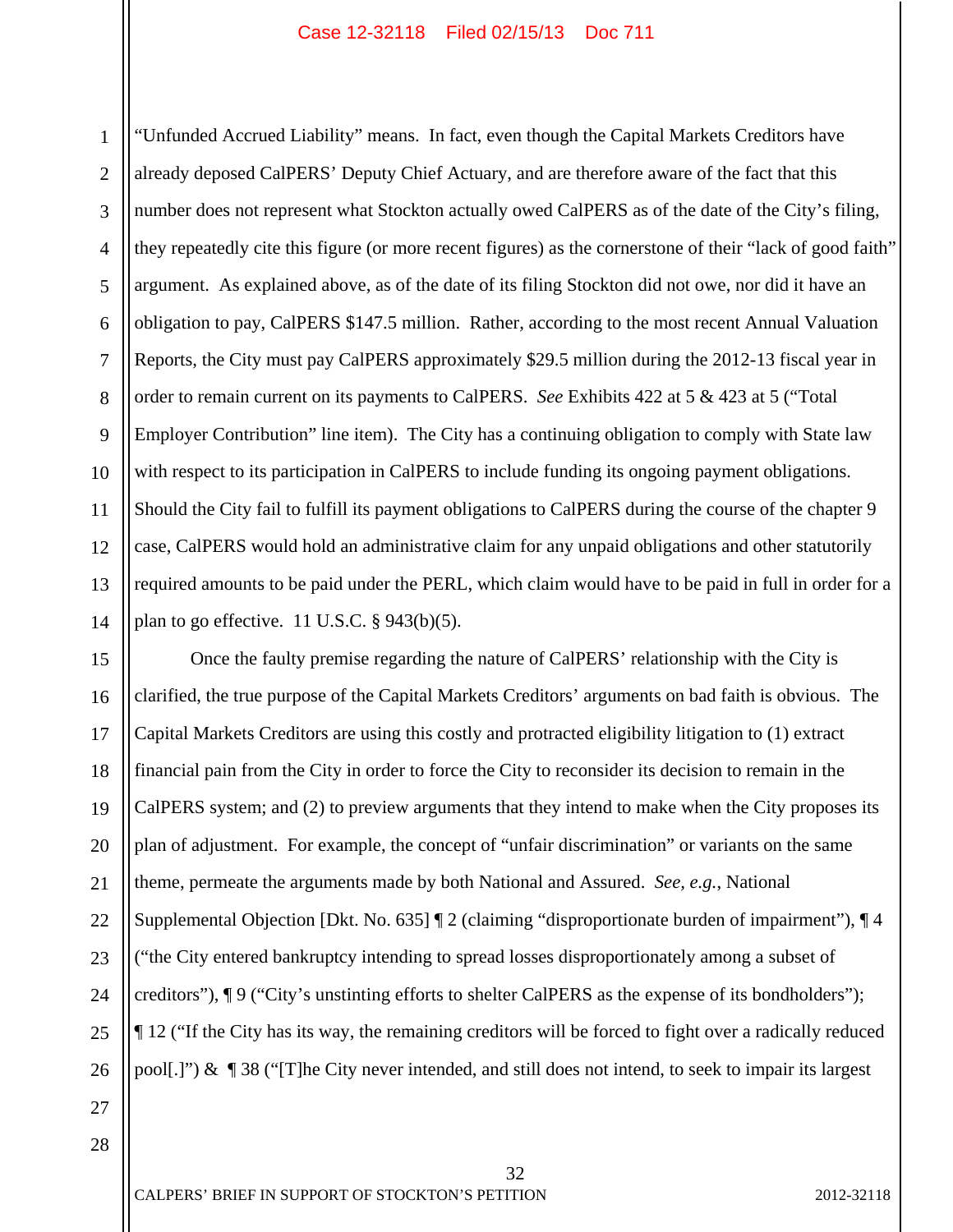1 2 3 4 5 6 7 8 9 10 unsecured creditor, CalPERS.");<sup>17</sup> *see also* Assured Supplemental Objection [Dkt. No. 638] at 3 (claiming lack of negotiations with CalPERS "target[s]" the Capital Markets Creditors). Indeed, the disingenuous nature of the Capital Markets Creditors objections and their strident requests for dismissal is on full display when one considers the statements made by counsel at the Court's recent hearing on the Rule 9019 Motion. For example, Franklin's counsel noted that dismissing the City's chapter 9 petition "is in no one's interest. Everyone gets hurt then. The City gets hurt. Creditors get hurt. That's in no one's interest." *See* Lubic Decl., Exhibit 1 at 75 (9019 Hearing) Likewise, National's counsel proclaimed "Lord help us" if the case was dismissed and had to be re-filed. *Id.* at 89. These statements by counsel, in open court, demonstrate the real motives behind the Capital Markets Creditors in opposing the City's eligibility.

11

12

13

14

15

16

17

18

19

20

21

22

 $\overline{a}$ 

### *4. The City Meets the "Good Faith" Requirement of Section 921(c).*

 The Capital Markets Creditors complain that because the City intends to impair their claims under their "Ask"—stating that this is the sole purpose of the filing—that the City filed its petition in "bad faith." The City's filing of the petition was not an abuse of the bankruptcy process and the fact that the Capital Markets Creditors claims may be impaired, while the City assumes its executory relationship with CalPERS, does not compel a conclusion that the petition was filed in bad faith.

Although the term "good faith" is not defined in the Bankruptcy Code, the requirement provides "a useful means for the Court to preserve the protection of the Code for those for which it was actually intended." *Sullivan County*, 165 B.R. at 80 (citations omitted). In ascertaining the meaning of this phrase, the court in *Sullivan County* exhaustively reviewed case law under previous

<sup>23</sup>  24 25 26 27 28  $17$  In addition, National spends a significant portion of its brief addressing extraneous matters. To wit: That the City cannot claim that negotiations with CalPERS were "impracticable," within the meaning of section 109(c)(5)(C) because CalPERS can be impaired under chapter 9 without violating section 903 or the Tenth Amendment to the United States Constitution. National Supplemental Objection [Dkt. 635] at 16-19. This Court should not prematurely address arguments about whether Stockton's obligations to CalPERS can, consistent with section 903 or the Tenth Amendment, be impaired in this chapter 9 case. In support of eligibility, Stockton has not argued that negotiations with CalPERS were "impracticable" because its obligations to CalPERS cannot be impaired in bankruptcy. If these issues are presented in connection with the proposal of the City's plan of adjustment, the Court can address them at that time.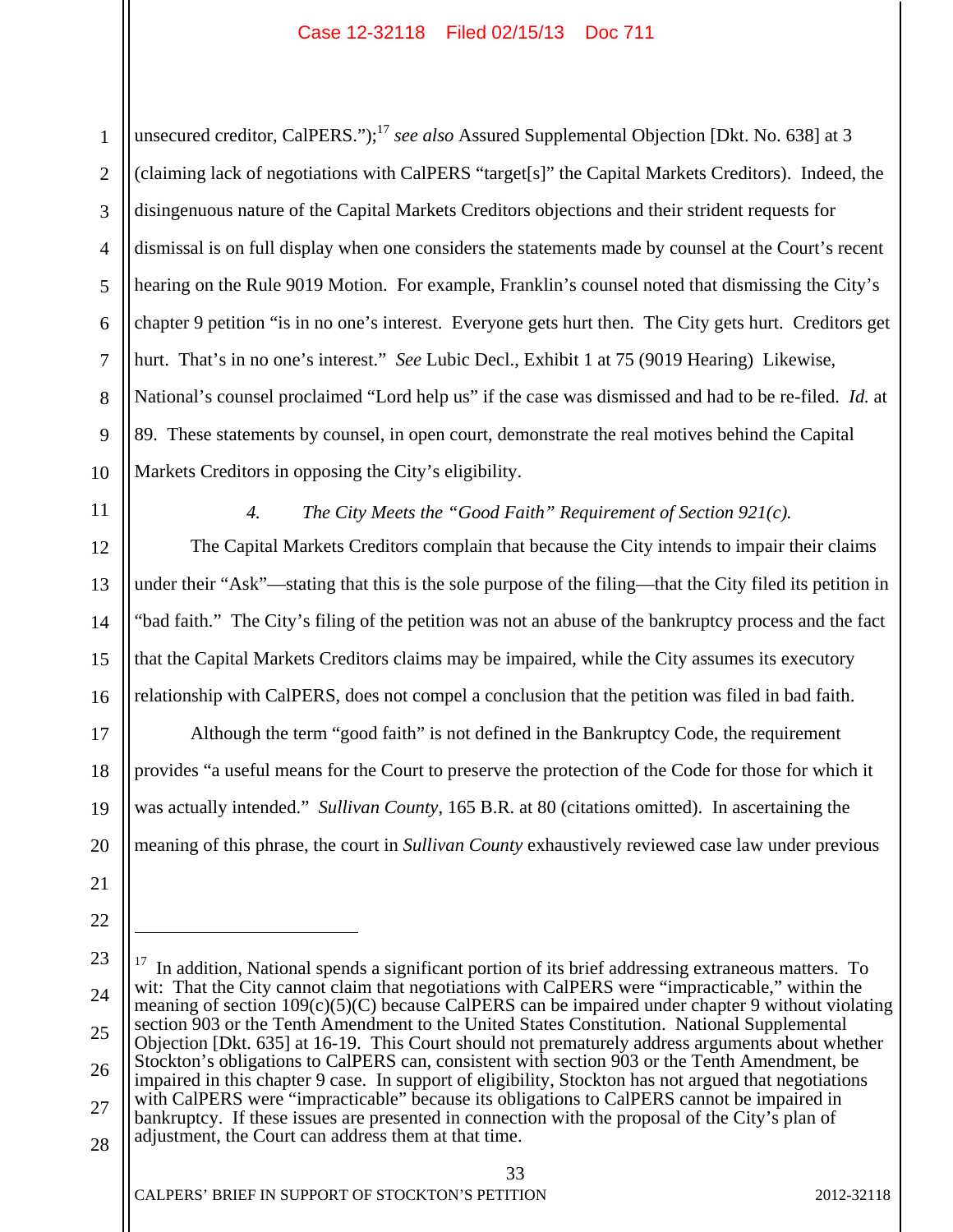1 2 versions of the Bankruptcy Act to determine what constitutes "good faith." *Id*,*.* at 80-82. In sum, the court summarized the requirement as follows:

> In the Chapter 11 context, 'good faith' has been described as a requirement which prevents abuse of the bankruptcy process by debtors whose overriding motive is to delay creditors without benefitting them in any way or to achieve reprehensible purposes. Determining whether a petition has been filed in good faith requires an evaluation of a debtor's financial condition, motives, and the local financial realities. These comments would appear to be equally applicable, at least in part, to a Chapter 9 petition.

3

4

5

6

7 8 9 10 11 12 13 14 15 16 17 18 19 20 21 *Id*,*.* at 82. (quotations and citations omitted). Thus, under *Sullivan County*, a case upon which the Capital Markets Creditors heavily rely, the City can only be found to have filed its petition in bad faith (*i.e.*, not in good faith) if this Court concludes that the City's "overriding motive is to delay creditors" or that it seeks "to achieve reprehensible purposes." Nothing in the Capital Markets Creditors arguments support such findings. The City has not filed its petition to harass or delay creditors, nor has it done so for reprehensible purposes. Instead, the City, after exhausting all other options, including the imposition of serious cost-cutting measures, formulated a detailed "Ask" and only after its 90-day negotiation efforts failed did it file its petition. The City's prepetition conduct demonstrates exactly what a financially distressed municipality should do before it makes the decision to file for protection under chapter 9. The City's actions are in no way an abuse of the bankruptcy process; instead, the City's actions are consistent with the very purpose of the Bankruptcy Code. *See In re Villages at Castle Rock Metro. Dist. No. 4*, 145 B.R. 76, 81 (Bankr. D. Colo. 1990) (concluding that the district's chapter 9 petition was filed in good faith where the debtor was financially distressed, lacked funds to make its next scheduled payment to bondholders, and had been attempting for some time to achieve a restructuring of its debt and filed its petition to do so).

22 23 24 25 26 27 28 The Capital Markets Creditors' argument that the City filed its petition in bad faith under section 921(c) because it failed to negotiate for an impairment of CalPERS is no more meritorious than their arguments that the City failed to negotiate in good faith under section  $109(c)(5)(B)$ . Unlike the debtor in *Sullivan County*, the City's decision to file its bankruptcy petition took place after the City underwent significant efforts to avoid bankruptcy and was "the end result of considered debate, weighing the benefits and consequences of the petition." 165 B.R. at 82. The City's Memorandum in Support of Eligibility extensively catalogs all of the efforts the City undertook in an effort to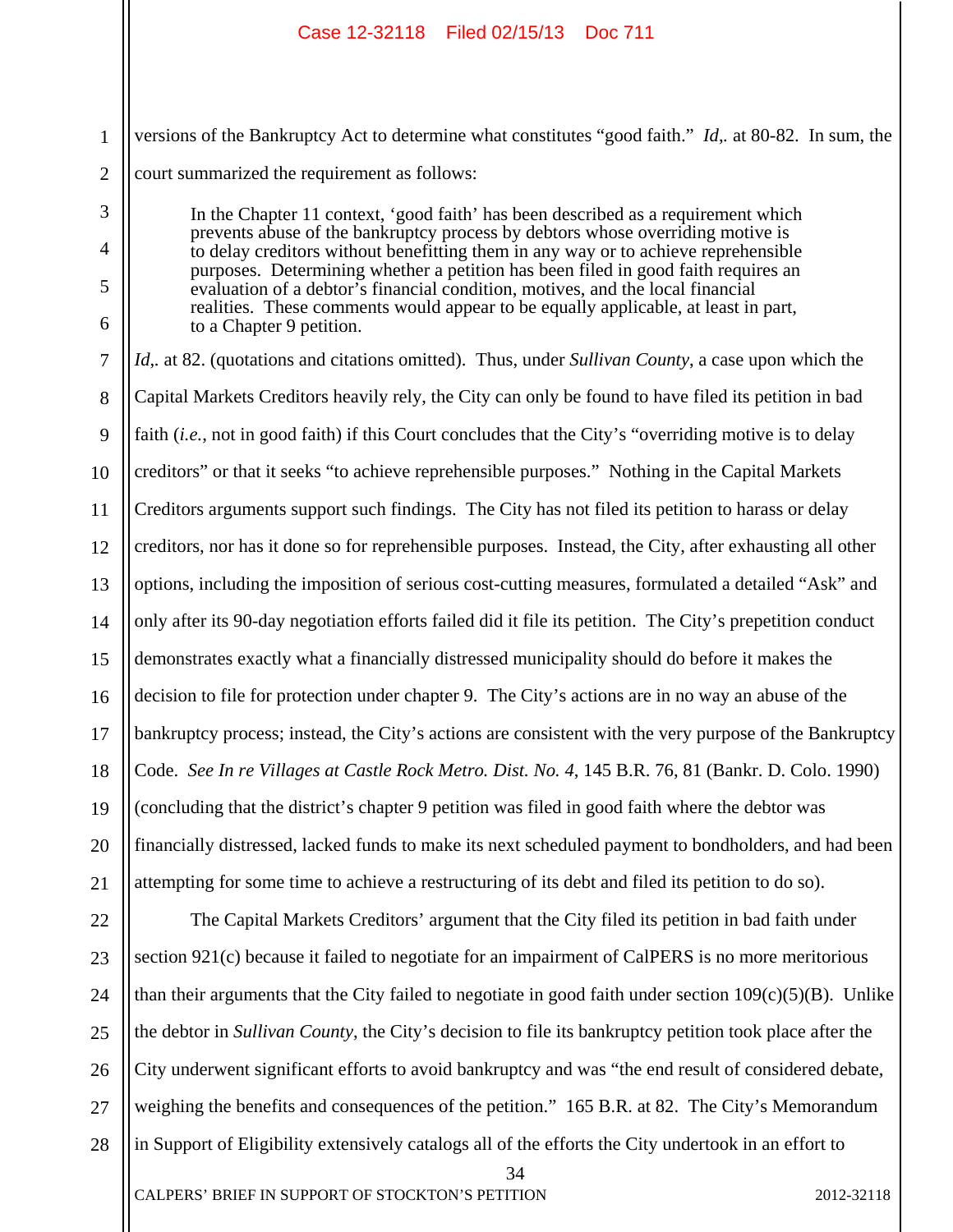1 2 reduce costs and expenses in the hopes of avoiding having to file a chapter 9 petition. *See generally* City of Stockton's Memorandum in Support of Eligibility [Dkt. No. 19] at 3-17.

3 4 5 6 7 8 9 10 11 12 13 14 15 16 17 18 19 20 21 22 23 24 25 26 Despite these efforts, Assured boldly asserts that "the City's entire purpose in filing this case has been to force Assured and the other Capital Markets Creditors to pay for otherwise-unfunded benefits to labor-including CalPERS' ever-increasing pension benefits costs." Assured Supplemental Objection [Dkt. No. 638] at 34. National is no less timid, stating that "[a]ll of this is evidence of the City's primary goal in its bankruptcy filing, which is to maintain the bloated CalPERS pensions doled out to City employees (including members of the SDT) in richer times and have its remaining creditors, including National, foot the bill." National Supplemental Objection [Dkt. No. 635] at 15. These claims ignore reality because they turn a blind eye to all of the things the City did to cut wages and benefits prior to filing for chapter 9 protection and instead focus their sites solely on the City's business decision to remain within the CalPERS system. Moreover, they also ignore the fact that the City's first order of business on entering into chapter 9 was to unilaterally cut its retirees' health benefits and that the City has negotiated for other significant compensation concessions from labor before and after the filing of the case. That the City chose to maintain its relationship with CalPERS under its "Ask" is not evidence that the City filed its petition in bad faith—especially in light of the significant reductions to employee compensation and benefits that have been made to date and which are proposed under the "Ask," and given that a reduction of pension benefits administered by CalPERS for current and former employees of the City would violate State law. *See, e.g.*, *In re Chilhowee R-IV School Dist*., 145 B.R. 981, 983 (W.D. Mo. 1992) (overruling objections to debtor's chapter 9 petition and stating "to say that [the school board] had to institute the highest possible levy (requiring state approval) before taking any other action or be guilty of bad faith filing, is unrealistic."); *see also In re McCurtain Mun. Auth*., 2007 WL 4287604, \*6 (Bankr. E.D. Okla. 2007) (failure to generate revenues by assessing citizens does not necessarily indicate bad faith where water and sewer rates in the city were higher than surrounding areas and where unlikely that sufficient funds could be generated by assessment or imposition of higher rates).

27 28 The City's decision to file was the result of the serious financial realities faced by the City and was made only after the City undertook serious measures over the course of the last three years with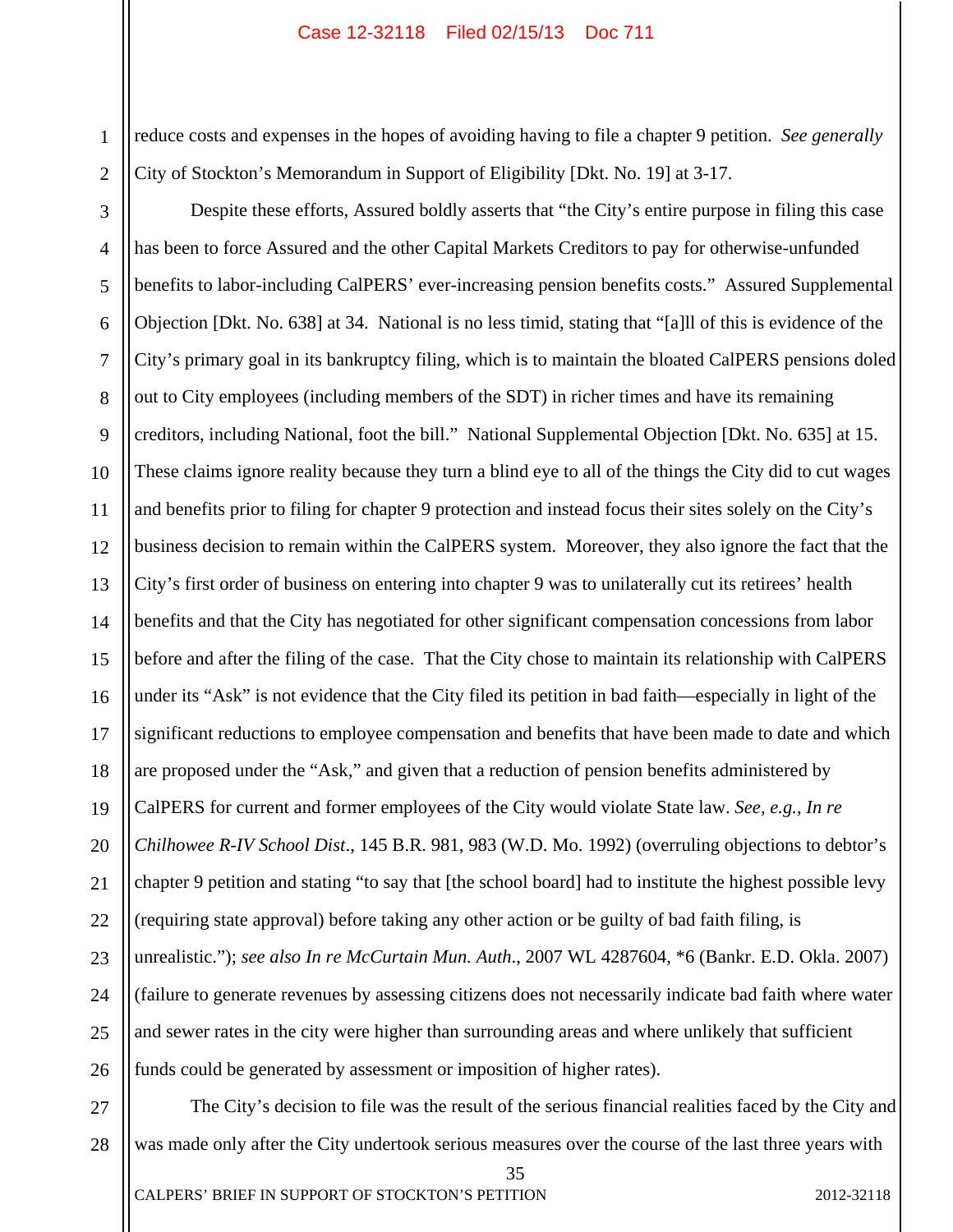the purpose of avoiding having to file for protection under chapter 9. To suggest that the City's "entire purpose" or "primary goal" of filing for chapter 9 protection was to require the Capital Markets Creditors' to "foot the bill" for the benefits CalPERS' provides is completely divorced from reality. For these reasons, dismissal of the case is not warranted under section 921(c).

#### **B. There is Nothing Unfair About Stockton Exercising Its Business Judgment and Retaining Its Relationship With CalPERS.**

A consistent theme throughout the Capital Markets Creditors' objections is that the City's business decision to maintain its relationship with CalPERS is somehow unfair. While this argument has nothing to do with whether the City is eligible for protection under chapter 9, put simply, there is nothing unfair about the City's desire to retain its relationship with CalPERS.

First, two of the most vocal Capital Markets Creditors—Assured and National—assumed the risk of their financial responsibilities by choosing to insure the bonds at issue in this case. Presumably both Assured and National performed appropriate due diligence prior to insuring the bonds, including diligence regarding the City's pension obligations and relationship with CalPERS. Presumably both were paid significant premiums for their assumption of those risks. Indeed, the entire purpose of both Assured's and National's business relationship with Stockton was to insure Stockton's bonds in the event of non-payment. Now that Assured and National are being asked to honor their commitments, they seek to impose additional financial burdens on Stockton's employees' through a reduction of past and present pension benefits—benefits that those individuals earned and earn by showing up to work each day. If anything is unfair, it is Assured's and National's attempt to shift to Stockton's employees and retirees the risks that these insurers were paid to assume.

Second, despite the Capital Markets Creditors' rhetoric to the contrary, CalPERS stands on much different footing than the Capital Markets Creditors. Unlike the Capital Markets Creditors, CalPERS is not a purveyor of exotic financial instruments and insurance for profit. In fact, CalPERS sells nothing and makes no profit from the contributions it receives from its members and their employers. Any gains CalPERS realizes in the market go to pay benefits to individuals who have worked (some for a lifetime) to earn those benefits. CalPERS is a not-for-profit entity. The Capital Markets Creditors business purpose is to profit for their shareholders and investors through the

1

2

36